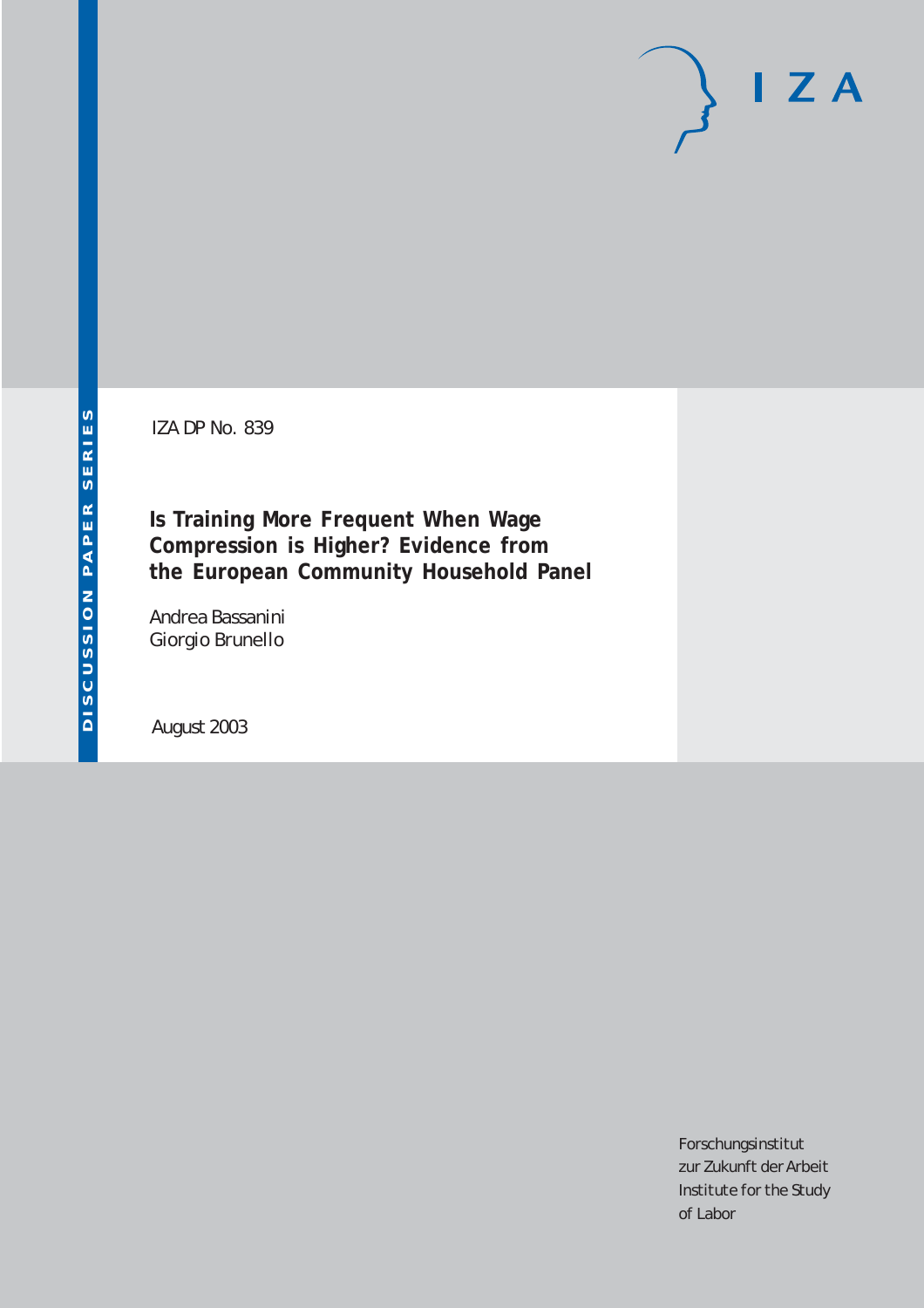# **Is Training More Frequent When Wage Compression Is Higher? Evidence from the European Community Household Panel**

## **Andrea Bassanini**

*OECD* 

### **Giorgio Brunello**

*University of Padova and IZA Bonn*

Discussion Paper No. 839 August 2003

IZA

P.O. Box 7240 D-53072 Bonn **Germany** 

 $Tel + 49-228-3894-0$ Fax: +49-228-3894-210 Email: [iza@iza.org](mailto:iza@iza.org)

This Discussion Paper is issued within the framework of IZA's research area *Evaluation of Labor Market Policies and Projects.* Any opinions expressed here are those of the author(s) and not those of the institute. Research disseminated by IZA may include views on policy, but the institute itself takes no institutional policy positions.

The Institute for the Study of Labor (IZA) in Bonn is a local and virtual international research center and a place of communication between science, politics and business. IZA is an independent, nonprofit limited liability company (Gesellschaft mit beschränkter Haftung) supported by the Deutsche Post AG. The center is associated with the University of Bonn and offers a stimulating research environment through its research networks, research support, and visitors and doctoral programs. IZA engages in (i) original and internationally competitive research in all fields of labor economics, (ii) development of policy concepts, and (iii) dissemination of research results and concepts to the interested public. The current research program deals with (1) mobility and flexibility of labor, (2) internationalization of labor markets, (3) welfare state and labor market, (4) labor markets in transition countries, (5) the future of labor, (6) evaluation of labor market policies and projects and (7) general labor economics.

IZA Discussion Papers often represent preliminary work and are circulated to encourage discussion. Citation of such a paper should account for its provisional character. A revised version may be available on the IZA website ([www.iza.org](http://www.iza.org/)) or directly from the author.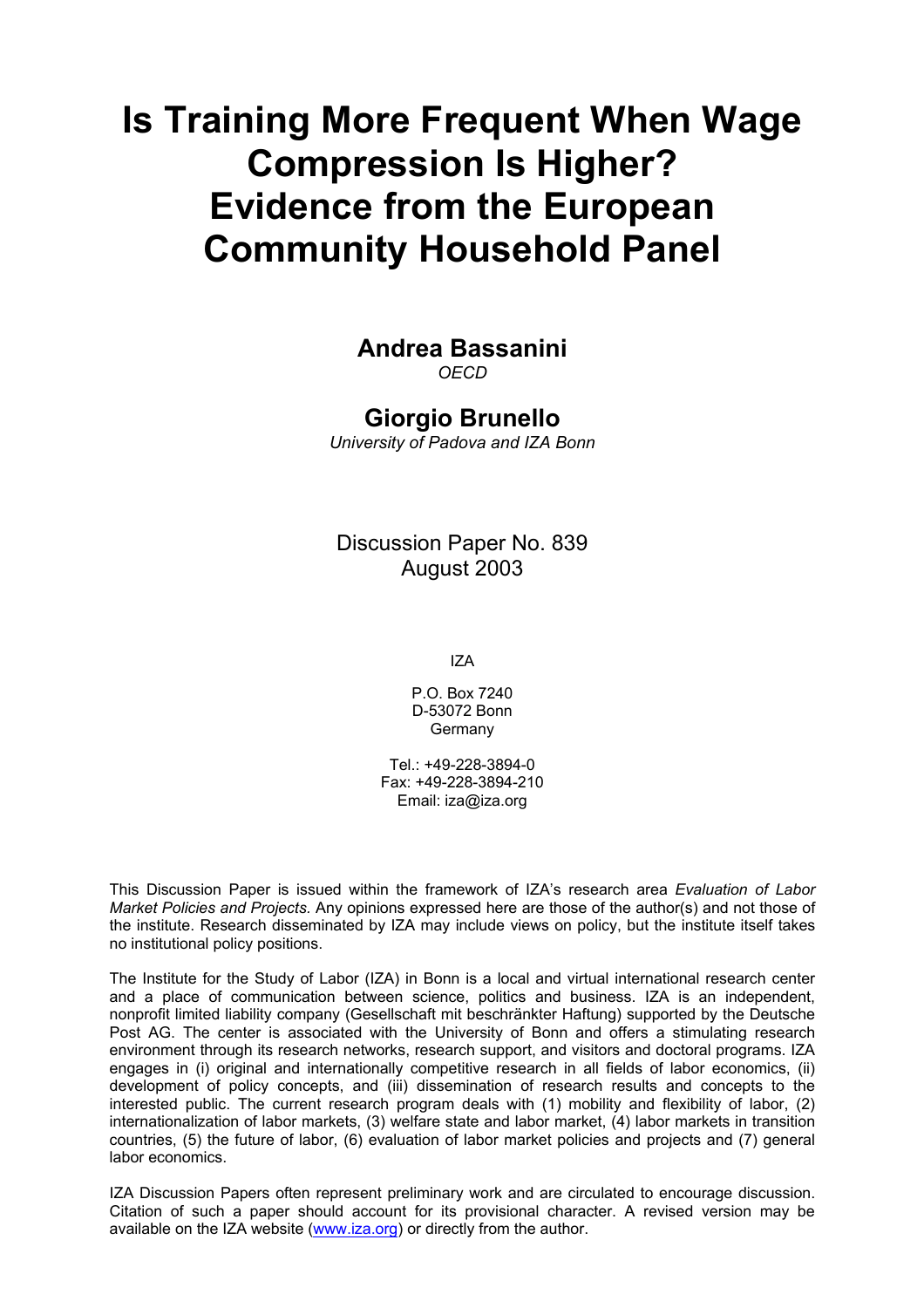IZA Discussion Paper No. 839 August 2003

## **ABSTRACT**

## **Is Training More Frequent When Wage Compression Is Higher? Evidence from the European Community Household Panel**[∗](#page-2-0)

When labor markets are imperfectly competitive, firms may be willing to finance general training if the wage structure is compressed, that is, if the increase of productivity after training is greater than the increase in pay. We propose a novel way of testing this proposition, which exploits the variation in training incidence and in the training wage premium within the European Union. Our results unambiguously show that (general) training incidence is higher in clusters – defined by country, sector, occupation and educational attainment – with a lower training wage premium, measured as the differential between the median wage growth of trained and untrained employees.

JEL Classification: J24, J31, J41

Keywords: training, wage compression, ECHP

Corresponding author:

 $\overline{a}$ 

Giorgio Brunello Department of Economics University of Padova Via del Santo 33 35100 Padova Italy Email: [brunello@decon.unipd.it](mailto:brunello@decon.unipd.it)

<span id="page-2-0"></span><sup>∗</sup> The views expressed in this paper cannot be attributed to the OECD or its member countries. We are grateful to Giuseppe Bertola, Federico Biagi, Michael Burda, Eve Caroli, Daniele Checchi, Maria De Paola, Willi Leibfritz, Hessel Oosterbeek, Raffaele Miniaci, Enrico Rettore, Muriel Roger, Paolo Sestito, Ken Swinnerton, Guglielmo Weber, Lüdger Wössmann and seminar participants in Milan (Cattolica), Lyon (Journées AFSE), Munich (CESifo), Novara, Padova and Pisa (Sant'Anna) for comments and suggestions. The usual disclaimer applies. The data used in this paper are from the December 2001 release (contract 14/99). A preliminary version was circulated as CESifo Working Paper n.676.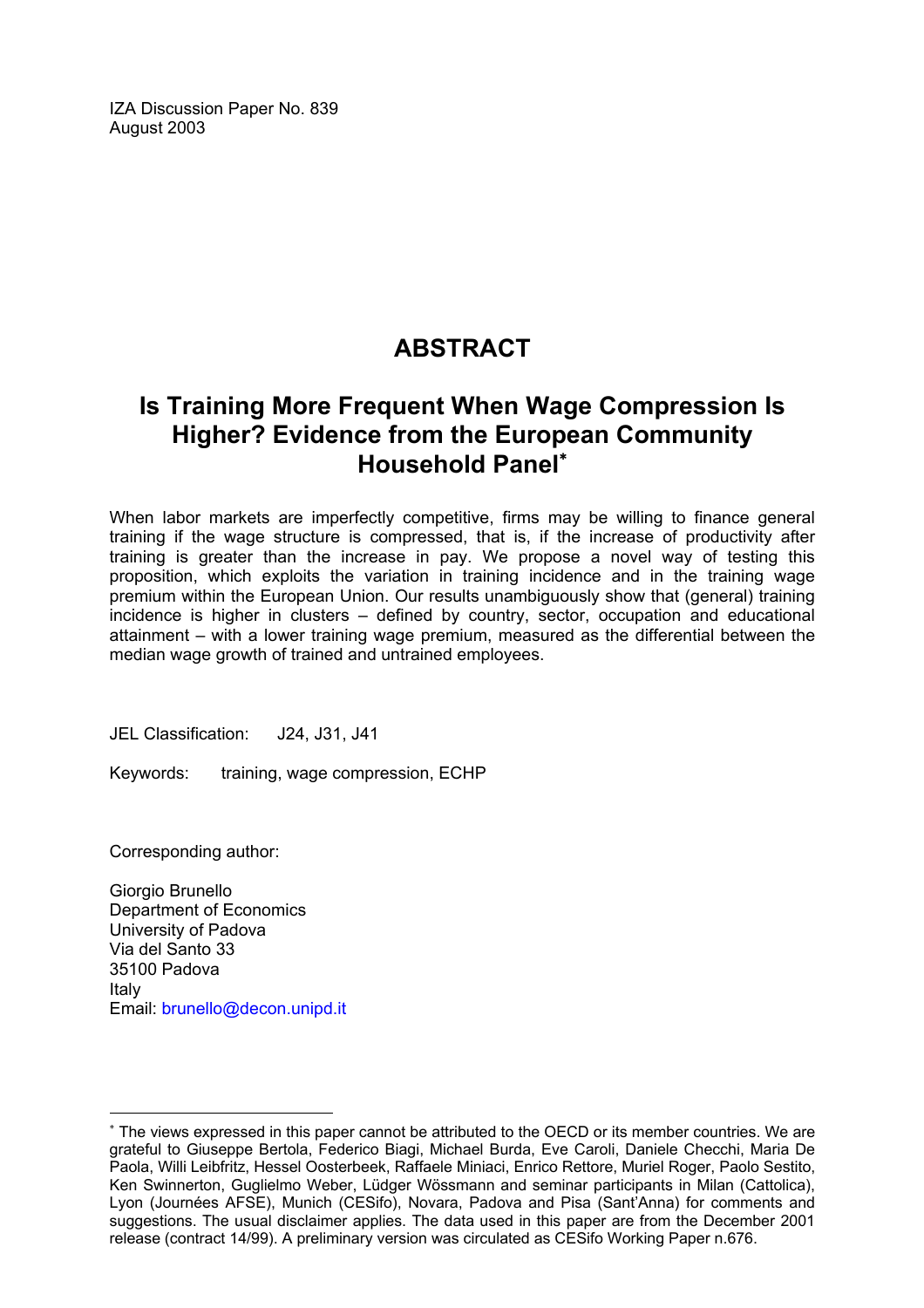#### **Introduction**

Human capital is a key determinant of economic growth. The amount of training individuals receive during their working life has a significant impact on their career prospects, wages and employability. Moreover, improving workers' competencies is crucial in the face of rapid technological change. In spite of the broad consensus on the importance of training, there is a large debate in the economic literature and in policy circles concerning whether the current level of investment in training is efficient and, if not, which agent (employers or employees) has too little incentive to invest.

According to Becker (1964), when labor markets are perfectly competitive, *general* training — that is training which raises productivity at other employers to the same extent as at the employer who provides it  $\frac{1}{1}$  is fully paid for by the worker, who reaps all the benefits from the investment. Hence, only imperfections in other markets (e.g. the capital market) may prevent workers from choosing the optimal amount of human capital. The empirical evidence, however, is difficult to reconcile with Becker's model. Although few surveys have information on the generality of skills, in those that do, most of the reported job-related training appears to be employer-paid, at least partially, even when it is viewed by respondents as general (Barron, Berger and Black [1999], Loewenstein and Spletzer [1999], Booth and Bryan [2002]). Furthermore, in many surveys, employers appear to pay for most of off-site training (OECD [2003]), which is found by Loewenstein and Spletzer [1999] to be essentially general.

Recent theories of imperfect competition in the labor market can explain why employers have an incentive to pay for general human capital. If the market for trained workers is less competitive than the market for untrained workers, the ratio of wages to productivity is lower for trained than for untrained workers — that is, wages are compressed with respect to productivity along the training dimension. In these circumstances, the employer has an incentive to train because he can afford to pay a trained worker less than the marginal product while still retaining her. Under-investment in training may still occur, even in the absence of imperfections in other markets, because current employers typically cannot internalize the benefits from training that will accrue to the worker's future employers (see *e.g.* Katz and Zidermann [1990], Stevens [1994], and Acemoglu and Pischke [1999a]).

The purpose of this paper is to test the empirical relevance of these theories of employer-sponsored training based on labor market imperfections, by estimating the relationship between training incidence and the training wage premium, measured as the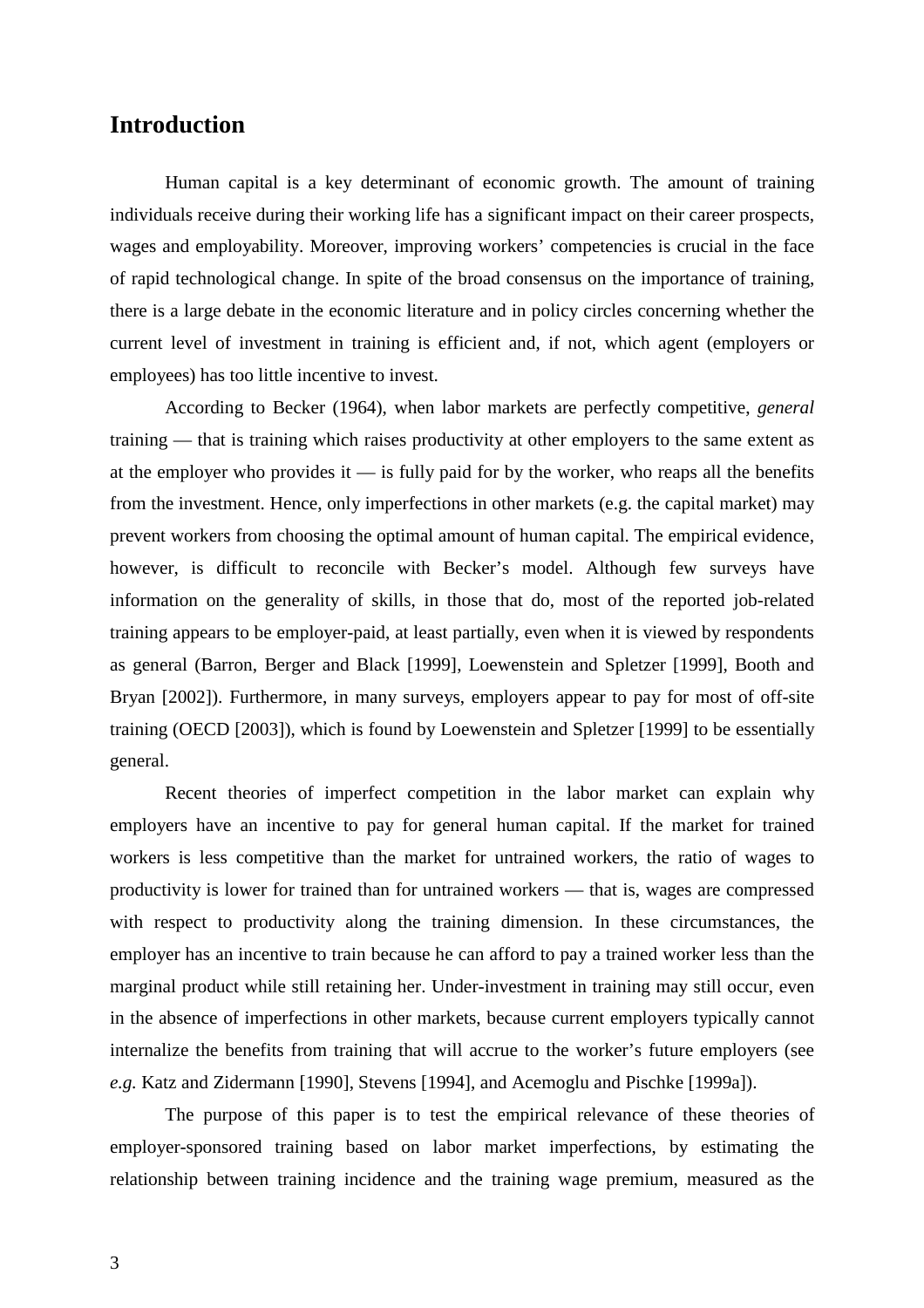differential between the median (log) wage growth of trained and untrained employees, and clarifying how the latter variable relates to wage compression.

A few recent papers have provided empirical evidence, which is consistent with models of firm-sponsored training based on imperfect competition in the labor market. In particular, panel data studies, which control for individual fixed effects and for job mobility show that some of the benefits of general training are appropriated by workers with some lag and/or when they change employers. This evidence is consistent with the view that employers have some monopsony power over their own trained workers. For example, using NLSY data, Loewenstein and Spletzer [1999] find that, when training imparts general skills, the estimated effect of completed spells of employer-paid training on earnings is three times larger for training spells completed during previous jobs than during the current job. Similarly, Loewenstein and Spletzer [1998] find that completed spells of employer-provided off-site training in the current job have no effect on current wages. By contrast, off-site employerpaid training received at previous employers has a positive and persistent impact on wages. Using more waves of the same data, Lengermann [1999] finds that the latter effect increases over time. Booth and Bryan [2002] study three recent waves of the British Household Panel Survey (BHPS) and find that employer – provided training has a positive and persistent impact on wages, with evidence that the impact is larger for accredited training received at previous employers. Similar results are obtained by Blundell, Dearden and Meghir [1999], using three distant waves of the British National Child Development Survey (NCDS).

However, the presence of labor market imperfections is not the only possible explanation of the finding that wages after a training spell grow faster if the worker changes jobs. A feature of the reviewed literature is that it does not control for the reasons why workers quit.<sup>1</sup> It seems rather implausible that a worker be laid-off shortly after having received training. As a consequence, quits occurring after training are likely to be triggered by better outside wage offers, while job changes in the absence of training may include lay-offs. Hence, it cannot be excluded that, when endogenous selection is properly taken into account, the estimated wage gains from switching jobs turn out not significantly different between trained and untrained workers. Additionally, some firms may use subsidized training contracts (such as apprenticeships), to pay employees less than their productivity and provide general

 $1$  The only exception is Blundell, Dearden, and Meghir [1999]. They partially control for mobility by using an Heckman-type correction to deal with the correlation between temporary shocks and training incidence.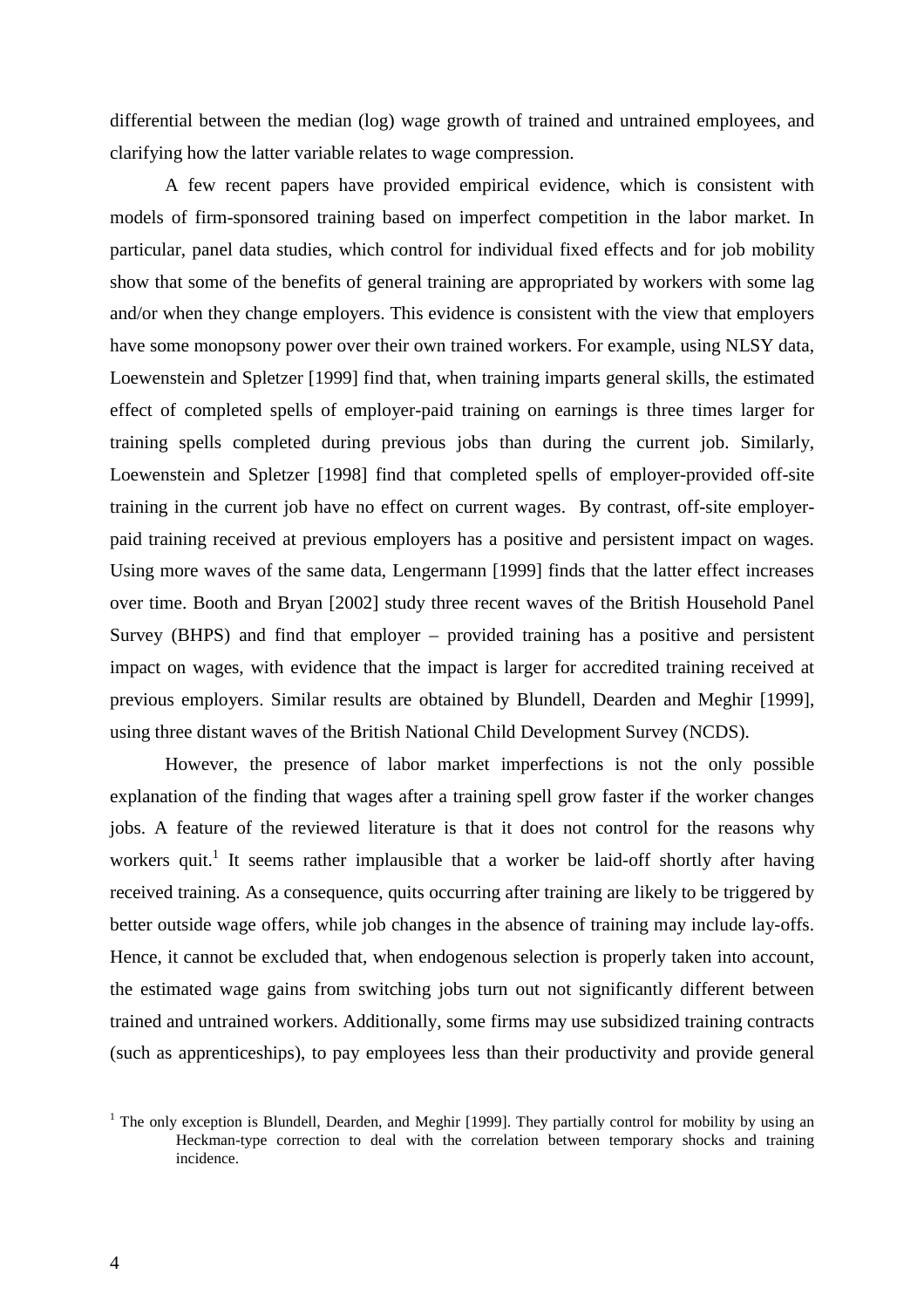training, with the implicit agreement that employees will quit at the end of the contract to find a better job.

An alternative way of testing whether wage compression induced by labor market imperfections provides an incentive for firms to pay for general training is to investigate the relationship between the minimum wage and training incidence. The reason is that the minimum wage compresses the lower tail of the wage distribution without necessarily affecting individual productivity. However, recent empirical studies both in the United States and in the United Kingdom report contradictory findings on the impact of the minimum wage on training.<sup>2</sup> There are several possible reasons why this strand of research is inconclusive. For instance, in countries where the minimum wage is high it might be difficult to find a group, which is not directly or indirectly affected by the minimum wage and qualify as a genuine control. Conversely, in countries where the minimum wage is particularly low, the incidence of training in the treatment group is likely to be extremely small, since training is relatively infrequent at the bottom of the wage distribution. Moreover, it is not clear what time horizon is appropriate to analyze the effect of institutional changes such as the minimum wage. Last but not least, the degree of imperfection of the labor market might differ across countries.

In this paper we propose an alternative test of the hypothesis that wage compression encourages the provision of general training. We use cross-country data from the European Community Household Panel (ECHP) and partition workers into clusters of relatively homogeneous employees (in terms of country, education, occupation and sector). We then construct cluster - specific measures of the training wage premium and investigate whether these measures are significantly correlated to general training. When labor markets are imperfectly competitive and training is employer provided, we expect to find a negative correlation between the training wage premium and training incidence. Although we cannot observe individual productivity gains from training, our findings can be interpreted as lower bound estimates of the impact of wage compression on training, since the (unobserved) productivity premium and the (observed) wage premium are positively correlated. This approach seems to us particularly suitable to testing theories of training based on imperfect competition using European data. Since the migration of labor between EU countries is still limited, we can meaningfully use the country dimension in the definition of clusters, which

<sup>&</sup>lt;sup>2</sup> See Grossberg and Sicilian [1999], Neumark and Wascher [2001], and Acemoglu and Pischke [2003], for the United States, and Arulampalam, Booth and Bryan [2002], for the United Kingdom.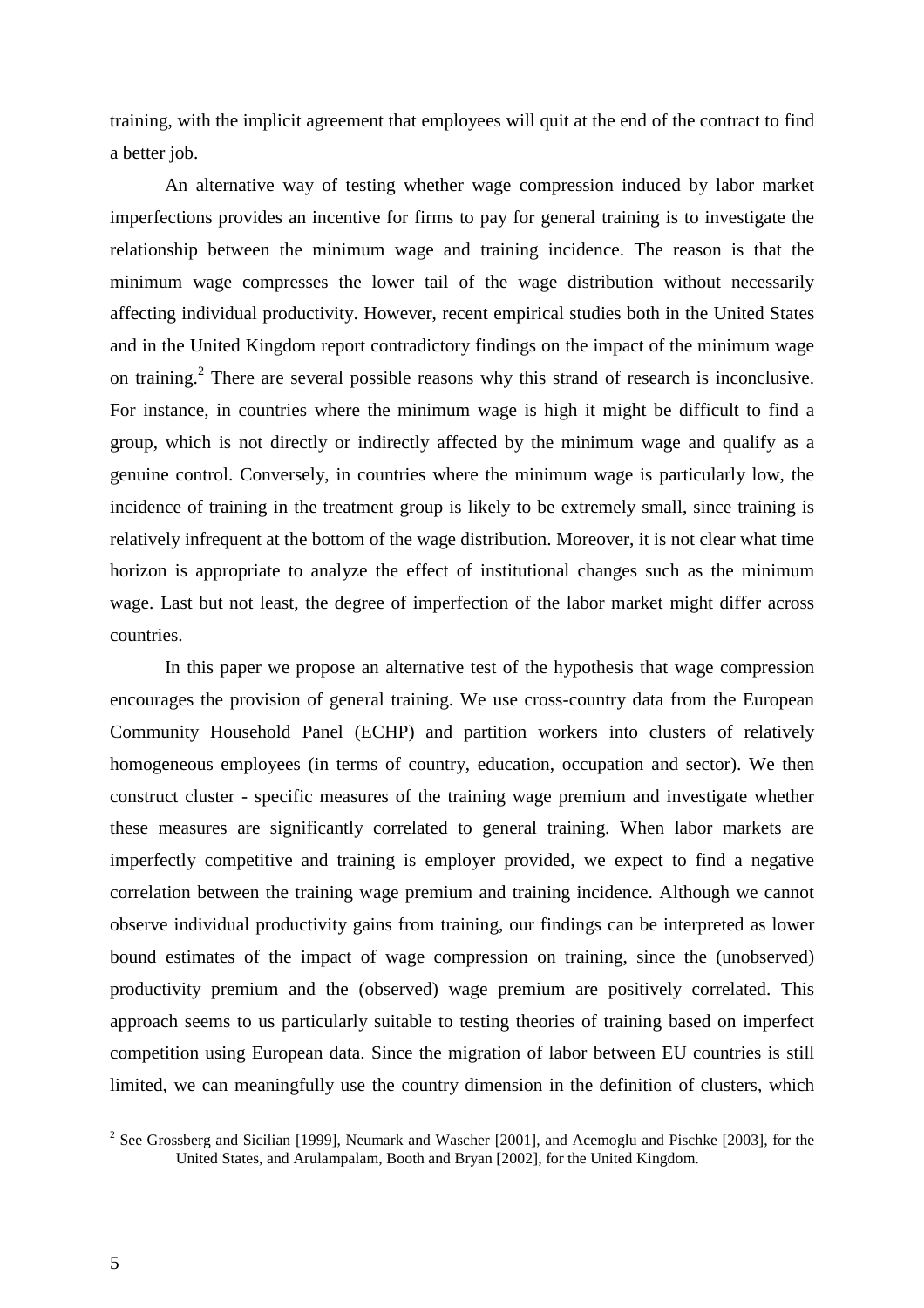allows us to construct a sample with a large number of clusters and to obtain significant variation in wage compression measures.<sup>3</sup>

The paper is organized as follows. Section 2 presents our empirical approach, Section 3 describes the data and Section 4 is allocated to the presentation of the empirical results. Conclusions follow.

### **2 General Training and Wage Compression**

In this section we briefly review a simplified version of the model by Acemoglu and Pischke [1999a] — which we take as an archetype of models of general training in imperfectly competitive labor markets — and explain in some detail our empirical approach to testing the relationship between training incidence and wage compression.

#### 2.1 A simplified model of wage compression and training

One implication of removing the assumption of perfect competition is that, when a worker quits, she has to incur a cost — that is, her outside option is below her productivity *f*( $\tau$ ) by the amount *D*( $\tau$ )>0, with  $\tau = 1$  indicating that the individual has received general training (while  $\tau = 0$  indicates that no training takes place). As a consequence, the employer can retain the worker by offering her a wage below productivity. Labor market imperfections might also reduce the transferability of general training, thereby making the outside option, and thus the actual wage, increase less than productivity in the aftermath of training. When the gap between productivity and the wage increases with training, it can be said that there is "a *compressed wage structure*, since the return to skills for a worker is less than the one prevailing in a competitive labor market." (Acemoglu and Pischke [1999b], p.F120). The fundamental result of the theory of general training in imperfect competition is that the greater the wage compression, the greater the amount of training provided and paid for by the firm (see Acemoglu and Pischke [1999b] for a survey).

We can illustrate this idea more in detail using a simplified version of the model of Acemoglu and Pischke [1999a]. Assume that the current employer wants to retain the trained

<sup>&</sup>lt;sup>3</sup> It must be noticed that a testing approach based on estimating the impact of minimum wages on training can be difficult to implement when continental European countries are added to the sample. In countries such as Austria, Germany and Italy, there are no statutory minimum wages, but wage floors are defined by collective agreements, often at a very disaggregate sectoral level, and it is not easy to collect precise information on them.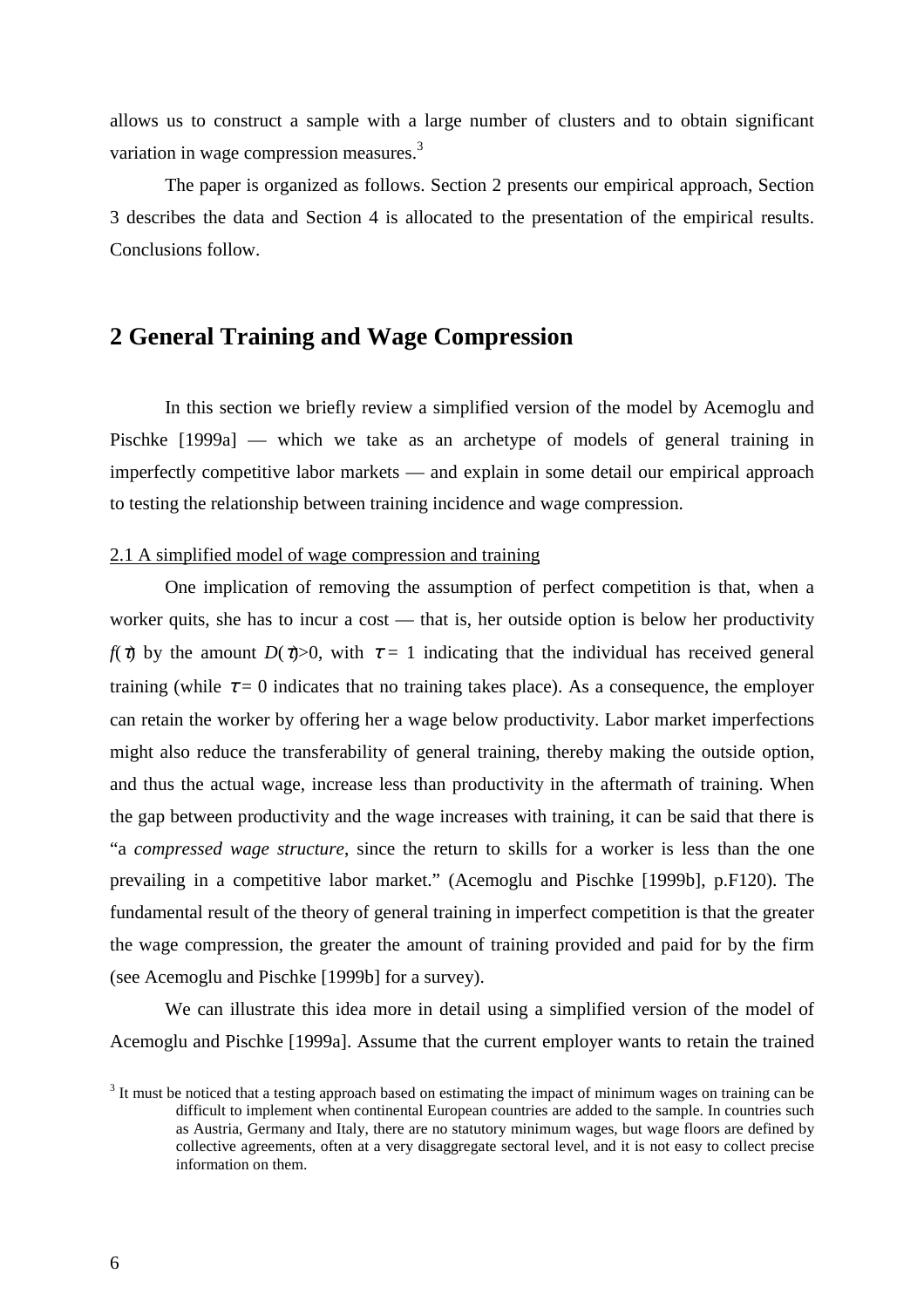worker. He can offer the worker a wage *w* equal to her outside option *v* plus a fraction of the gap *D*, that is  $w(1) = v(1) + \beta(f(1) - v(1)) = v(1) + \beta D(1)$ , where  $\beta < 1$  represent the worker's bargaining power. In the absence of training, the wage offered to retain her would have been  $w(0) = v(0) + \beta(f(0) - v(0)) = v(0) + \beta D(0)$ . Assuming that workers cannot bear any training cost, the expected profits from training and no training are respectively  $\pi(1) = f(1) - w(1) - c(1) = (1 - \beta)(f(1) - v(1)) - c(1)$  and  $\pi(0) = f(0) - w(0) = (1 - \beta)(f(0) - v(0)),$ where *c* is the training cost and  $c(0)=0$ . The employer decides to bear the training costs if and only if  $\Delta f - \Delta w > c(1)$  or, equivalently,  $\Delta f - \Delta v > c(1)/(1 - \beta)$ , where  $\Delta f = f(1) - f(0)$  and ∆*w* and ∆*v* are similarly defined.

If training costs vary across workers, the more compressed the wage structure (the greater  $\Delta f - \Delta w$ , the larger the number of employees for which employers are ready to pay for training. The case of perfect competition considered by Becker can be viewed as a special case of the Acemoglu and Pischke model. In the absence of labor market frictions, *D* is equal to zero,  $f(\tau) = w(\tau) = v(\tau)$  and the employer never pays for general training.

With a similar argument it can be shown that, even when the workers bear some of the training cost, the employer's investment in general training increases with wage compression. In this case, however, total investment in training may or may not increase with wage compression, since the incentives for the employee to invest in training are greater, the greater the training wage premium ∆*w*. <sup>4</sup> In the special case of perfect competition, total investment in training is paid by the employee and is increasing with the wage premium.

To summarize, we can draw from the above discussion the following empirical implications: 1) wage compression in imperfect labor markets increases the provision of general training by firms; and 2) a negative relationship between the wage gain and general training is not consistent with competitive theories of the labor market.

#### 2.2 The Empirical Strategy

In the decision to invest in general training, the employer compares the expected profits from training with the expected profits in the event of no training. For a given individual  $i$ , the probability that she receive employer – paid training is:

 $^{4}$ In this respect, Acemoglu and Pischke's results are similar to those by Hashimoto in his model of firm – specific training, where the parties share the costs and benefits of the investment (see Hashimoto [1981]).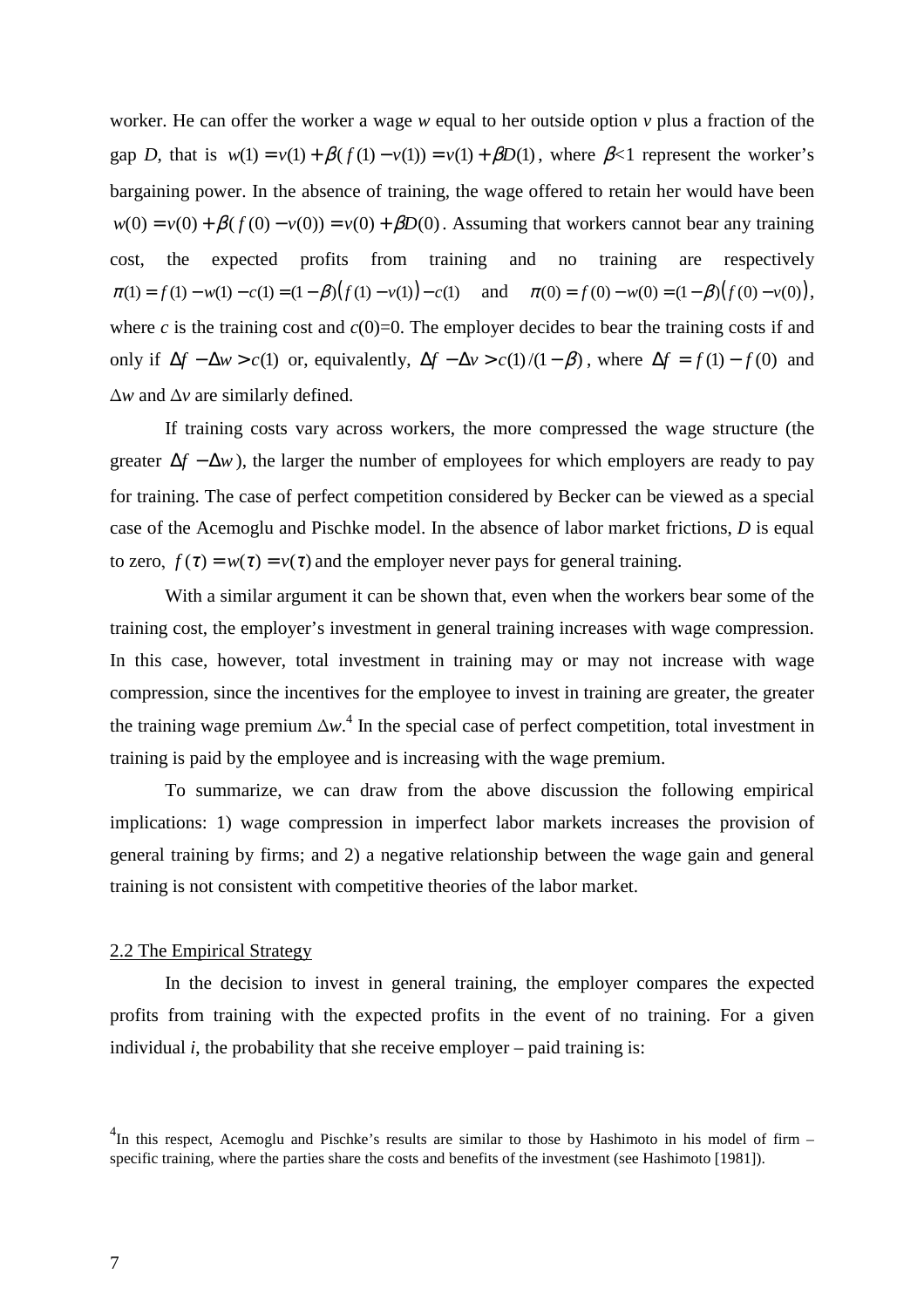$$
\Pr{ob{\tau_i = 1} = \Pr{ob{\Delta f_i - \Delta w_i > c_i(1)}}}
$$
 [1]

Taking into account that the training that is reported to be employer-sponsored might be indirectly paid by the worker (at least in part) by accepting lower wages during training, equation [1] can be generalized as:

$$
\Pr{obj[\tau_i = 1]} = \Pr{obj[\Delta f_i + \sigma \Delta w_i + \delta c_i(1) > 0]}
$$
 [2]

with  $\gamma > 0$ ,  $\sigma \ge \gamma$  and  $\delta < 0$ , in the case of the Acemoglu and Pischke model,<sup>5</sup> and  $\gamma = 0$ ,  $\sigma \ge 0$ and  $\delta$  < 0, in the case of the Becker model<sup>6</sup>.

We do not observe training costs directly but assume that they vary with firm size, individual age, tenure in the job, educational attainment, type of labor contract, previous unemployment record, sector of activity, occupation and country. We use these variables plus a standard error term to approximate training costs in equation [2].

Without cross-country comparable matched employer-employee datasets (see Bartelsman, Scarpetta and Schivardi [2003]), there are no data on individual productivity. Therefore, we treat the productivity gain from training ∆*f* as an omitted variable and discriminate among competing theories on the basis of the estimate of the parameter  $\sigma$ , rejecting the Becker model if  $\hat{\sigma} < 0$  (with  $\wedge$  standing for estimate). Since productivity and wage premia are positively correlated, the omission of the former should bias our estimates of <sup>σ</sup> against finding a negative relationship between the wage premium ∆*w* and training incidence. Hence, our estimate of  $\sigma$  can be interpreted as a lower bound estimate of the impact of wage compression on employer sponsored training.

It is reasonable to expect that employers infer the training wage premium ∆*w* from the actual wage distribution. This distribution varies across countries. Given this variation, it is tempting to look at the correlation between country - specific measures of wage dispersion and training incidence (see *e.g.* OECD [1999] and Brunello [2001]). This approach, however,

<sup>&</sup>lt;sup>5</sup> The parameter  $\sigma$  can be strictly higher than -γ if employer-provided training is partly financed by the employee.

 $6$  Strictly speaking, the simple fact of observing some employer-paid general training would be inconsistent with competitive theories of the labor market, unless the employee fully compensates the employer by accepting lower wages during training spells. However, the evidence that this occurs is not conclusive. (see among others, Loewenstein and Spletzer [1998], Barron, Berger and Black [1999] and Sicilian [2001], as well as Bishop [1997] for a survey of earlier studies).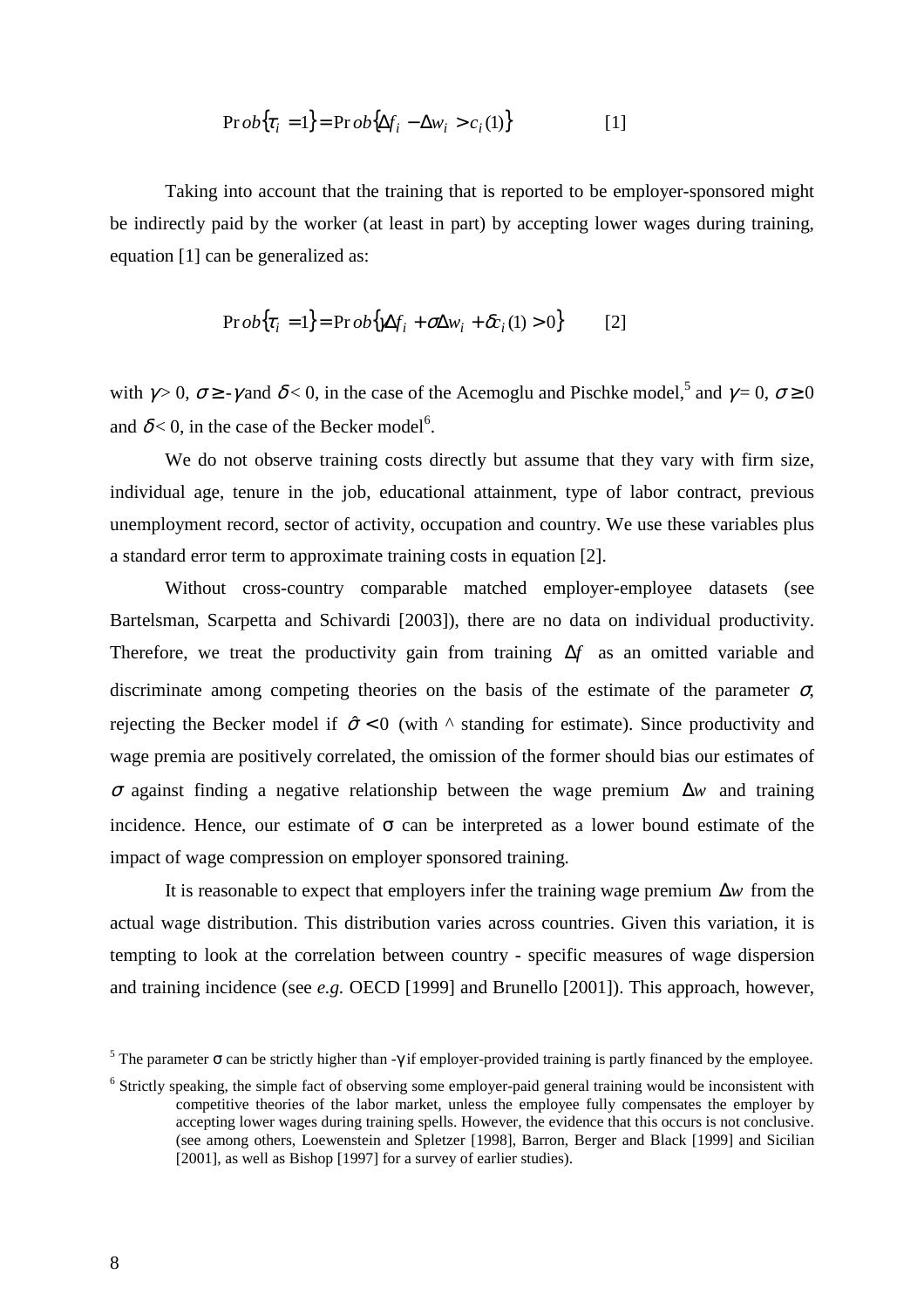has two problems. First, there are other country - specific policy and institutional variables beside wage compression which can affect training. These effects can be adequately captured by using unrestricted country dummies. Second, the heterogeneity of individuals and jobs suggests that the relevant measure of the wage premium should not refer to the entire wage distribution in a country.

To illustrate the second point, consider the decision to invest in the training of a professional with a college degree who is employed in the service sector. Since earnings vary with education, occupation and sector, the portion of the wage distribution associated to employees with lower education and in completely different professions and sectors, is unlikely to be informative. Conversely, as a reasonably close proxy of the training wage premium for this professional, we can use the average training wage premium for employees in the same broad profession and sector, and with the same level of educational attainment.

A natural way to measure the training wage premium is therefore to partition individuals into relatively homogeneous clusters and to compute for each cluster the average training premium, which in its simplest form can be defined as the difference between the average wages of trained and untrained individuals. In order to better control for individual heterogeneity within clusters, however, we compute the premium as the difference between the average wage growth rates of those who reported to have received training in the period covered by the survey and of those who did not. We call this measure the wage growth differential. Defining *∆Wc* as the wage growth differential in cluster *c*, we specify the empirical relationship linking it to the probability that individual *i* receive training as follows:

$$
\Pr{ob{\tau_{ic} = 1} = \Pr{ob{\alpha + \beta X_{ic} + \sigma \Delta W_c + \varepsilon_{ic} > 0}}}
$$
\n[3]

where *X* is a vector of controls, including age, country, sector, firm size, occupation, tenure, education, previous unemployment and type of contract, and  $\varepsilon$  is a standard error term. If we find that the variable  $\Delta W_c$  attracts a negative and significant coefficient in model [3], we can conclude that higher wage compression increases the probability of training, as predicted by the theory of training in imperfect labor markets.

A potential objection to our empirical proxy of the wage premium is that it can be endogenous. First, both the probability of training and individual wage growth are likely to be correlated with unobserved ability. Assume that a shock occurs and that an additional individual receives employer–provided training. We can expect that this additional worker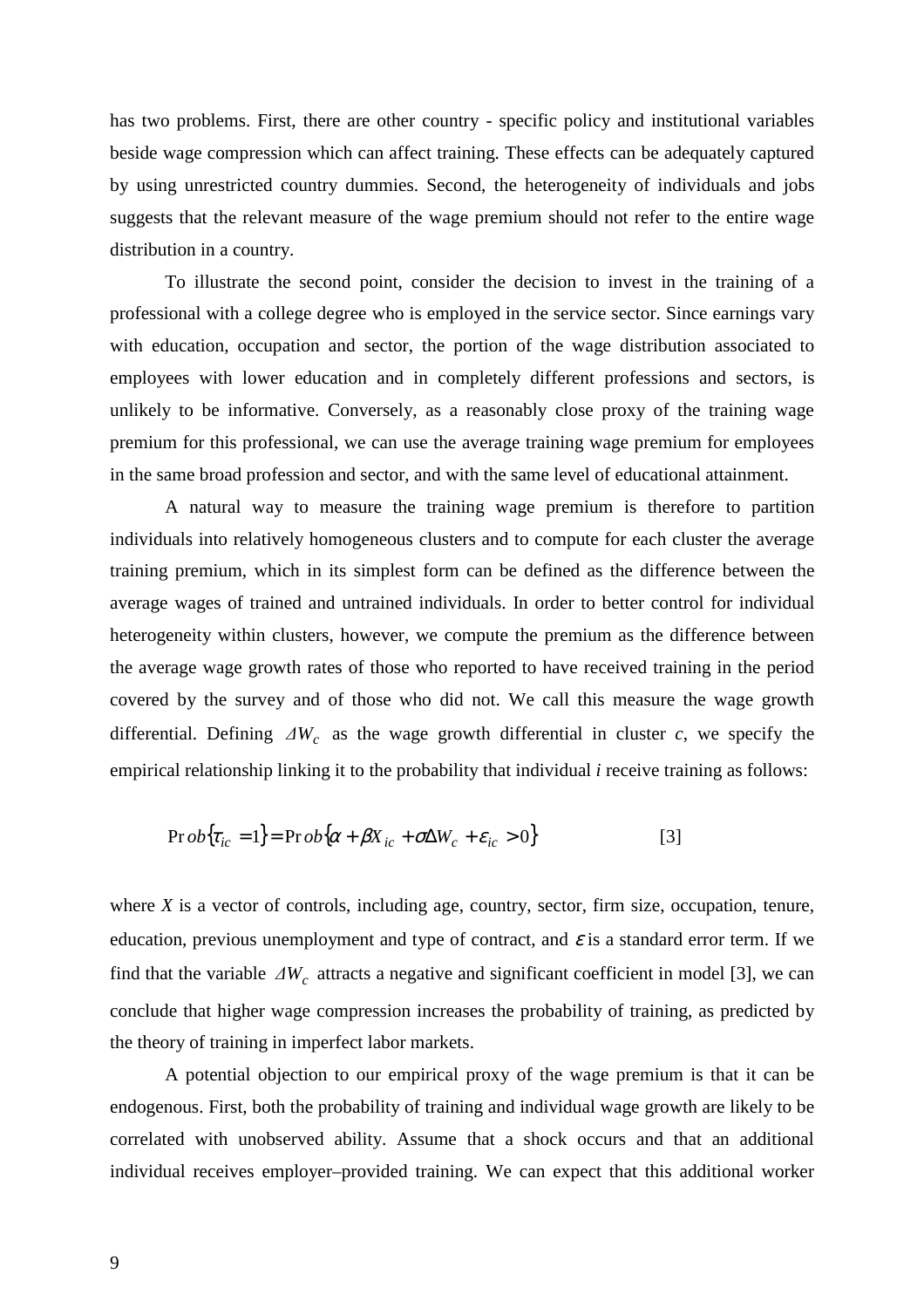who receives training has lower ability than those who would have been trained even in the absence of the shock. If individual wage growth is correlated with ability, the mean wage growth of those who receive training and of those who do not will fall. However, since training incidence is generally low we can also expect that a marginal increase in the incidence of training has little impact on the mean wage growth of those who do not receive training. Hence, the wage growth differential will fall as a result of the greater training incidence induced by the shock and a negative bias will emerge. Such a bias could erroneously point to a positive correlation between training and wage compression even when labor markets are competitive. To solve this problem we use median wage growth rates instead of means. If the effect of ability on individual wage growth is positive and separable from that of training,<sup>7</sup> the relative movement of the median wage growth rates for the two groups does not depend on the size of each group (as in the case of the mean), but only on the concentration of each wage growth distribution (of those who receive training and those who do not) in the neighborhood of the medians. To the extent that the distribution of wage growth rates of workers who receive training is not less concentrated in the neighborhood of its median, the latter does not shift downwards more than the median wage growth of those who do not receive training and, hence, no downward bias emerges.<sup>8</sup> The absence of systematic differences in the degree of concentration of the two distributions around their medians can be easily tested (as we do) by looking for significant differences across the two groups of interquantile differences around the median.

An additional source of endogeneity is the possibility that diminishing returns to training induce reverse causality. If there are diminishing returns and trained and untrained workers are imperfect substitutes in production, we expect that the greater the stock of training the lower the wage gain from training. However, this possibility is less problematic than it might seem at first glance. To fix ideas, think of a standard augmented Solow growth model and, to simplify, assume that training is the only source of accumulation of human capital. In the absence of shocks and assuming that steady states are similar across clusters (or equivalently that cross-cluster differences in the steady states are captured by our control variables), the aggregate growth of human capital per worker is a decreasing function of the

 $<sup>7</sup>$  This assumption is standard in the literature on returns to training discussed above. However, in the sensitivity</sup> analysis, we will also consider alternative measures that allow relaxing this assumption.

<sup>8</sup> Another advantage of using medians instead of means is to reduce the weight of outliers.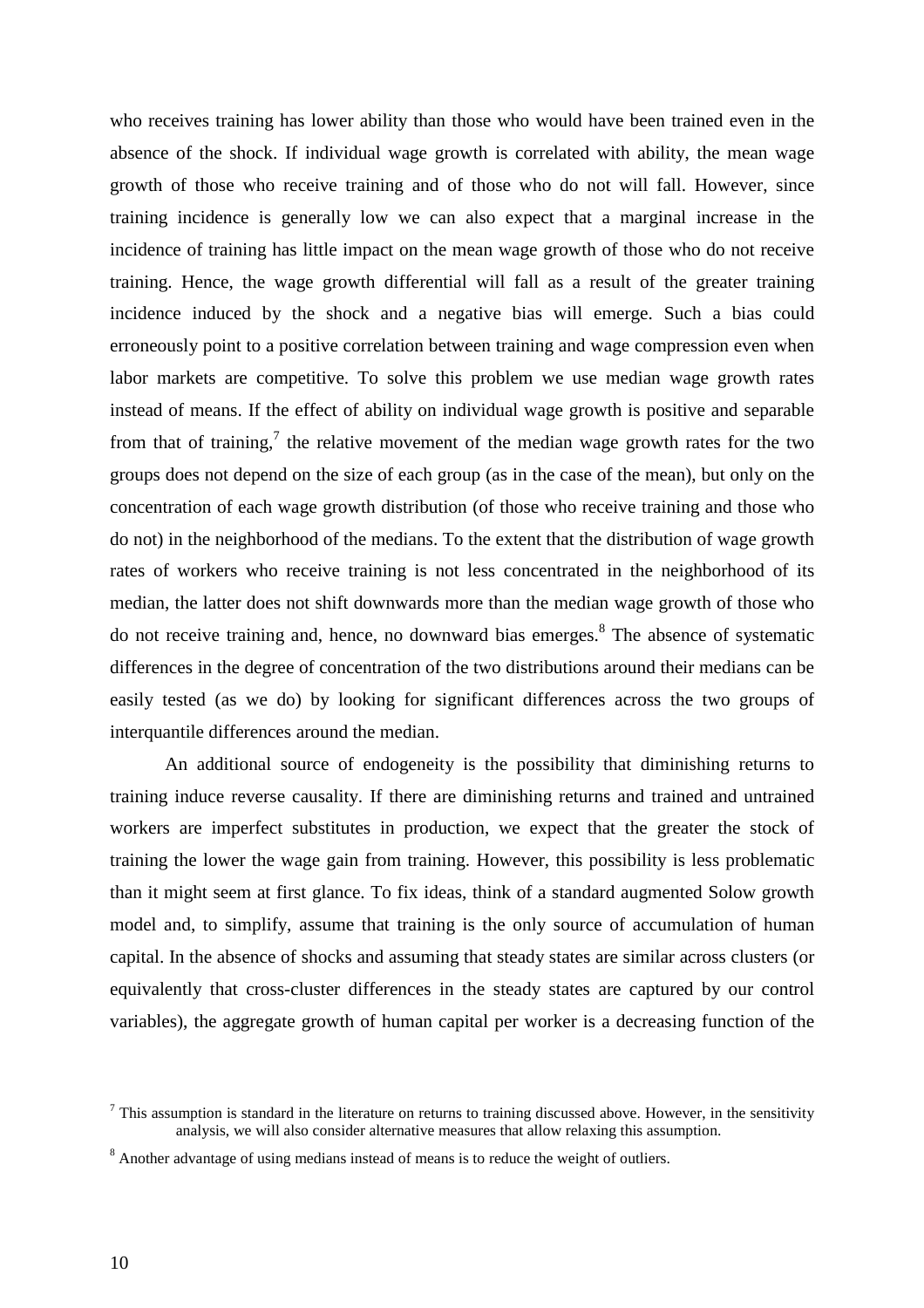average stock of human capital. $9$  It follows that diminishing returns to training imply, at the aggregate level, not only a negative relationship between the stock of human capital and the training wage premium but also a positive relationship between the premium and the growth rate of human capital per worker. To the extent that obsolescence is relatively low, training incidence (the aggregate equivalent of our dependent variable) is closely related to the growth rate of average human capital in the neighborhood of the steady state and, therefore, is negatively related to the average stock of human capital. By transitivity, training incidence turns out to be positively correlated to the wage gain from training, which at worst would bias upwards our estimate of  $\sigma^{10}$ .

Nevertheless, we test the hypothesis of weak exogeneity of the wage growth differential by following the methodology suggested by Smith and Blundell [1986]. To implement this test we need to select at least one exogenous variable which is correlated with the wage growth differential but is independent from training incidence conditional to the wage growth differential.

Our selected instrument is  $\Delta A_c$ , the difference between the log median age of those who have received training and the log median age of those who have not (we call this difference the log age differential). The presence of diminishing returns implies that changes in the stock of trained employees reduce the wage of trained workers relative to the wage of untrained workers but have no significant influence on characteristics such as relative age. Since younger workers are likely to be trained first, we expect that the greater the incidence of training, the greater the age of workers who receive training and of those who do not. The difference between the median log ages will not be affected, however, if the distributions of the log age of workers who receive training and of those who do not have the same degree of concentration around their respective medians. If this is the case, as we show at the end of the next section, diminishing returns affect relative prices  $\Delta W_c$  without affecting  $\Delta A_c$ .

<sup>&</sup>lt;sup>9</sup> This is true not only in the case of the augmented Solow model (see the Appendix for a formal proof), but also in the case of the Uzawa-Lucas model as well as for plausible parameters of its generalisation (see Barro and Sala-i-Martin [1995] for a numerical analysis)

<sup>&</sup>lt;sup>10</sup> Note that the assumption of low obsolescence is standard in panel data studies of the returns to training. In fact, it is generally assumed that individual training stocks do no depreciate as time goes by so that training history before the sample can be eliminated through fixed effects.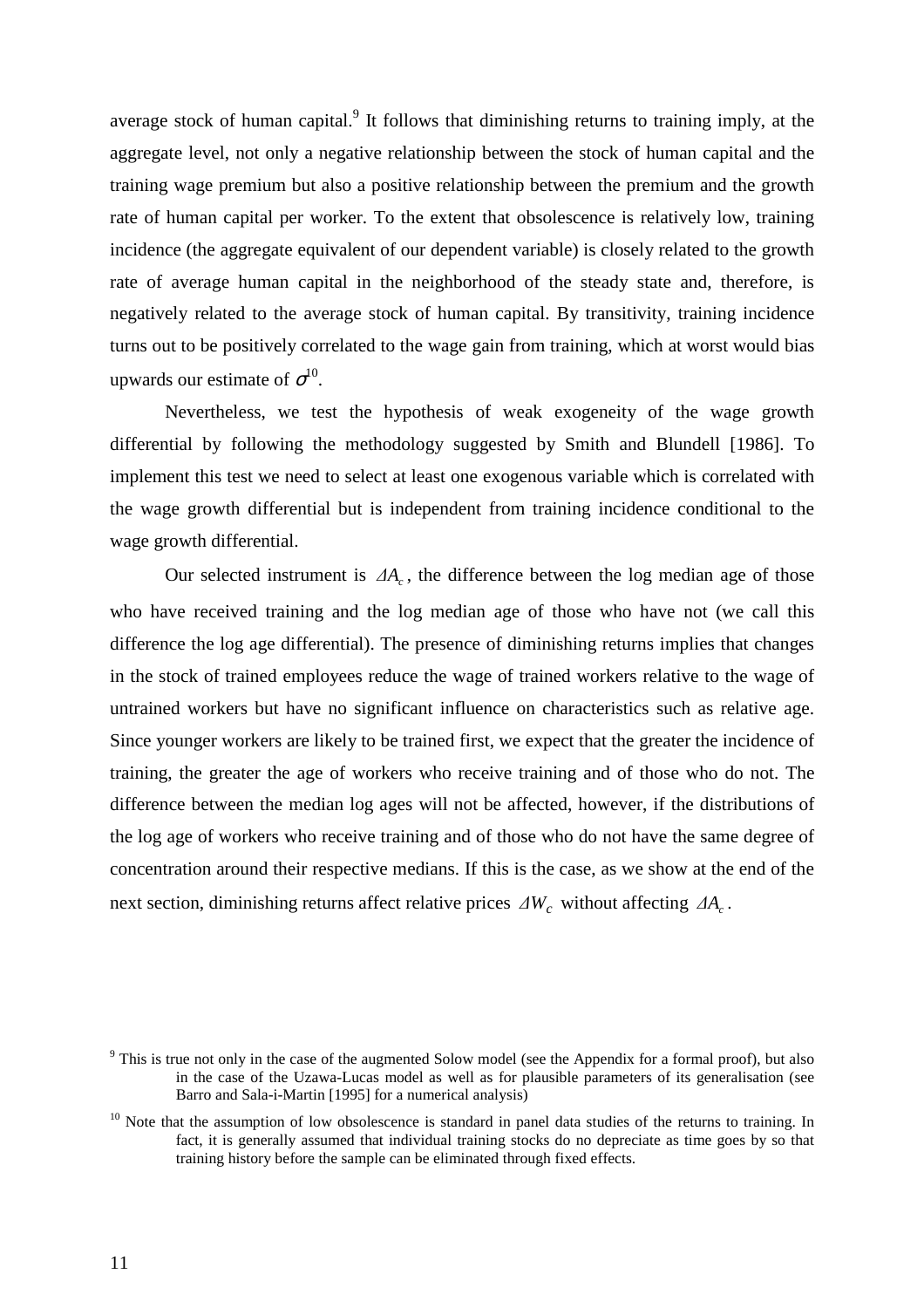#### **3. Data**

We use individual data from the December 2001 release of the *European Community Household Panel* (ECHP), which is a longitudinal survey modeled on the US Panel Study of Income Dynamics (PSID). This survey provides a wealth of information on individual income and socio-economic characteristics for all EU countries and aims to be representative both in cross-sections and longitudinally. Due to the common questionnaire, the information contained in the ECHP is, in principle, comparable across countries, which is its main strength. The data collection for the ECHP is made at the national level by National Data Collection Units (NDUs), with Eurostat providing centralized support and coordination.

We use training data from the 1996 wave of the ECHP for 7 countries<sup>11</sup> and restrict our attention to male employees (excluding apprentices), aged from 30 to 60 years<sup>12</sup> and working full-time in the non-agricultural private sector, excluding sectors where non-profit organizations account for a non-negligible fraction of employment.<sup>13</sup>

The main question on vocational training in the ECHP is as follows "Have you at any time since January (year before the survey year) been in any vocational education or training, including part-time and short-courses?". From this question, we construct a dichotomous variable "training participation", which takes value 1 if the individual responded "yes" and 0 if she responded "no". Conditional on a positive answer, the individual is asked to report additional information on the last course only (including the type and whether it was paid for or provided by the employer). If more than one concurrent course are involved, only information concerning the course considered by the respondent as the most important is reported. Table 1 shows training events and training incidence — trained individuals as a percentage of the relevant population — by country and selected characteristics. About 17 percent of the individuals in our sample have experienced training, but there is a large cross-

 $11$  The choice of the survey year and the country sample is dictated by data availability (see appendix). Included countries are Austria, Belgium, France, Germany, Italy, Spain, and the United Kingdom. In the sensitivity analysis we explore the robustness of results to changes in the survey year.

 $12$  We exclude individuals under 30 to reduce the risk that our results be altered by different national institutions affecting the school-to-work transition (such as different apprenticeship systems, with different degrees of government support). We also perform a sensitivity analysis by varying the age of the sample.

 $13$  This choice of sectors is due to the fact that we cannot distinguish between business enterprises and non-profit organizations. The model described in the previous section may not apply to the latter. Included sectors are mining, manufacturing, utilities, construction, wholesale and retail trade, hotels and restaurants, transport, storage and communication, financial services, real estates, renting and business activities (corresponding to ISIC Rev. 3 codes C to K).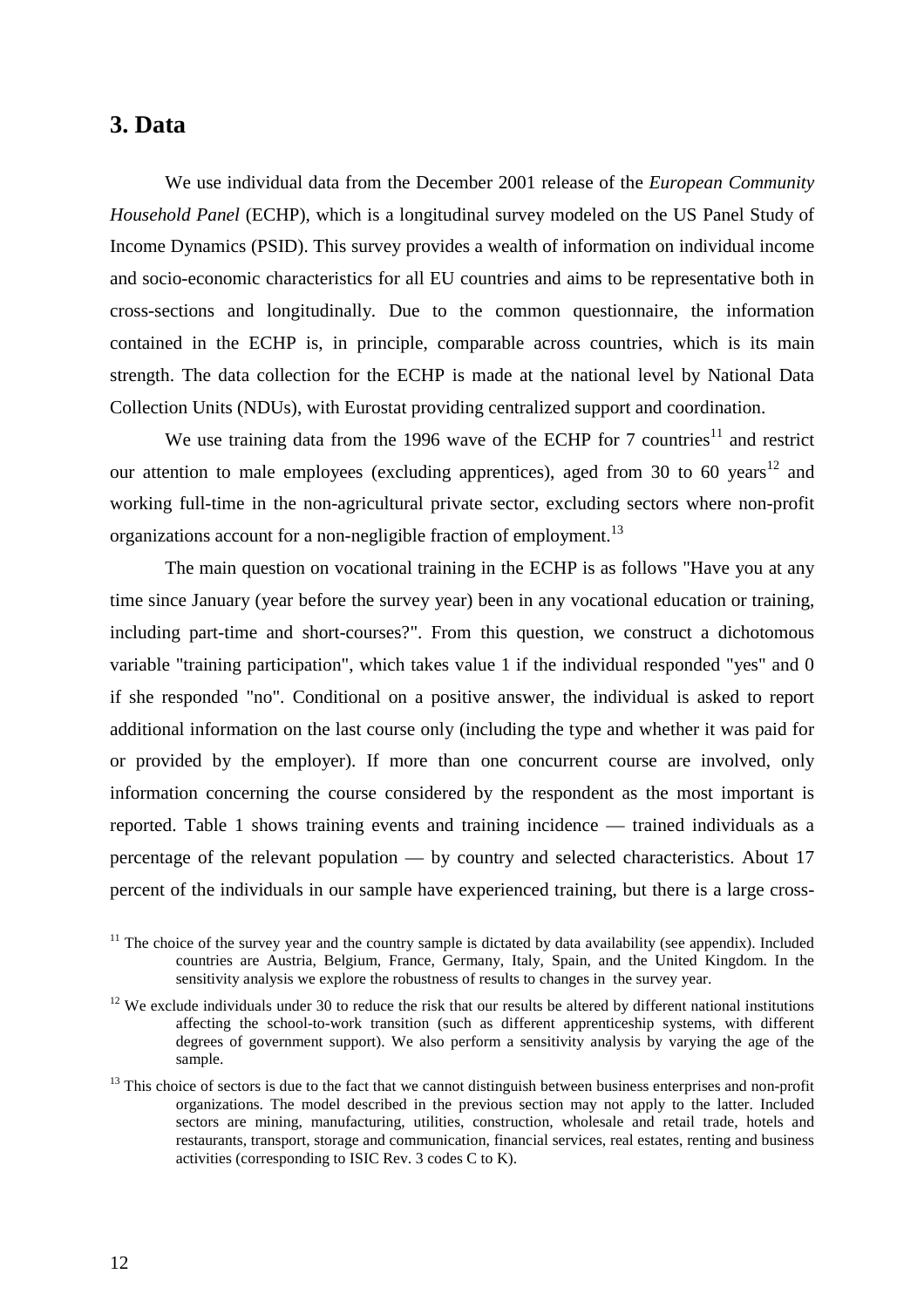country variation. The country ranking that is shown in the table is similar, however, to what emerges from other cross-country European surveys, such as Eurostat's Continuing Vocational Training Survey (CVTS) (see Nestler and Kailis, 2002 and OECD, 2003).

| Country        | Individuals receiving        | <b>Other Characteristics</b>   | Individual receiving         |
|----------------|------------------------------|--------------------------------|------------------------------|
|                | training (in % of the total) |                                | training (in % of the total) |
| Austria        | 159 (21.1)                   | Less than upper sec. education | 201(7.7)                     |
| <b>Belgium</b> | 110 (19.9)                   | Upper secondary education      | 550 (18.4)                   |
| France         | 201 (15.5)                   | More than upper sec. education | 443 (33.7)                   |
| Germany        | 219 (19.9)                   | Mining, manuf. and utilities   | 653 (15.0)                   |
| Italy          | 81(6.7)                      | Services                       | 541 (21.4)                   |
| Spain          | 150 (11.8)                   | High-skilled occupations       | 622 (31.0)                   |
| United Kingdom | 274 (39.1)                   | Medium-skilled occupations     | 538 (12.4)                   |
| Total          | 1194 (17.3)                  | Low-skilled occupations        | 34(6.3)                      |

Table 1: Training events, by country and selected characteristics.

Note: male employees, aged from 30 to 60 years and working full-time in the non-agricultural private sector, excluding sectors where non-profit organizations have a non-negligible share of employment. The table shows the number of individuals who reported to have received training in the 1996 survey, by country and selected characteristics. Training incidence (trained individuals as a percentage of the relevant population) is reported in parentheses.

Respondents who have been in vocational education or training are asked to select the type of training received among the following categories: a) third level qualification, such as technical college; b) specific vocational training at a vocational school or college;  $^{14}$  c) specific vocational training within a system providing both work experience and complementary instruction elsewhere; d) specific vocational training in a working environment, without complementary instruction elsewhere; e) other. The distribution of training events by type is 5.1 percent for type a, 16.3 percent for type b, 11.1 percent for type c, 64.6 percent for type d, and 2.8 percent for type e. Categories a and b refer unambiguously to off-site training courses; category c refers to courses partly taken off-site and partly received in the workplace; and category d refers to workplace training only.<sup>15</sup> Following Loewenstein and Spletzer (1998, 1999) and OECD (2003) we use the distinction between off-site and workplace training to proxy the distinction between general and firm-specific training, which is key for our analysis.

 $14$  To illustrate the difference between these two categories, we can take the example of the UK, where higher BTEC, BEC, TEC, HNC, HND and teaching and nursing qualifications without degree are in the first category, while ordinary or general BTEC, RSA and City and Guilds or equivalent are in the second. Admittedly, the distinction between these two categories is somewhat arbitrary.

<sup>15</sup> The option "other" cannot be classified and we choose to drop it from the sample.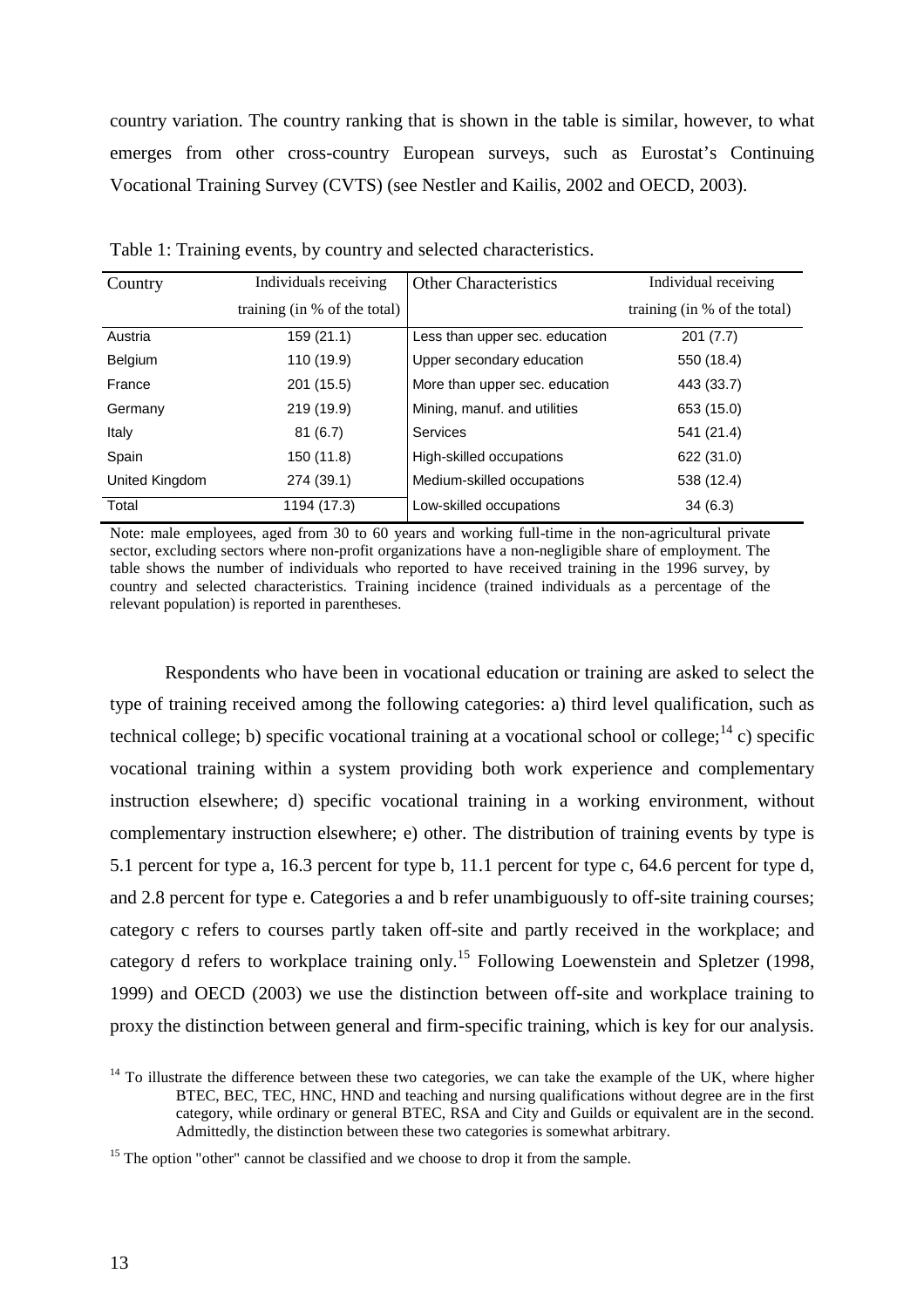Assuming that all off-site training is at least partly general we treat categories a, b and c as "general training" and category d as "firm-specific training". Nevertheless, since training spells falling under category c are likely to generate both general and specific skills, we also experiment with a different classification by assigning category c to "firm-specific training". Throughout the remainder of the paper we will refer to the former classification as "extensive definition of general training" and to the latter as "restrictive definition of general training".

The questionnaire also asks individuals whether the vocational training course was paid for or organized by the employer. As expected, 95% of the courses that we classify as firm-specific training are paid for or organized by the employer. In line with the existing literature, the data also show that 79% of the courses which we classify as general are paid for or organized by the employer.<sup>16</sup> Unfortunately, this question must be used with caution for three reasons. First, we cannot establish how courses which are *partly* paid by the employer are classified. Second, it might be difficult for the worker to assess the employer's contribution, because the latter might not be explicit (see for example Booth and Bryan, 2002). Last but not least, workers might indirectly pay for employer-sponsored training by accepting lower wages. For these reasons, in the analysis that follows we focus both on total training, independently of its financing, and on employer-provided training.

As said in the previous section, we compute our empirical proxy of the training wage premium (the wage growth differential) by cluster. We define clusters by four dimensions: the country, the educational attainment (*less than upper secondary*, *upper secondary*, *more than upper secondary*) 17, the broad group of sectors (*mining, manufacturing, utilities and construction*, and *services*) 18, and the broad occupational group (*high-skilled occupations* and *medium- and low-skilled occupations*).<sup>19</sup> By so doing we obtain 12 clusters per country, but some of them are empty. $2^{0}$ 

 $20$  Given that in our data sectors and, especially, occupations are defined at a lower level of aggregation (see appendix), it might be argued that a finer partition of the data should be used to define clusters.

<sup>&</sup>lt;sup>16</sup> Interestingly, the more formal the training the lower the employer support: 57% for third level qualification, such as technical college; 76% for specific vocational training at a vocational school or college; and 92% for specific vocational training within a system providing both work experience and complementary instruction elsewhere.

<sup>&</sup>lt;sup>17</sup> Corresponding to ISCED categories, 0-2, 3, and 5-7, respectively.

 $18$  Corresponding to ISIC Rev. 3 industries C to F, and G and above, respectively.

<sup>&</sup>lt;sup>19</sup> corresponding to managers, professional technicians and associate professional — ISCO-88 codes 1 to 3 and to clerks, service and sales workers, craft and related trade workers, plant and machine operators and assemblers, and elementary occupations — ISCO-88 codes 4 to 9 —, respectively. Low-skilled occupations are aggregated to medium-skilled occupations since the size and training incidence of this occupational group is too small to be used separately in the definition of clusters (see Table 1).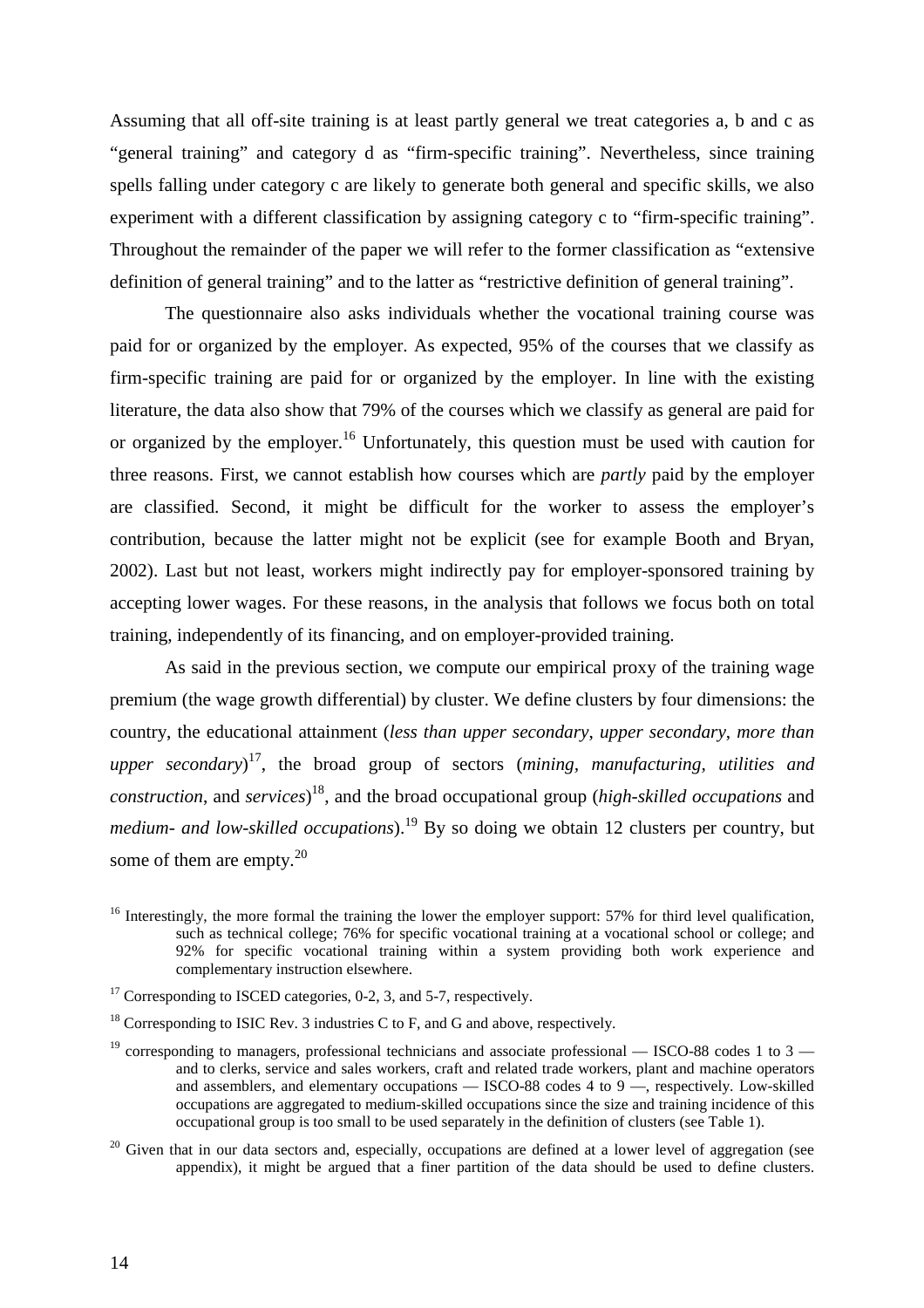The wage growth differential is obtained by computing for each cluster the difference between the median growth rates of gross hourly wages of employees who reported to have received training in the period covered by the survey and those who did not. Individual wages are affected both by the current training investment and by the accumulated training stock before the sample period. Since ECHP data start in 1994, a substantial part of this stock is not observed. By using growth rates rather than levels, we are able to eliminate the influence on wages of the training stock accumulated before the reference period.

Individual wage growth is computed as the logarithmic difference between the wage reported in the current wave and the wage reported two waves earlier by the same individual.<sup>21</sup> Since our measure of the wage growth differential should capture the clusterspecific premium to completed training spells, we exclude from this calculation all individuals who reported to be still in training at the time of the survey. In the case of Austria, for which no data are available in 1994, we replace the 1996 wage growth differential with that of 1997. Although we limit our regression analysis to workers employed in sectors where non-profit organizations are not important, we consider all employees in the non-public service sector in the computation of the wage growth differential. This is done because we believe that the whole private service sector should be considered as the relevant market for service sector workers.<sup>22</sup> Finally, in order to reduce the weight of outliers, we drop clusters with 30 observations or less and with less than 5 reported training events. This leads us to 48 valid clusters.23

Table 2 shows how the wage growth differential varies by country, educational attainment, occupation, and sector of activity. On average, the wage growth differential is close to zero or even negative in Austria, Germany and France. This should not surprise the reader: indeed, the literature fails to find statistically significant training premia in at least two of these countries once time-invariant heterogeneity is controlled for (see Goux and Maurin [2000] and Pischke [2001] for France and Germany, respectively). Conversely, it is relatively

However, since our empirical measure of the training premium controls for time-invariant heterogeneity within clusters (see below), the error induced by heterogeneity in large clusters is likely to be smaller than the error induced by small cluster size. Nevertheless, in the sensitivity analysis, we explore the effect of different partitions by varying the grouping of occupations.

 $21$  Remember that training reported in a given year might have been taken in January of the year before.

 $^{22}$  We check, however, the robustness of our results by repeating the analysis using wage growth differentials computed only for those sectors that we use in the final regressions.

 $23$  These threshold limits reduce the number of clusters by about one third. Not surprisingly, however, retained clusters accounts for a much larger share of observations with non-missing wages (see appendix). Nevertheless, we check the robustness of our results by lifting these size thresholds.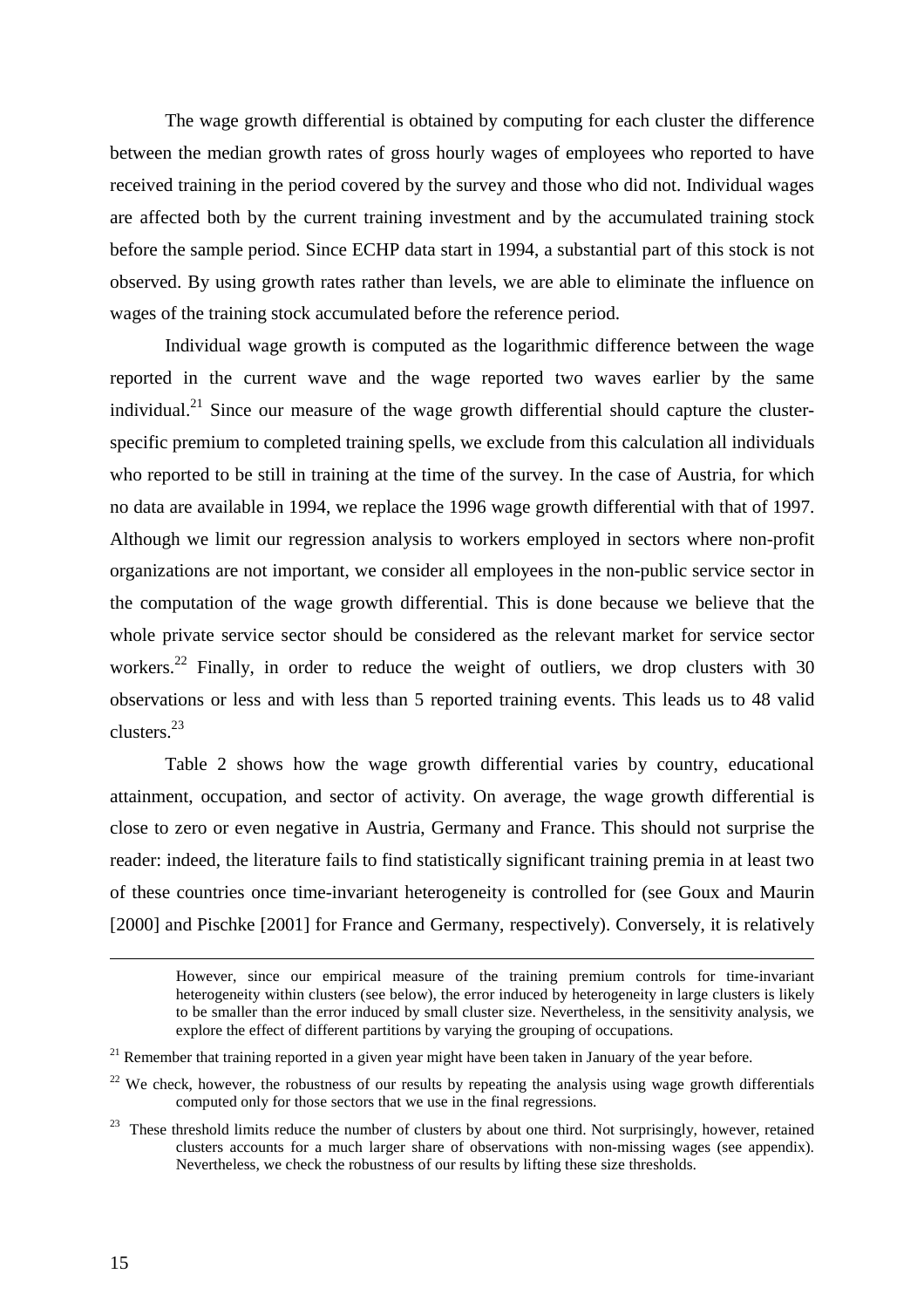high in the other four countries, but in line with available country estimates.<sup>24</sup> The wage growth differential is also relatively high among medium and low skilled workers as well as in manufacturing. Furthermore, no monotonic relationship between educational attainment and the wage growth differential emerges from the data. Finally, no clear pattern of bivariate association between training incidence and wage growth differential can be noticed at first glance (the correlation coefficient between these variables at the cluster level is 0.01).

| Country        | Wage growth<br>differential | <b>Other Characteristics</b>   | Wage growth<br>differential |
|----------------|-----------------------------|--------------------------------|-----------------------------|
| Austria        | 0.006                       | Less than upper sec. education | 0.040                       |
| <b>Belgium</b> | 0.048                       | Upper secondary education      | 0.001                       |
| France         | $-0.004$                    | More than upper sec. education | 0.021                       |
| Germany        | 0.009                       | Mining, manuf. and utilities   | 0.033                       |
| Italy          | 0.029                       | Services                       | $-0.006$                    |
| Spain          | 0.033                       | High-skilled occupations       | $-0.005$                    |
| United Kingdom | 0.026                       | Medium/low-skilled occupations | 0.027                       |
| Average        | 0.019                       |                                |                             |

Table 2: Average wage growth differentials by country and other characteristics

Note: The wage growth differential refers to 1996 for all countries except for Austria, for which it refers to 1997, since no data for that country are available for 1994. Averages are weighted by cluster size.

In the previous section we argued that the use of medians rather than means in the computation of the wage growth differential could solve the endogeneity problem induced by the correlation of training and wage growth with unobserved ability. We have also argued that the difference in the log median age of trained and untrained employees (the log age differential *∆A<sub>c</sub>*) is a valid instrument for the wage growth differential  $\Delta W_c$ . These statements are correct only if there is no systematic difference in the concentration of the wage growth and age distributions in the neighborhood of the median wage growth and median age of those who receive training and of those who did not. These hypotheses can be verified by computing for each cluster, and for two quantiles that are not far from the median, the interquantile difference for both wage growth (resp. age) distributions and by checking whether their cross-cluster averages are systematically different. We performed this test for

 $24$  For instance, Booth and Bryan (2002), use three waves of the BHPS and control for time-invariant heterogeneity by using fixed effects. They find that the wage gain from training participation in the United Kingdom is about 2.4%, except in the case of training received at previous employers, for which the estimate is much higher, but which, nonetheless, accounts for less than 10% of training events.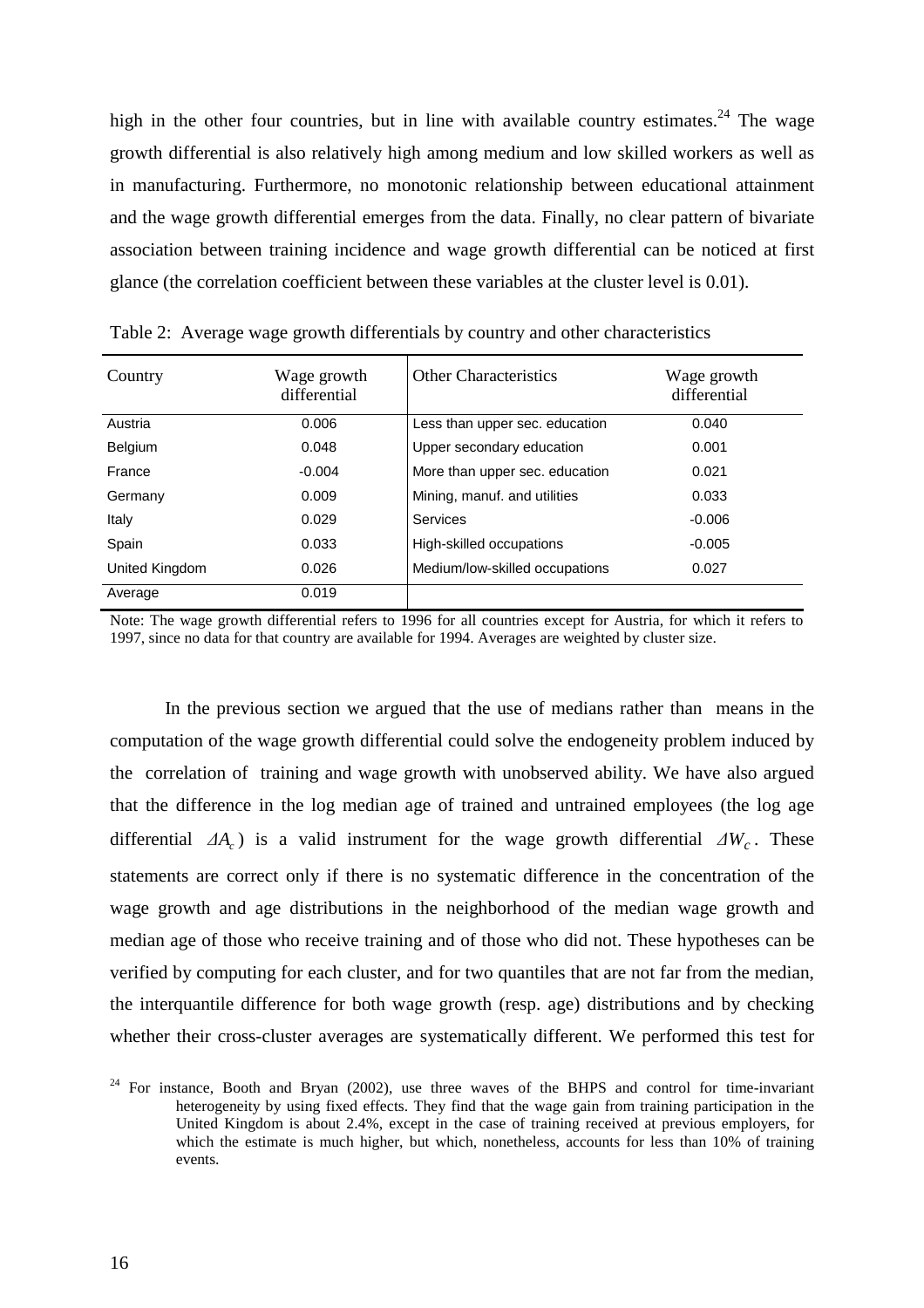the difference between the  $55<sup>th</sup>$  and the  $45<sup>th</sup>$  percentiles, the  $60<sup>th</sup>$  and the 40<sup>th</sup> percentile and the  $70<sup>th</sup>$  and the  $30<sup>th</sup>$  percentiles. As shown in Table 3, no significant difference emerges for any of the three, which supports our choice of medians rather than means and the validity of ∆A as an instrument.

| Interquantile difference | $\Delta W_c$       | $\varDelta A_{c}$  |
|--------------------------|--------------------|--------------------|
| P55-P45                  | 0.003<br>(0.13)    | $-0.012$<br>(0.12) |
| P60-P40                  | $-0.006$<br>(0.15) | $-0.008$<br>(0.10) |
| P70-P30                  | $-0.022$<br>(0.20) | $-0.013$<br>(0.16) |

Table 3: Tests of differences in the concentration around the median

Note: The table reports the cross-cluster average differences between a given interquantile difference for the wage growth (*resp.* age) distribution of those who received training and the same interquantile difference for the wage growth (*resp.* age) distribution of those who did not receive training.  $\Delta W_c$  indicates the wage growth differential,  $\Delta A_c$  indicates the log age differential. Averages are weighted by cluster size. Standard errors in parentheses.

Further details on the construction of independent variables used in the empirical analysis as well as descriptive statistics are reported in the Appendix.

### **4 The Empirical Results**

#### 4.1 Main Results

Our empirical analysis is in three steps, following the organization of the questions on training in the ECHP questionnaire. First, as explained in the previous section, individuals are asked whether they have been in vocational education or training at any time since January of the year before the survey. As a preliminary step, we define the dummy variable *T* as equal to 1 in the event of training and to 0 otherwise, and estimate a probit model of training incidence, with the cluster specific wage growth differential  $\Delta W_c$  as the indicator of the training wage premium. By so doing, we pool together general and firm specific training and investigate the correlation between training incidence and the training wage premium. Yet, a negative relationship between these two variables can be consistent with Becker if it is driven by firm specific training. However, in the survey, individuals who positively answer the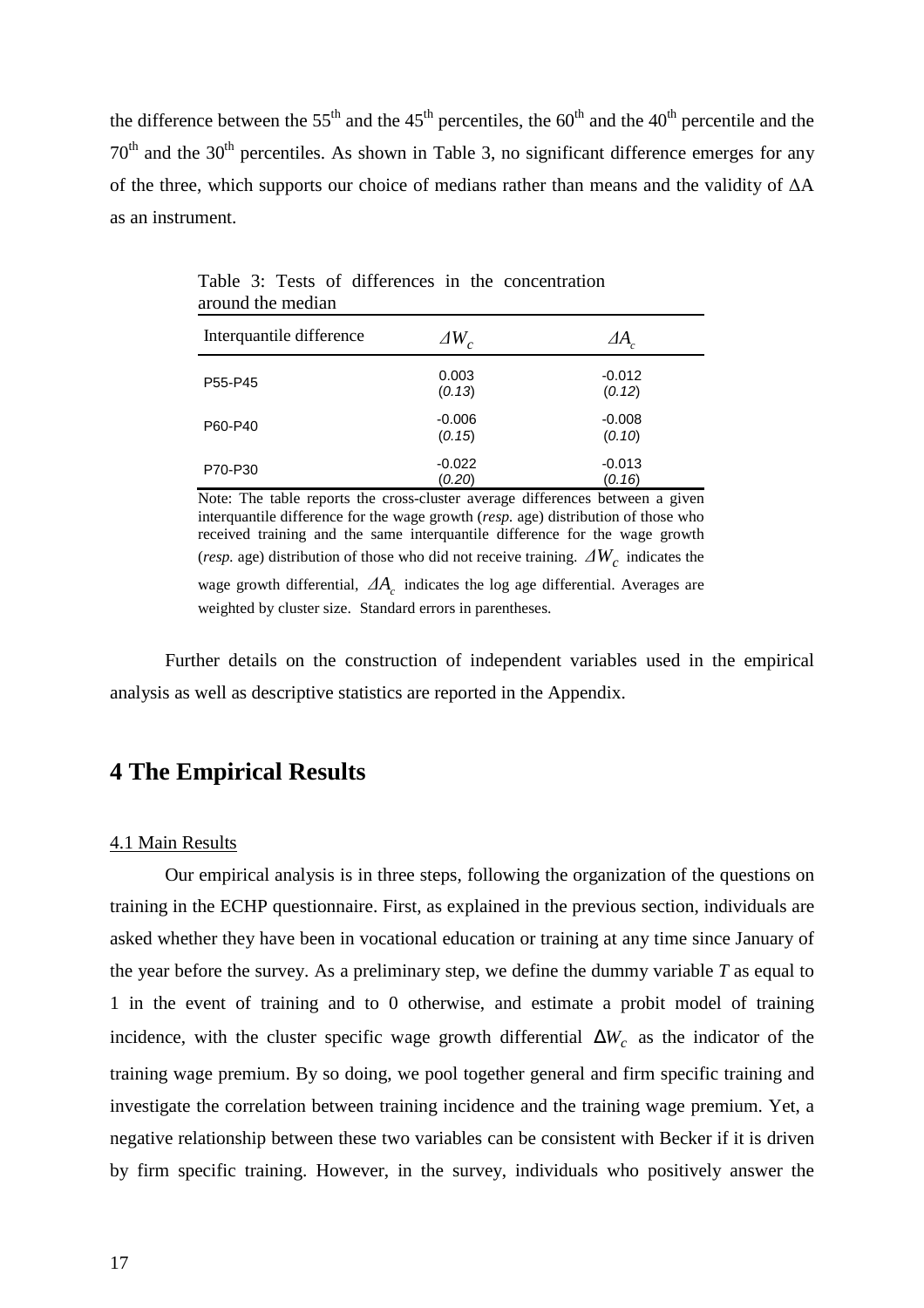question on vocational training are asked to indicate the type of the last course they attended and who financed it. We group therefore the alternative options concerning course type into three categories, and define the dependent variable *TYPE* as equal to 0 in the case of no training, to 1 in the case of general training, and to 2 in the case of firm - specific training. Since these categories are not naturally ordered, but are mutually exclusive by design, we estimate a multinomial logit model, using no training as the baseline category, and the clusterspecific wage differential ∆*W<sub>c</sub>* as the indicator of the training wage premium. Finally, we use the information on financing to define another dependent variable (*TYPEM*) which takes value 0 in the case of no training, 1 in the case of employer-sponsored general training, 2 in the case of employer-sponsored firm - specific training, and 3 in the case of non-sponsored training.<sup>25</sup> Again, we estimate a multinomial logit model for this variable, using no training as the baseline category, and the cluster-specific wage differential ∆*W<sub>c</sub>* as the indicator of wage dispersion.

In the empirical specification we include the following variables: individual age, country, sector and occupation dummies, two education dummies, one for attained primary and lower secondary education and the other for attained upper secondary education, four tenure dummies, three firm size dummies, a dummy for permanent labor contracts and a previous unemployment dummy (*U*=1: presence of at least one unemployment spell since 1989, 0 otherwise). We take explicitly into account the fact that the training variables *T*, *TYPE* and *TYPEM* and the wage growth differential  $\Delta W_c$  are measured at different levels of aggregation and adjust the standard errors by allowing errors to be independent between clusters and correlated within clusters (as suggested by Moulton [1986]).

We start the presentation of our results with the estimates of the probit model in Table 4. We present results from three different specifications. The first includes only basic controls (age, education, occupation, sector and country; Column 1), the second adds firm size to basic controls (Column 2), and the third includes an extended set of controls (tenure, permanent job and previous unemployment; Column 3). All the coefficients are rather stable across specifications. Our estimates show that the coefficient associated to the wage growth differential  $\Delta W_c$  is negative and statistically significant.<sup>26</sup> The estimated impact, however, is

<sup>&</sup>lt;sup>25</sup> General and firm-specific non-sponsored training are grouped together due to the small number of nonsponsored training events in our sample.

<sup>&</sup>lt;sup>26</sup> Table 3 reports results obtained using ECHP personal weights. Un-weighted estimates are similar. We obtain also similar results when using means instead of medians.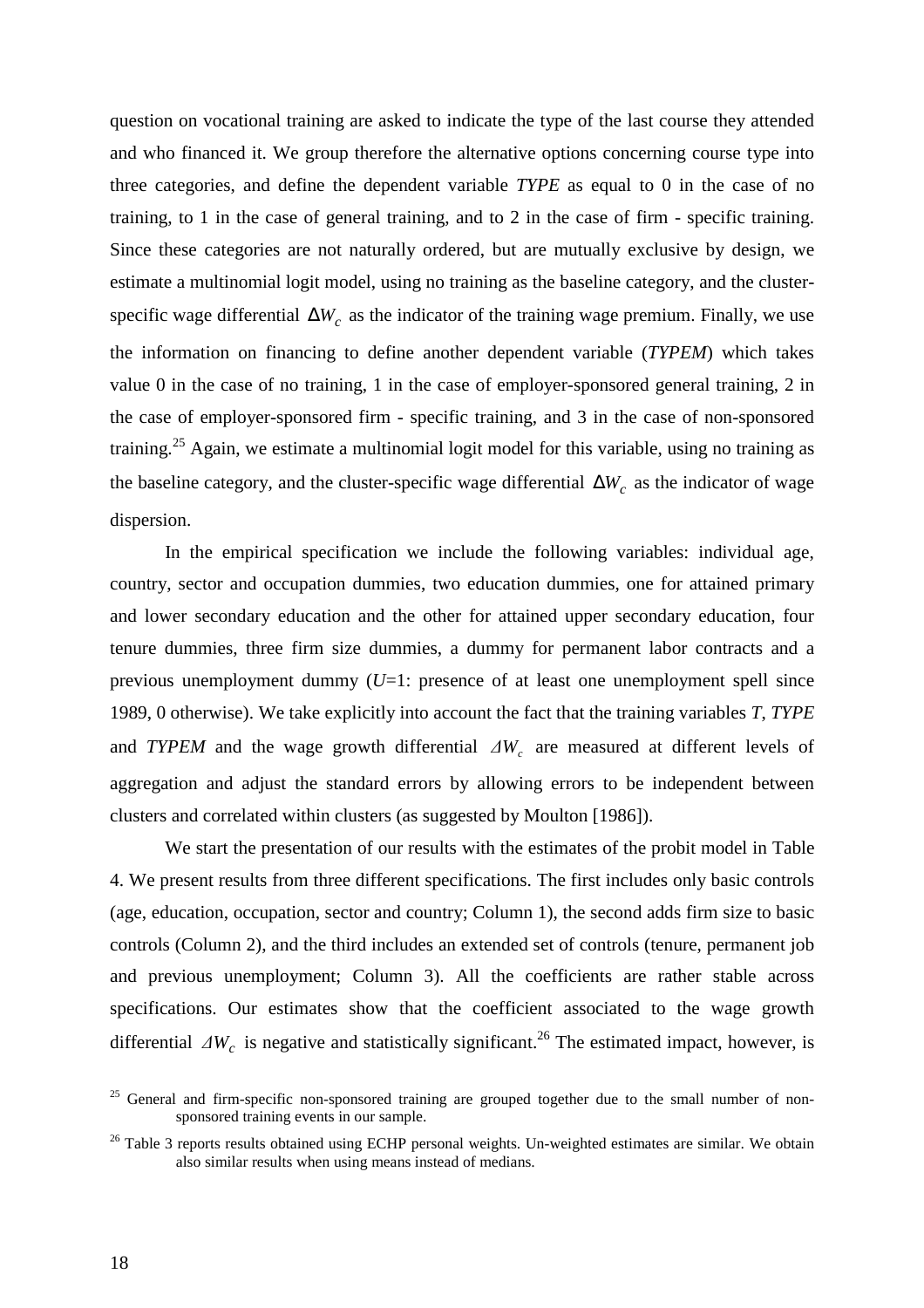rather small: conditional on the extended set of controls, an increase in the wage growth differential from its sample mean  $(0.019)$  to the average value for the UK  $(0.026)$ , equivalent to a 36.8 percent increase, would reduce the probability of training by 0.478 percent.<sup>27</sup>

We test the weak exogeneity of the wage growth differential  $\Delta W_c$  by following the procedure suggested by Smith and Blundell [1986]. In the first step, we regress the wage differential on the cluster – specific instrument *∆A<sub>c</sub>* and on country, occupation, education and sector dummies.<sup>28</sup> We compute the residual from the first step regression, add this variable to the probit specifications and test whether the associated coefficients are statistically different from zero (Columns 4 to 6 in Table 4). Consistent with our expectations (see Section 2), these coefficients are always insignificant, and therefore we cannot reject the null hypothesis of weak exogeneity of the wage growth differential  $\Delta W_c$  in the training regression.<sup>29</sup>

The estimates in Table 4 do not explicitly distinguish between general and firm – specific training. We do so in Table 5, which reports the relevant coefficients from the estimation of the multinomial logit models for both total and employer-sponsored training. Each model is estimated subject to two different definition of general training (that we called "extensive" and "restrictive" in the previous section). The table shows that the estimated coefficient attracted by our measure of  $\Delta W_c$  is always negative and significant in the case of general training and close to zero and not statistically significant in the case of firm – specific training. These estimates imply that the elasticity of the odds ratio of general training with respect to no training, evaluated at the sample mean value of  $\Delta W_c$ , ranges between -0.064 and -0.090, depending on whether we consider total or employer-provided training and the extensive or restrictive definition of general training.<sup>30</sup>

We ask whether these elasticities are larger in absolute value than the elasticities obtained by pooling together general and firm specific training. To answer this question, we estimate a logit model of total training *T* and compute the elasticity of the odds ratio of

<sup>&</sup>lt;sup>27</sup> The elasticity of the probability of training with respect to  $\Delta W_c$ , evaluated at the sample means, is equal to -0.013.

 $^{28}$  The F test on the significance of the instrument is 4.36 (statistically significant at the 5% level).

<sup>&</sup>lt;sup>29</sup> Once the residual is added to the specification, the coefficient of the wage growth differential is only significant at the 10% level. However, the inclusion of the residual leads to inefficient estimates under the hypothesis of weak exogeneity.

 $30$  The coefficients of the multinomial logit can be interpreted as changes in the log odds ratio induced by a one unit change in the explanatory variable.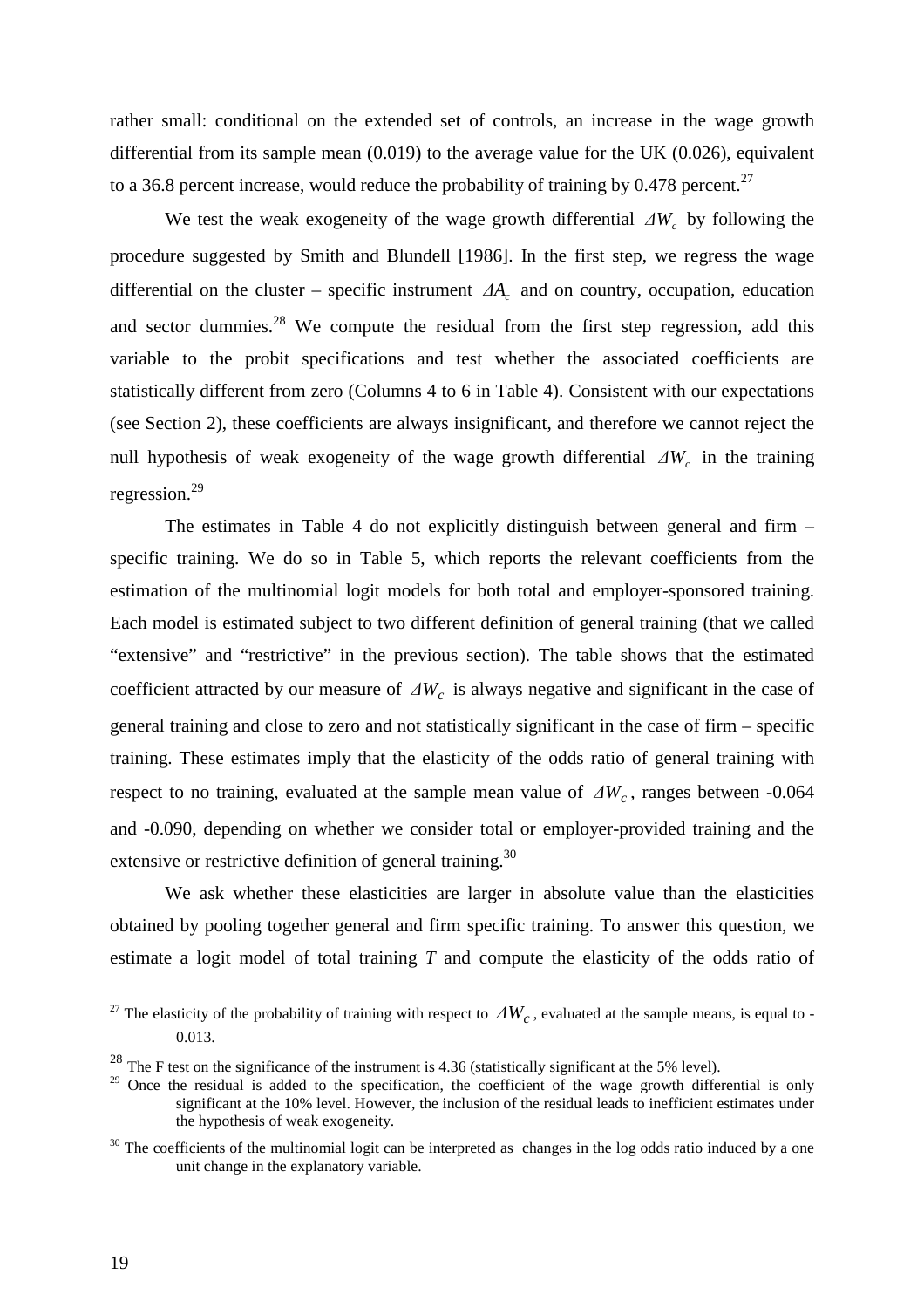training with respect to no training. We find that this elasticity is equal to -0.022, less than one third of the estimates based on the multinomial logit. This result is consistent with our estimates in Table 5, showing the small and statistically insignificant effect of  $\Delta W_c$  on firm specific training.

We interpret these findings as clearly inconsistent with competitive theories of the labor market, which predict a positive correlation between the training wage premium and the incidence of general training, and as consistent with the view that higher wage compression in imperfect labor markets helps firms to organize and pay for general training.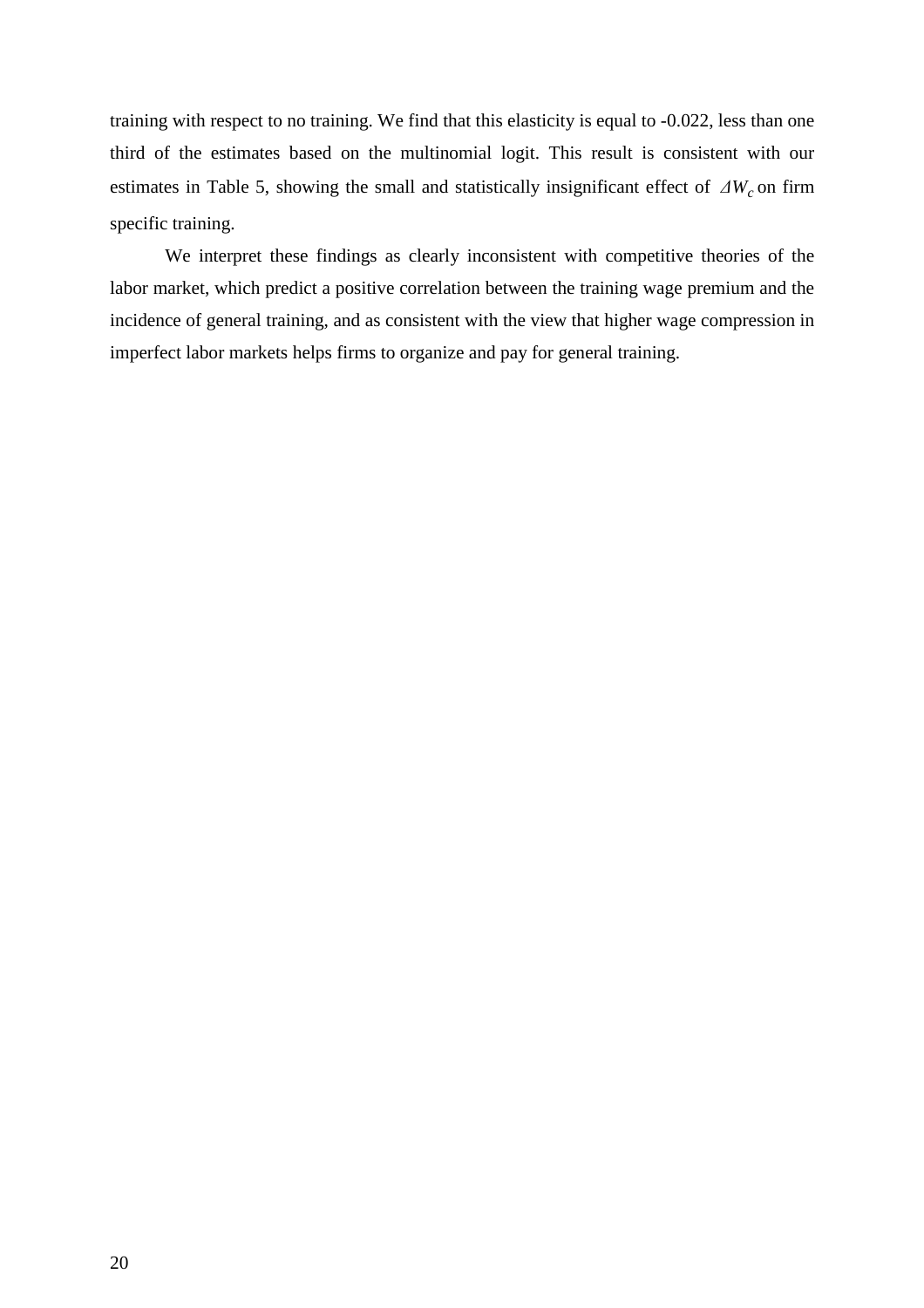| Table 4. Probits for total training. Dependent variable: training participation (T) in 1996.                                                                                                                                                                                                                        |                                                                                  |                     |                              |                       |                     |                                                         |
|---------------------------------------------------------------------------------------------------------------------------------------------------------------------------------------------------------------------------------------------------------------------------------------------------------------------|----------------------------------------------------------------------------------|---------------------|------------------------------|-----------------------|---------------------|---------------------------------------------------------|
|                                                                                                                                                                                                                                                                                                                     | E                                                                                | $\widehat{\odot}$   | $\widehat{\odot}$            | $\bigoplus$           | $\widehat{\odot}$   | $\circledcirc$                                          |
| Age                                                                                                                                                                                                                                                                                                                 | $-0.017***$<br>(.003)                                                            | $-020$ **<br>(.003) | $-022***$<br>(.003)          | $-0.017***$<br>(.003) | $-020***$<br>(.003) | $-022***$<br>(.004)                                     |
| Educational attainment                                                                                                                                                                                                                                                                                              |                                                                                  |                     |                              |                       |                     |                                                         |
| Upper secondary education<br>(ref: More than upper secondary)                                                                                                                                                                                                                                                       | $.278***$                                                                        | $-289***$           | $-320***$                    | $-295***$             | $.313***$           | $.340***$                                               |
| Less than upper secondary education                                                                                                                                                                                                                                                                                 | $.521***$<br>(.095)                                                              | $.483***$<br>(.105) | $.533***$<br>(.103)          | $.533***$<br>(.098)   | $.500***$<br>(.107) | .546***<br>(104)                                        |
| Previous unemployment spell                                                                                                                                                                                                                                                                                         | (.105)                                                                           | (.121)              | $-144**$<br>(.121)           | (.105)                | (.126)              | $-144**$<br>(.120)                                      |
| Tenure                                                                                                                                                                                                                                                                                                              |                                                                                  |                     | (.061)                       |                       |                     | (.061)                                                  |
| Tenure: 2-5 years<br>(ref: 0-1 years)                                                                                                                                                                                                                                                                               |                                                                                  |                     |                              |                       |                     |                                                         |
| Tenure: 6-9 years                                                                                                                                                                                                                                                                                                   |                                                                                  |                     | $-204*$<br>(.122)<br>-.213** |                       |                     | $-202$<br>$-122$<br>$-13$<br>$-165$<br>$-169$<br>$-169$ |
| Tenure: 10-14 years                                                                                                                                                                                                                                                                                                 |                                                                                  |                     | (.105)                       |                       |                     |                                                         |
| Tenure: 15 years or more                                                                                                                                                                                                                                                                                            |                                                                                  |                     | (660)<br>$-174$              |                       |                     | $-173$                                                  |
| Permanent job                                                                                                                                                                                                                                                                                                       |                                                                                  |                     | $253***$<br>(109)            |                       |                     | $253***$<br>(.118)                                      |
|                                                                                                                                                                                                                                                                                                                     |                                                                                  |                     | (0.097)                      |                       |                     | (0.097)                                                 |
| Firm size: 50-99<br>(ref: 1-49 employees)<br>Firm size                                                                                                                                                                                                                                                              |                                                                                  | $216***$            | $.206**$                     |                       | $217***$            | $.207***$                                               |
|                                                                                                                                                                                                                                                                                                                     |                                                                                  | (.082)              | (.082)                       |                       | (.082)              | (.082)                                                  |
| Firm size: 100-499                                                                                                                                                                                                                                                                                                  |                                                                                  | .411 ***<br>(.072)  | 362***<br>(.068)             |                       | 414***<br>(071)     | 365***<br>(.068)                                        |
| Firm size: 500 or more                                                                                                                                                                                                                                                                                              |                                                                                  | 529***              | 503***                       |                       | 531 ***             | .505***                                                 |
| Wage growth differential                                                                                                                                                                                                                                                                                            | $-.543**$                                                                        | $.538**$<br>(.073)  | .603**<br>(.080)             | $-1.023$              | $-1.213*$<br>(.073) | $-1.178*$<br>(.080)                                     |
|                                                                                                                                                                                                                                                                                                                     | (.229)                                                                           | (.262)              | (.246)                       | (.660)                | (.682)              | (.616)                                                  |
| Residual from first stage regression                                                                                                                                                                                                                                                                                |                                                                                  |                     |                              | (733)<br>517          | (.763)<br>.727      | (.682)<br>.623                                          |
| Number of observations                                                                                                                                                                                                                                                                                              | 6146                                                                             | 5968                | 5741                         | 6146                  | 5968                | 5741                                                    |
| Pseudo R-squared                                                                                                                                                                                                                                                                                                    | .150                                                                             | .169                | 177                          | 150                   | 169                 | 177                                                     |
| Note: Cluster adjusted robust standard errors within parentheses. Observations are weighted by ECHP personal weights. Additional controls not in the<br>table are country, occupation and sector dummies. In the first stage the wage growth differential is regressed on the median log age differential, country, |                                                                                  |                     |                              |                       |                     |                                                         |
| occupation, education and sector dummies.                                                                                                                                                                                                                                                                           | ***, **, *: significant at the 1%, 5% and 10% level of confidence, respectively. |                     |                              |                       |                     |                                                         |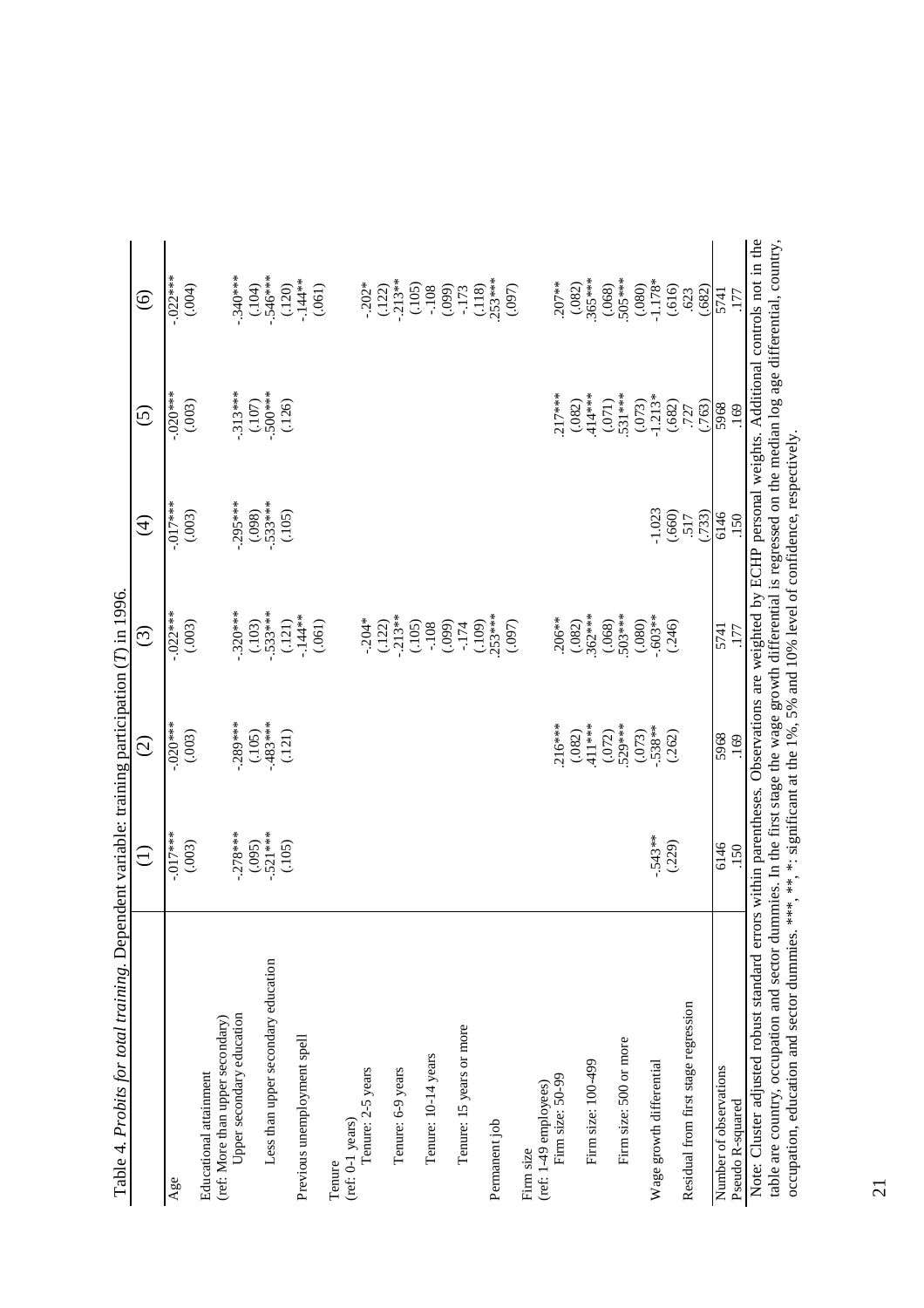|                                              | (1)                         | (2)              | (3)                    | (4)              |
|----------------------------------------------|-----------------------------|------------------|------------------------|------------------|
|                                              | <i>Extensive definition</i> |                  | Restrictive definition |                  |
| <b>Total training</b><br>(TYPE)              | General                     | Firm-specific    | General                | Firm-specific    |
| Basic controls                               | $-3.388***$ (.629)          | .741(.631)       | $-4.251***$ (.797)     | $-.802$ $(.602)$ |
| <b>Extended controls</b>                     | $-3.488***$ (.598)          | $-.775$ $(.720)$ | $-4.314***$ (.799)     | $-.859$ $(.686)$ |
| <b>Employer provided</b><br>training (TYPEM) |                             |                  |                        |                  |
| Basic controls                               | $-3.630***$ (.917)          | $-.640(.684)$    | $-4.551***$ $(1.151)$  | $-766$ (.686)    |
| Extended controls                            | $-3.853***$<br>(.888)       | $-0.776$ (.765)  | $-4.749***$ (1.092)    | $-.938$ $(.762)$ |

Table 5. *General and specific training.* Trinomial and quadrinomial logits. Dependent variable: Total and employer provided training in 1996.

Note: In the first two rows the dependent variable is the type of training (TYPE), while in the other two rows the dependent variable is the type of employer-sponsored training (TYPEM). Cluster adjusted robust standard errors within parentheses. Observations are weighted by ECHP personal weights. Basic controls are age, country, education, occupation and sector dummies. Extended controls add tenure, firm size, permanent job status and previous unemployment dummies. The extensive definition of general training is used in Columns (1) and (2). The restrictive definition of general training is used in Columns (3) and (4). \*\*\*: significant at the 1% level of confidence.

#### 4.2. Robustness and Extensions

In this subsection we check the sensitivity of our results to a number of changes in the definition of the sample and key variables used in the main regressions. We start by experimenting with alternative measures of the wage differential. In subsection 2.2 we have argued that medians should be preferred to means in the computation of the wage growth differential in order to lessen the endogeneity bias induced by the correlation between ability, training and wage growth. In the previous section we have tested whether our measure of the training wage premium was weakly exogenous. In this section we offer two alternative measures of the premium which are less precise but at the same time less likely to be affected by the correlation between training and ability. For each cluster, we take the difference between the maximum wage growth of those who received training and the minimum wage growth of those who did not (Maxmin herafter) and the difference between the maximum wage growth of those who received training and the maximum wage growth of those who did not (Maxmax hereafter). The logic is as follows: if the correlation between training, ability and wage growth is strong, then we can assume that the most able worker in a cluster will be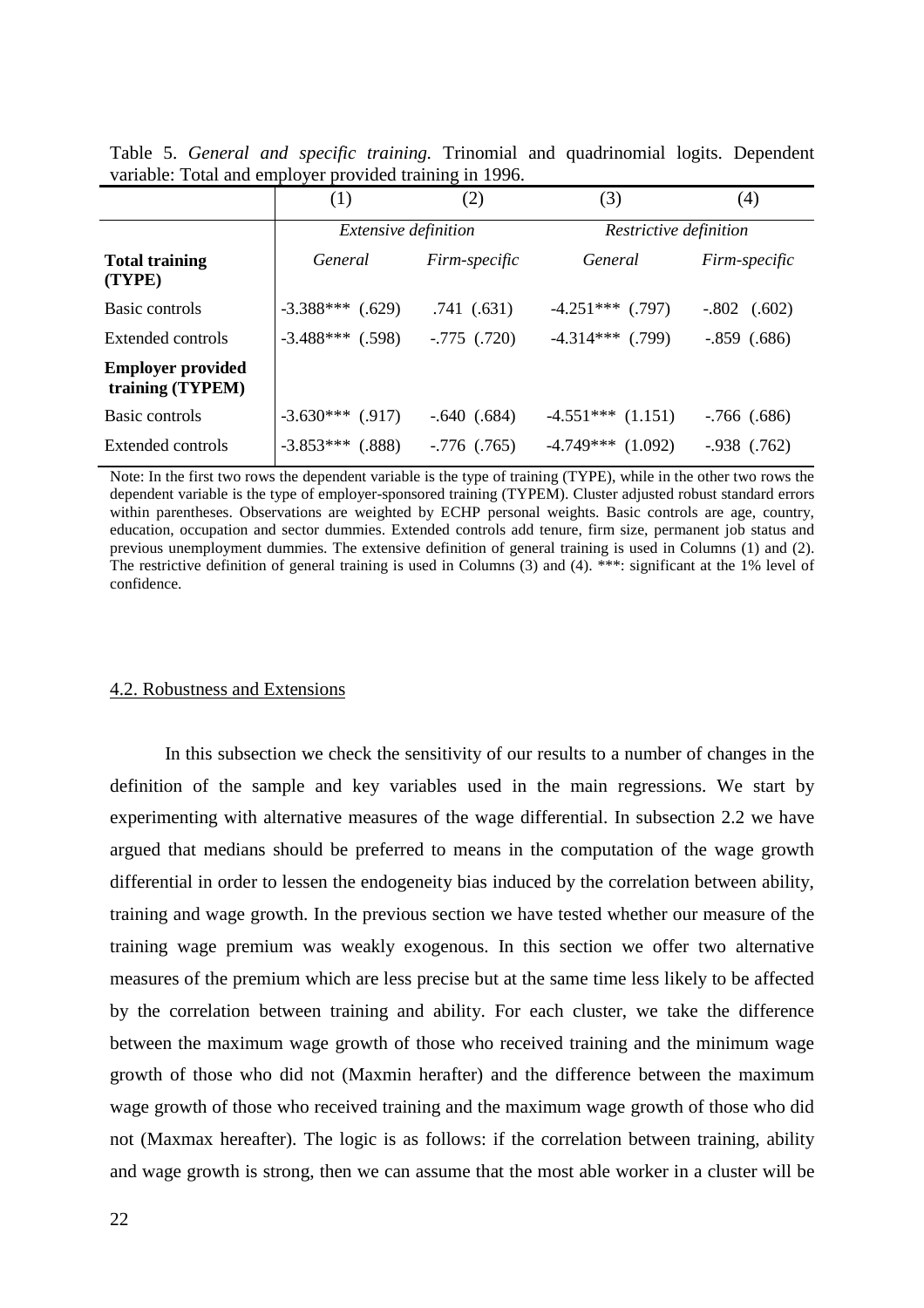the first to be trained and will have the greatest wage growth, while the least able worker will have the lowest wage growth and will never be trained, no matter how favorable the shock is. Under these assumptions, Maxmin will be unaffected by training incidence. Alternatively, since the more favorable the shock, the greater the size of the group of those who receive training and the smaller the size of the group of those who do not, by definition of maximum, a positive training shock can only increase (or leave unchanged) the maximum of the former group and reduce (or leave unchanged) the maximum of the latter. Therefore Maxmax will be at most positively affected by training incidence, inducing an upward bias in our estimates.

Table 6 shows the estimates obtained by substituting these measures of the wage growth differential in the trinomial and quadrinomial logit models of total and employersponsored training. In both cases the estimated coefficients of  $\Delta W_c$  are smaller than those reported in Table 6, but remain with a negative sign and statistically significant.<sup>31</sup>

|                                           | (1)                 | (2)                  |
|-------------------------------------------|---------------------|----------------------|
| <b>Total training (TYPE)</b>              | <i>Maxmin</i>       | <i>Maxmax</i>        |
| Extensive definition                      | $-.526***$ (.090)   | $-184***$<br>(.062)  |
| Restrictive definition                    | $-.540***$ $(.140)$ | $-0.217**$<br>(.089) |
| <b>Employer provided training (TYPEM)</b> |                     |                      |
| Extensive definition                      | $-.526***$ (.128)   | $-213***$<br>(.083)  |
| Restrictive definition                    | $-466**$<br>(.209)  | $-.260*$<br>(.152)   |

Table 6. *Maxmin and Maxmax.* Trinomial and quadrinomial logits. Dependent variable: Total and employer provided training in 1996.

Note: In the first two rows the dependent variable is the type of training (TYPE), while in the other two rows the dependent variable is the type of employer-sponsored training (TYPEM). Only estimated coefficients of the Maxmin and Maxmax measures of the wage growth differential for general training are reported (only in the case of employer-sponsored training for TYPEM). Cluster adjusted robust standard errors within parentheses. Observations are weighted by ECHP personal weights. Other controls are age plus country, education, occupation, sector, tenure, firm size, permanent job status and previous unemployment dummies. The extensive definition of general training is used in the first and third row. The restrictive definition of general training is used in the second and fourth row. \*\*\*, \*\*, \*: significant at the 1%, 5%, 10% level of confidence, respectively.

The small number of countries in our sample (7) suggests the possibility that our results can be driven by a single country. We assess the robustness of our findings to variations in country coverage by eliminating one country at a time and re-estimating our

<sup>&</sup>lt;sup>31</sup> The fact that the estimates using Maxmin are smaller should not surprise the reader because of the larger measurement error, which biases the estimated coefficient towards zero.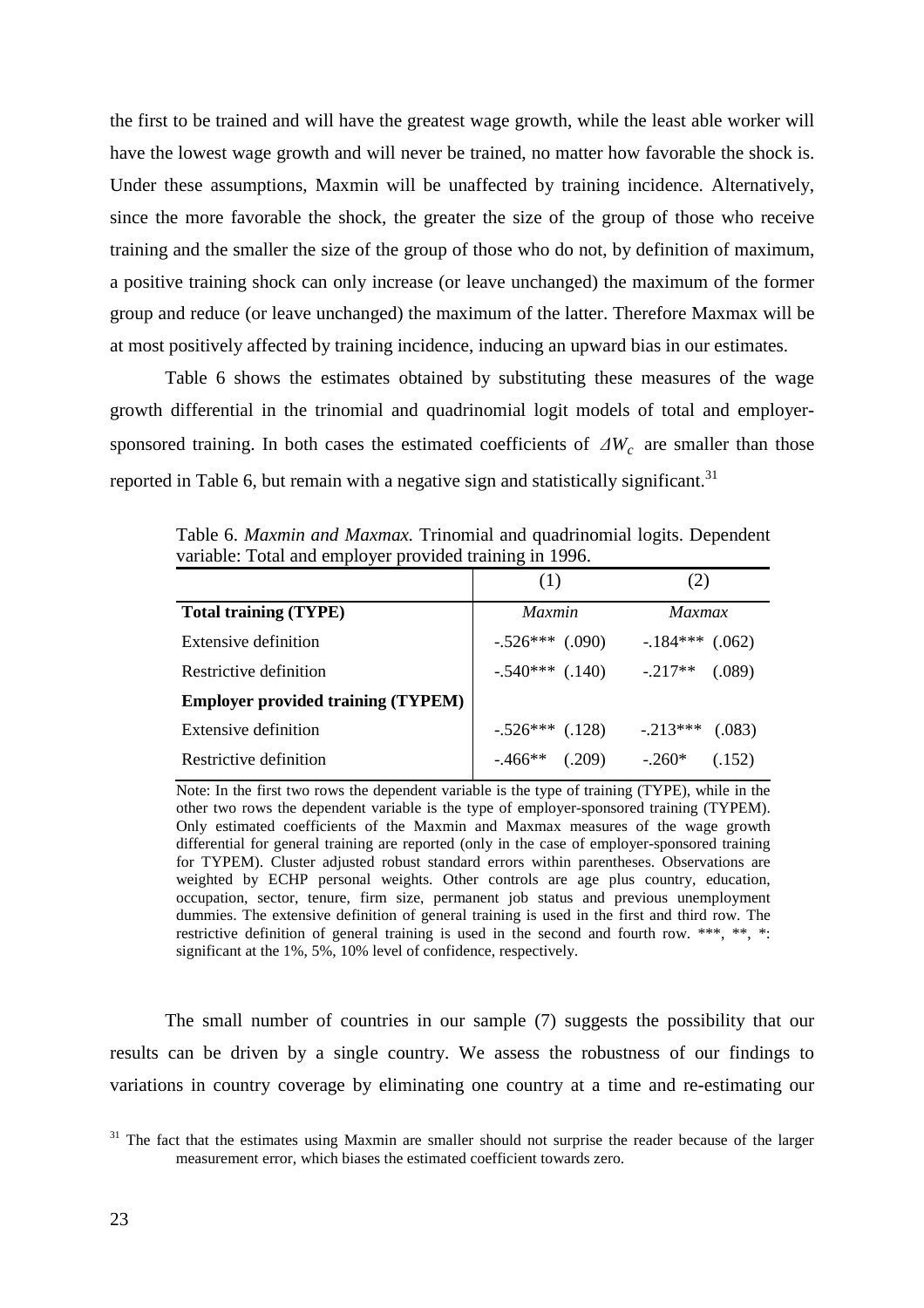models. Chart 1 reports the results of this sensitivity analysis for the estimated coefficients of the median wage growth differential in the case of employer-sponsored general training, using the extensive definition of general training (with extended controls only). It turns out that coefficient estimates are substantially robust to variation of country coverage. We obtain similar results when we do not distinguish the source of financing.





The figure shows central estimates and confidence intervals obtained by re-estimating the quadrinomial logit model (with extended controls) after excluding one country at a time from the sample. NONE identifies the specification with all 7 countries for the purpose of comparison.

In our preferred sample we have excluded workers aged 29 years or less to improve cross-country comparability. In Table 7, we use the specification with extended controls and the extensive definition of general training and change the age range of the sample (accordingly, we also vary the sample on which the wage growth differential is computed). Our results are confirmed at standard confidence levels. When young workers are added to the sample, estimated coefficients maintain their negative sign, albeit with a smaller magnitude.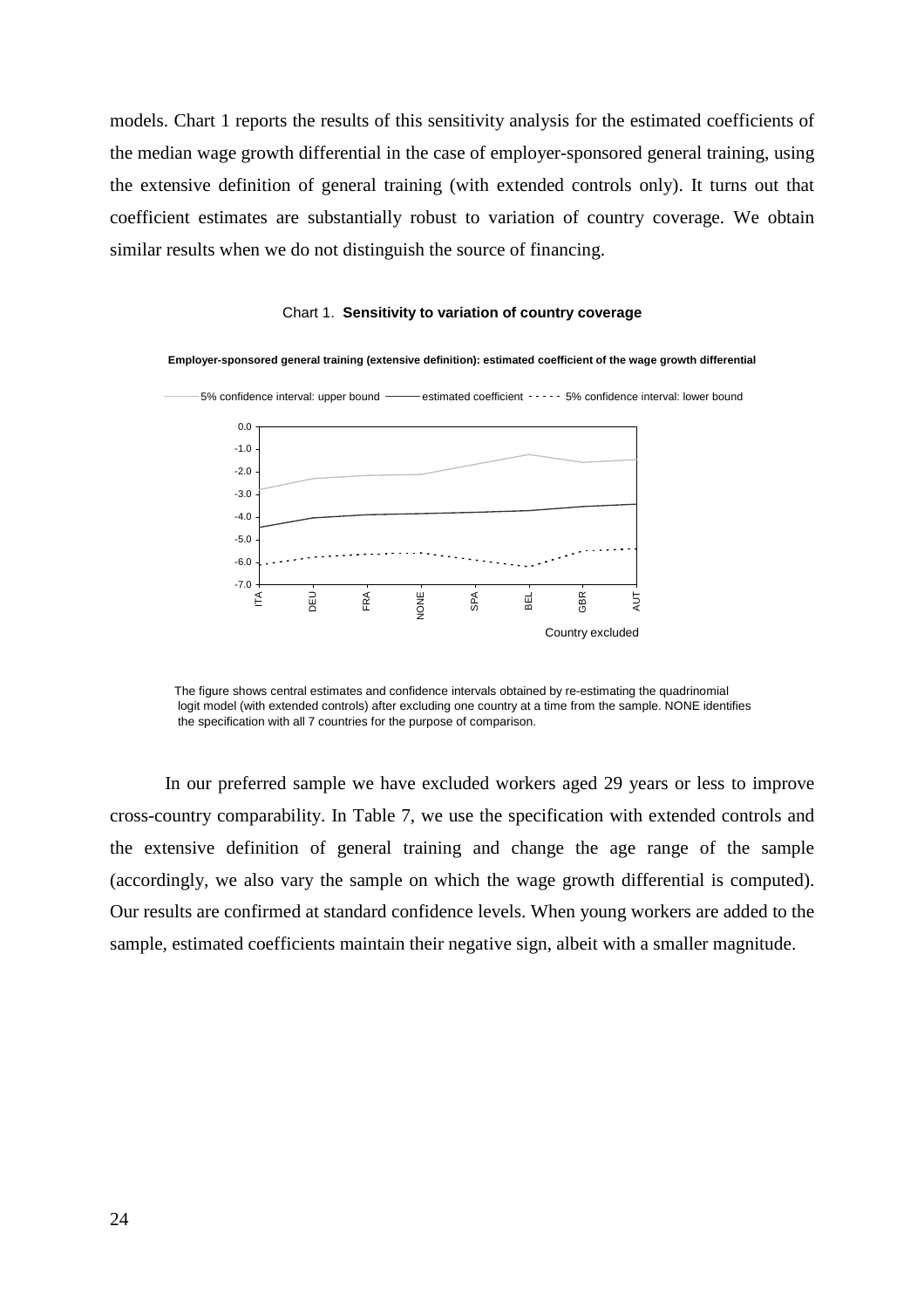Table 7. *Sensitivity to variation of the age of the sample.* Trinomial and quadrinomial logits. Dependent variable: Total and employer provided training in 1996.

|           | (1)                | (2)                               |
|-----------|--------------------|-----------------------------------|
| Age group | Total training     | <b>Employer provided training</b> |
| Age 20-40 | $-2.586***$ (.685) | $-4.861***$ (.867)                |
| Age 20-60 | $-1.993***$ (.547) | $-2.715***$ (.669)                |
| Age 40-60 | $-3.941***$ (.813) | $-4.568***$ (.591)                |

Note: In Column (1) the dependent variable is the type of training (TYPE), while in Column (2) the dependent variable is the type of employer-sponsored training (TYPEM). Only estimated coefficients of the median wage growth differential for general training are reported. General training is defined according to the extensive definition. Cluster adjusted robust standard errors within parentheses. Observations are weighted by ECHP personal weights. Other controls are age plus country, education, occupation, sector, tenure, firm size, permanent job status and previous unemployment dummies. \*\*\*: significant at the 1% level of confidence.

We also verify whether our results can be attributed to the selected year (1996) by reestimating the baseline specification on data from the 1997 wave (1995-1997 for the wage growth differential). The resulting estimates must be interpreted with caution, however, since the 1997 sample is much smaller and includes only four countries and 19 clusters (see the Appendix). As shown in Table 8, the estimated coefficient of the wage growth differential for total general training remains negative, but small and statistically insignificant. Nevertheless, and more importantly, the estimate for employer-sponsored general training is significant at the 10% level. Similar, but more significant, results are obtained if we replace contemporaneous wage growth differentials with those obtained from a different wave.

In Table 9 we consider a number of other robustness checks using the specification with extended controls and the extensive definition of general training. First, we try to better control for composition effects by adding to our regressors country by sector dummies and the employment rate in 1996 by country and educational attainment (which we matched to our sample using data from the European Labour Force Survey).<sup>32</sup> The inclusion of these variables, both separately and combined, does not affect our results in a significant way.

 $32$  The reason to include country by industry dummies is that the composition of each sector varies by country, which could bias our estimates if abler workers flow into sub-sectors where training opportunities and wage prospects are better. We include the employment rate, which varies by country and educational attainment, because greater statutory or contractual minimum wages may reduce employment among the untrained (particularly among the least able workers) without affecting the number of workers who are trained, thereby driving up training incidence among the employed and driving down the wage growth differential (we also experimented with education by country dummies with similar results).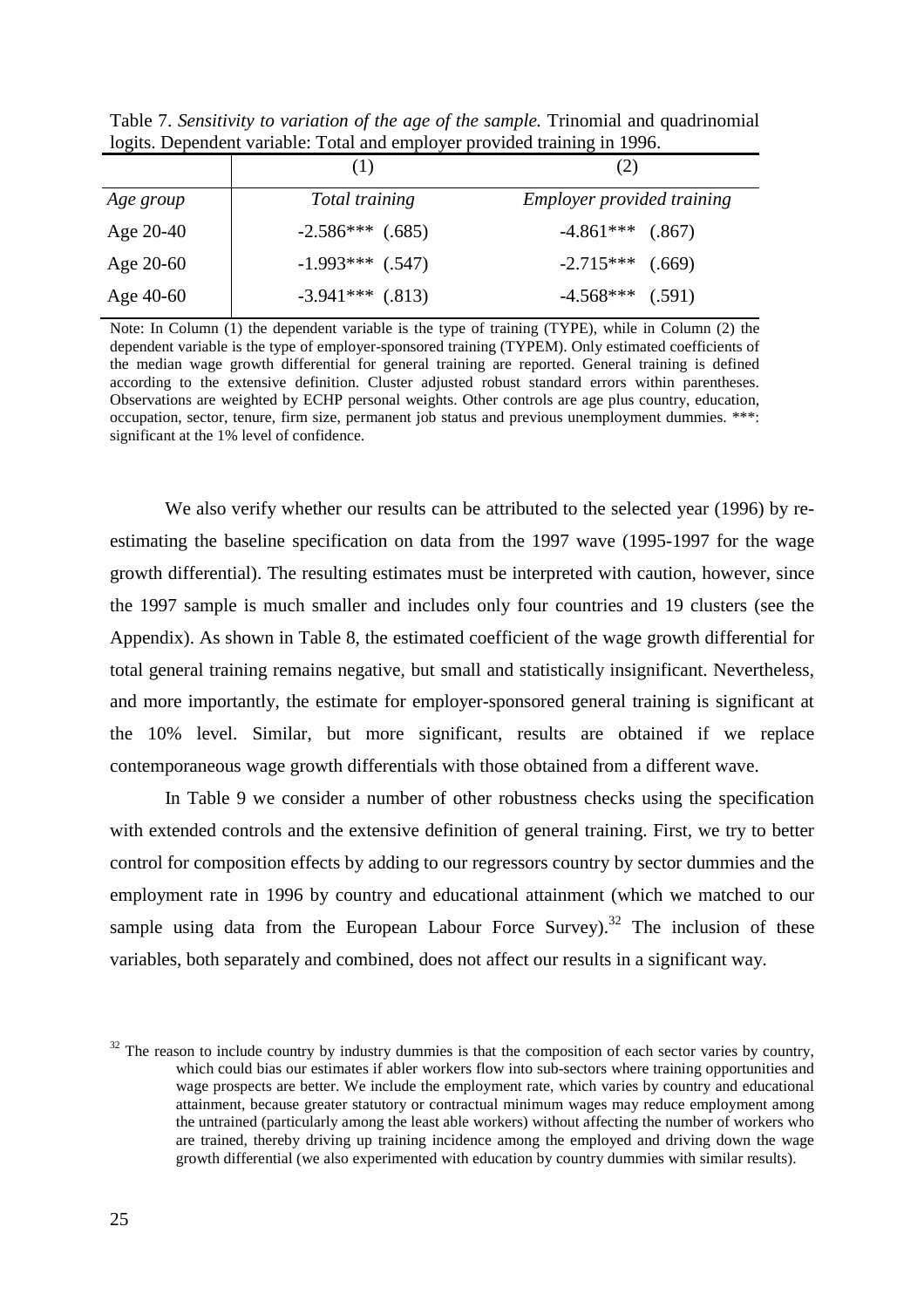|                                                                     | Total training |        | Employer provided training |         |
|---------------------------------------------------------------------|----------------|--------|----------------------------|---------|
| A. Wave 4 (1997)                                                    | -.141          | (.575) | $-1.205*$                  | (.686)  |
| B. Wave 4 (1997), $\Delta W$ from wave 3 (1996)   -3.990*** (1.246) |                |        | $-4.896***(1.391)$         |         |
| C. $\Delta W$ from wave 4 (1997)                                    | $-.397$        | (.552) | $-2.173**$                 | (1.004) |

Table 8. *Sensitivity to variation of the survey year.* Trinomial and quadrinomial logits. Dependent variable: Total and employer provided training.

Note: In Column (1) the dependent variable is the type of training (TYPE), while in Column (2) the dependent variable is the type of employer-sponsored training (TYPEM). Only estimated coefficients of the median wage growth differential for general training are reported (only in the case of employer-sponsored training for TYPEM). General training is defined according to the extensive definition. Cluster adjusted robust standard errors within parentheses. Observations are weighted by ECHP personal weights. Other controls are age plus country, education, occupation, sector, tenure, firm size, permanent job status and previous unemployment dummies. In Row A the baseline specification is estimated using data from 1997 (1995-1997 for the wage growth differential); in row B the baseline specification is estimated using data from 1997 but from 1994-1996 for the wage growth differential); in row C the baseline specification is estimated using data from 1996 but from 1995-1997 for the wage growth differential). \*\*\*, \*\*, \*: significant at the 1%, 5%, 10% level of confidence, respectively.

Next, we modify cluster definitions by dividing the group of medium/low skilled workers into low skilled and medium skilled workers. This is equivalent to excluding the former category, since training incidence is small in that group (see Table 1). The same occurs if we separate clerks from all other medium/low skilled occupations, since the size of the former group is small. We also consider a split between white collars and sales workers, on the one hand, and other blue collars, on the other hand, as well as another split where craft and related trades workers are switched to the former group. Although sample size vary because of the threshold limits of more than 30 workers per cluster (of which at least 5 receiving training), no important difference from the baseline specification emerges, particularly in the case of employer-sponsored general training.

We check whether our results are affected by the fact that sectors where non-profit organizations are not important are included in the computation of the wage growth differential but not in the final regressions. Reassuringly, as shown in Table 9, excluding these sectors from the computation yields no appreciable difference in the estimated parameters. We also lift the size threshold of 30 observations per cluster (of which at least 5 receiving training). Estimated coefficients remain significant, although their absolute value is smaller (due to the greater measurement error induced by small clusters and/or clusters with few training events).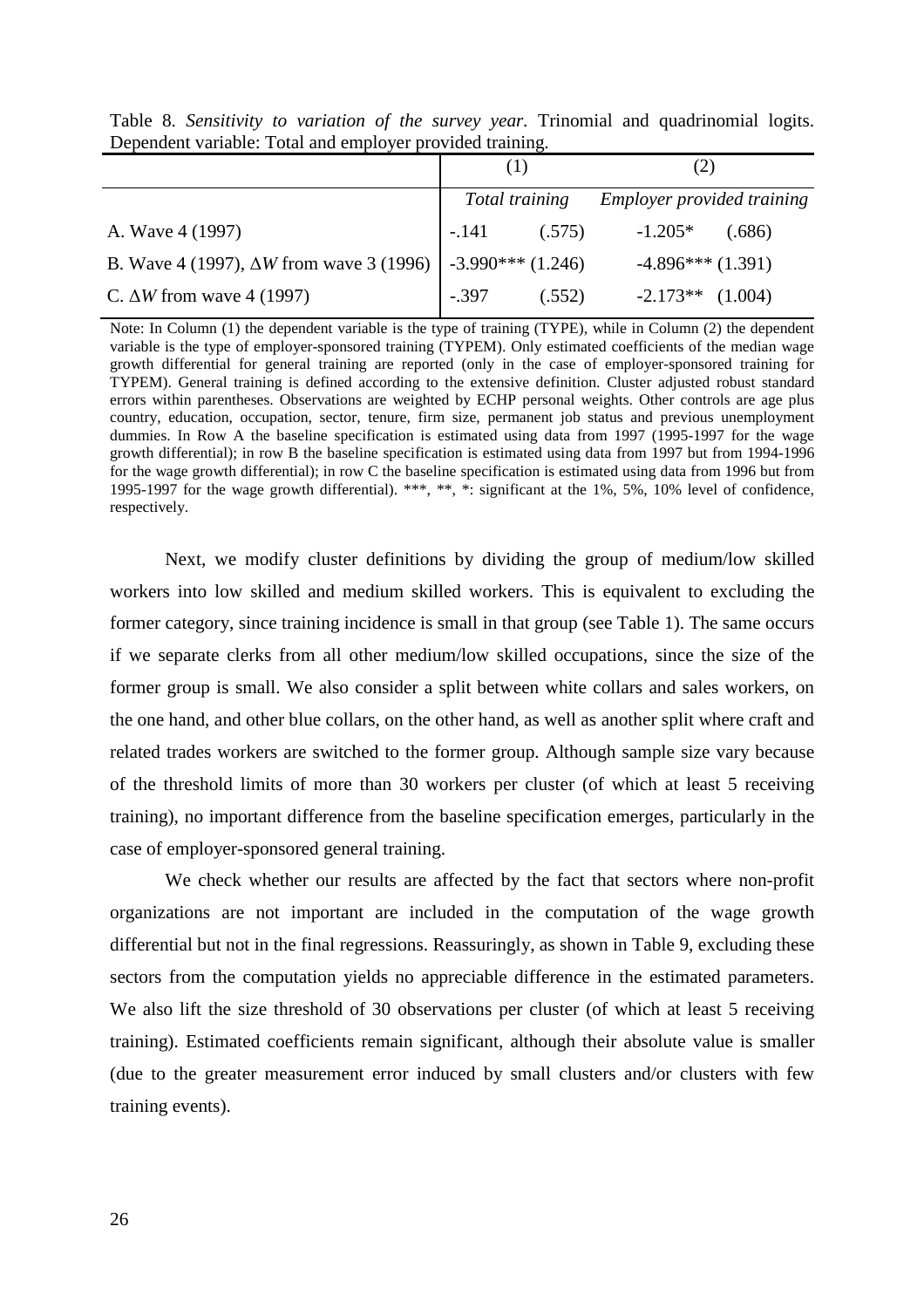|                                                  | (1)                | (2)                        |
|--------------------------------------------------|--------------------|----------------------------|
|                                                  | Total training     | Employer provided training |
| A. Country X sector dummies                      | $-4.265***(0.695)$ | $-5.741***$ (.969)         |
| B. Employment rate                               | $-3.710***$ (.666) | $-4.389***$ (.952)         |
| C. Country $X$ sector dum. $+$ empl. Rate        | $-4.543***$ (.755) | $-6.397***(1.064)$         |
| D. No low skilled                                | $-3.003***$ (.686) | $-3.174***$ (.970)         |
| E. No clerks                                     | $-2.445***$ (.756) | $-2.746**$ (1.107)         |
| F. Three occupational groups (1)                 | $-2.930***$ (.581) | $-2.978***$ (.912)         |
| G. Three occupational groups (2)                 | $-2.018**$ (.792)  | $-2.648**$ (.947)          |
| H. No non-market sectors to compute $\Delta W$   | $-3.599***$ (.640) | $-4.298***(1.003)$         |
| I. No size thresholds                            | $-1.283***$ (.459) | $-1.301**$<br>(.516)       |
| J. $\Delta W$ computed for general training only | $-1.520***$ (.466) | $-1.714***$<br>(.309)      |

Table 9. *Other robustness tests.* Trinomial and quadrinomial logits. Dependent variable: Total and employer provided training.

Note: In Column (1) the dependent variable is the type of training (TYPE), while in Column (2) the dependent variable is the type of employer-sponsored training (TYPEM). Only estimated coefficients of the median wage growth differential for general training are reported (only in the case of employer-sponsored training for TYPEM). General training is defined according to the extensive definition. Cluster adjusted robust standard errors within parentheses. Observations are weighted by ECHP personal weights. Other controls are age plus country, education, occupation, sector, tenure, firm size, permanent job status and previous unemployment dummies. In Row A country by sector dummies are added to the baseline specification; in Row B the employment rate (by country and education) is added to the baseline specification; in row C both country by sector dummies and the employment rate are added to the baseline specification; in row D elementary occupations are excluded; in row E clerks are excluded; in row F the group of medium/low-skilled occupation is divided into two groups (clerks, service workers and shop and market sales workers and other medium/low skilled workers) and clusters are defined accordingly; in row G craft and related trades workers are switched from other medium/low skilled workers to clerks, service workers and shop and market sales workers; in row H sectors with ISIC Rev.3 code greater than K are not used in the computation of the wage growth differential; in row I the size threshold (30 observations per cluster, of which at least 5 receiving training) is removed; in row J the wage growth differential is computed by excluding those who reported specific training (according to the extensive definition of general training). \*\*\*, \*\*, \*: significant at the 1%, 5%, 10% level of confidence, respectively.

It might be argued that the relevant training wage premium for our analysis should refer to general training only. With ECHP data, however, it is not advisable to compute training premia separately for general and firm-specific training because individuals report the type of training only for the last course. Since workers reporting specific training may have taken general training as well (or vice versa), type-specific training wage premia could be severely affected by measurement error. Nevertheless, we check the robustness of our results to the introduction of type-specific training wage premia, using the extensive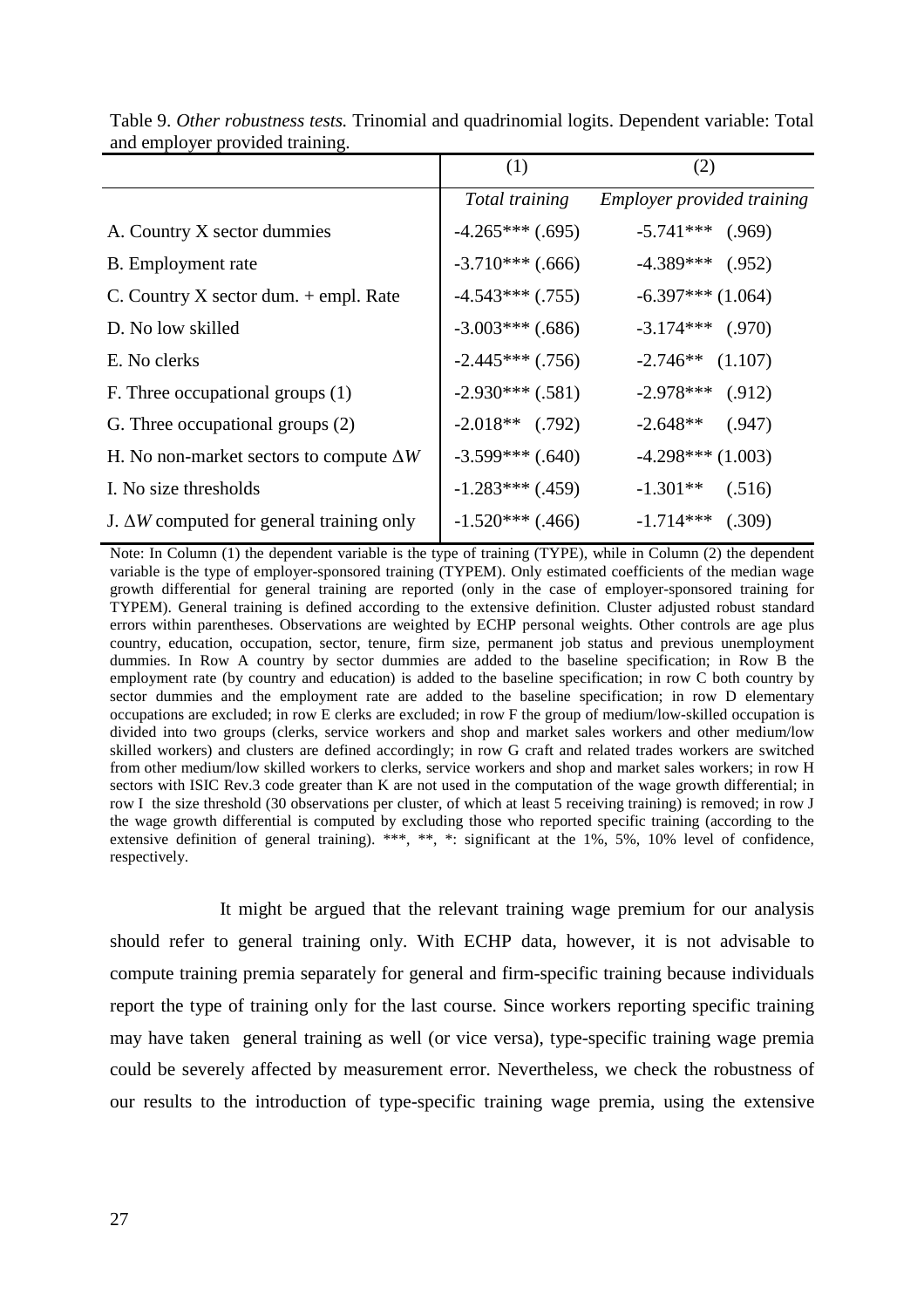definition of general training. As shown in Table 9, the estimated impact of the premium on general training remains negative and statistically significant.<sup>33</sup>

Finally, we explore the effect of the wage growth differential on each separate category of training. In order to do so, we define two new dependent variables: *DTYPE*, which takes value 0 in the case of no training, 1 in the case of third level qualification, 2 in the case of specific vocational training at a vocational school or college, 3 in the case of dual systems with both workplace and school training and 4 in the case of workplace training only; and *DTYPEM* which is equal to *DTYPE* for employer-sponsored training and to 5 when training is not employer-provided. Since these categories are not naturally ordered, but are mutually exclusive by design, we estimate two multinomial logit models with 5 and 6 categories, respectively, using no training as the baseline category.

Needless to say, the results of this exercise can only be exploratory, since the small number of observations corresponding to certain training categories prevents us from undertaking a rigorous analysis at this level of aggregation. Table 10 shows the estimated coefficients associated to the wage growth differential. Reassuringly, point estimates are much higher for training which is thoroughly off-site - categories 1 and 2 - than for other types of training, although standard errors for third level qualification training are large, due probably to the small number of events in this category.

Overall, these sensitivity exercises clearly suggest that our key findings in the previous sub-section are robust to changes in the definition of the key variables and model specification.

 $33$ The fact that point estimates are smaller can be attributed to the greater measurement error. We also experiment with the simultaneous inclusion in the specification of the differential computed for general training only and the differential computed for specific training only. In the case of employer-sponsored general training, the resulting estimates are -1.704, with a standard error .259, and -.278, with a standard error of .264, for the general and specific training premia, respectively.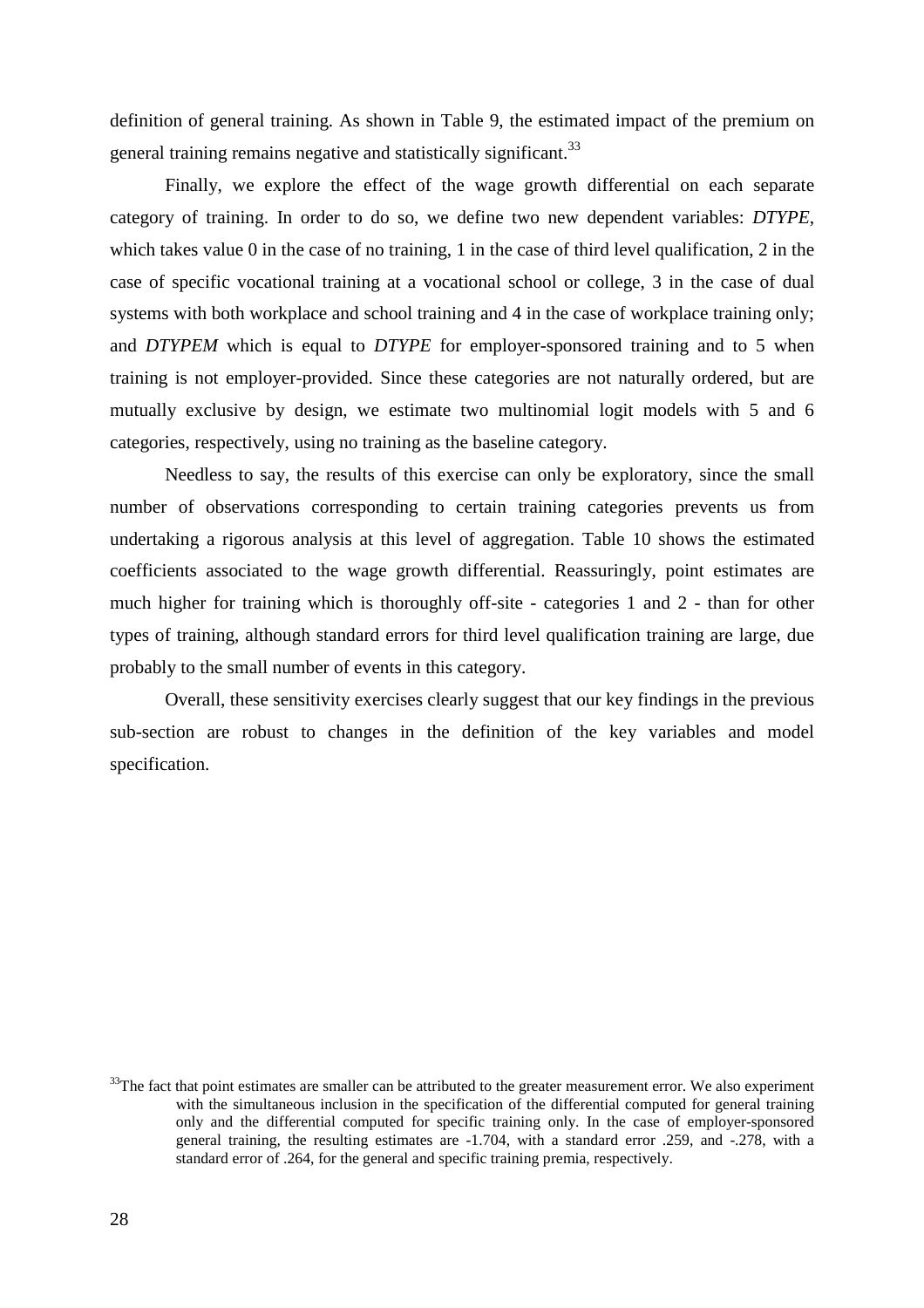|                                                                      | (1)                |         |                            |         |
|----------------------------------------------------------------------|--------------------|---------|----------------------------|---------|
|                                                                      | Total training     |         | Employer provided training |         |
| a. third level qualification                                         | $-2.857*$          | (1.743) | $-5.665**$ (2.823)         |         |
| b. vocational training at school or college                          | $-5.133***(1.049)$ |         | $-5.081***(1.389)$         |         |
| c. workplace training and complementary<br>instruction elsewhere     | $-1.270$           | (1.401) | $-2.689*$                  | (1.572) |
| d. workplace training without<br>complementary instruction elsewhere | $-.778$            | (.719)  | $-784$                     | (0.763) |

Table 10. *Disaggregating training type.* Dependent variable: Total and employer provided training. Multinomial logits with 5 and 6 characteristics, respectively.

Note: In Column (1) the dependent variable is the disaggregated type of training (DTYPE), while in Column (2) the dependent variable is the disaggregated type of employer-sponsored training (DTYPEM). Only estimated coefficients of the median wage growth differential are reported. Cluster adjusted robust standard errors within parentheses. Observations are weighted by ECHP personal weights. Other controls are age plus country, education, occupation, sector, tenure, firm size, permanent job status and previous unemployment dummies. \*\*\*, \*\*, \*: significant at the 1%, 5%, 10% level of confidence, respectively.

#### **Conclusions**

When labor markets are imperfectly competitive, firms may be willing to finance general training if the wage structure is compressed, that is, if the increase of productivity after training is faster than the increase in pay. In this paper, we have proposed a novel way of testing this proposition, which exploits the cross – country variation in training incidence and training wage premia within the European Union. We have found that the incidence of general training, which we have proxied with off-site training, is higher in clusters – defined by country, sector, occupation and educational attainment – with a lower differential between the median wage growth of trained and untrained employees. Importantly, the negative correlation between the latter variable and training incidence holds and is statistically significant also when general training is employer – provided. Conversely, we have found no evidence that firm – specific training (proxied by workplace training) is significantly correlated with our measure of the training wage premium.

While statistically significant, the economic impact of changes in the training wage premium on the probability of general training - relative to no training - is rather small: conditional on an extended set of controls, a one percent increase in the wage growth differential is expected to reduce the relative probability of general training by 0.06-0.09 percent.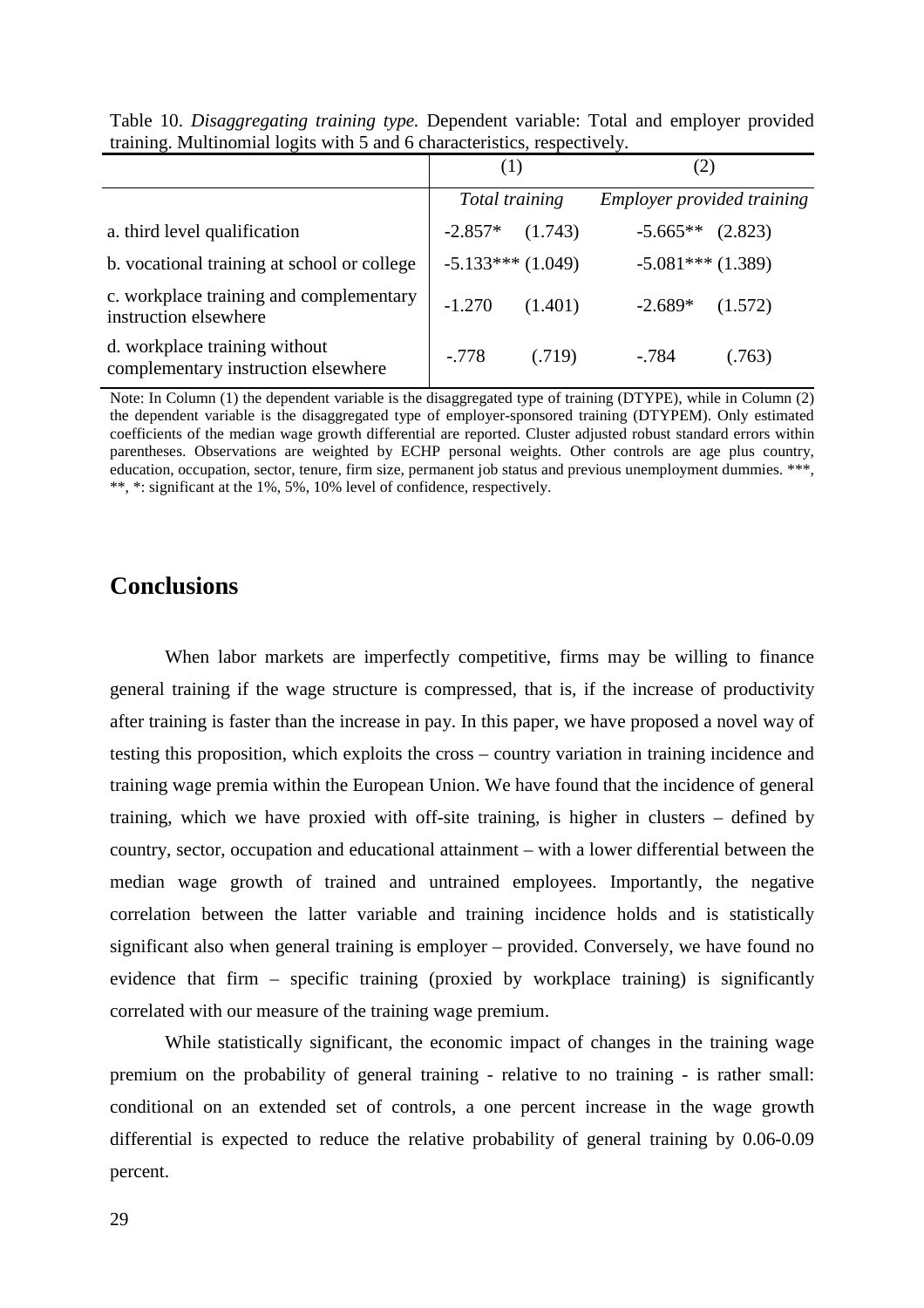Our findings are inconsistent with competitive theories of the labor market, which imply a positive correlation between the training wage premium and the incidence of general training. They suggest instead that economic environments with higher wage compression can help firms in organizing and paying for general training, as predicted by the recent theories of training in imperfect labor markets.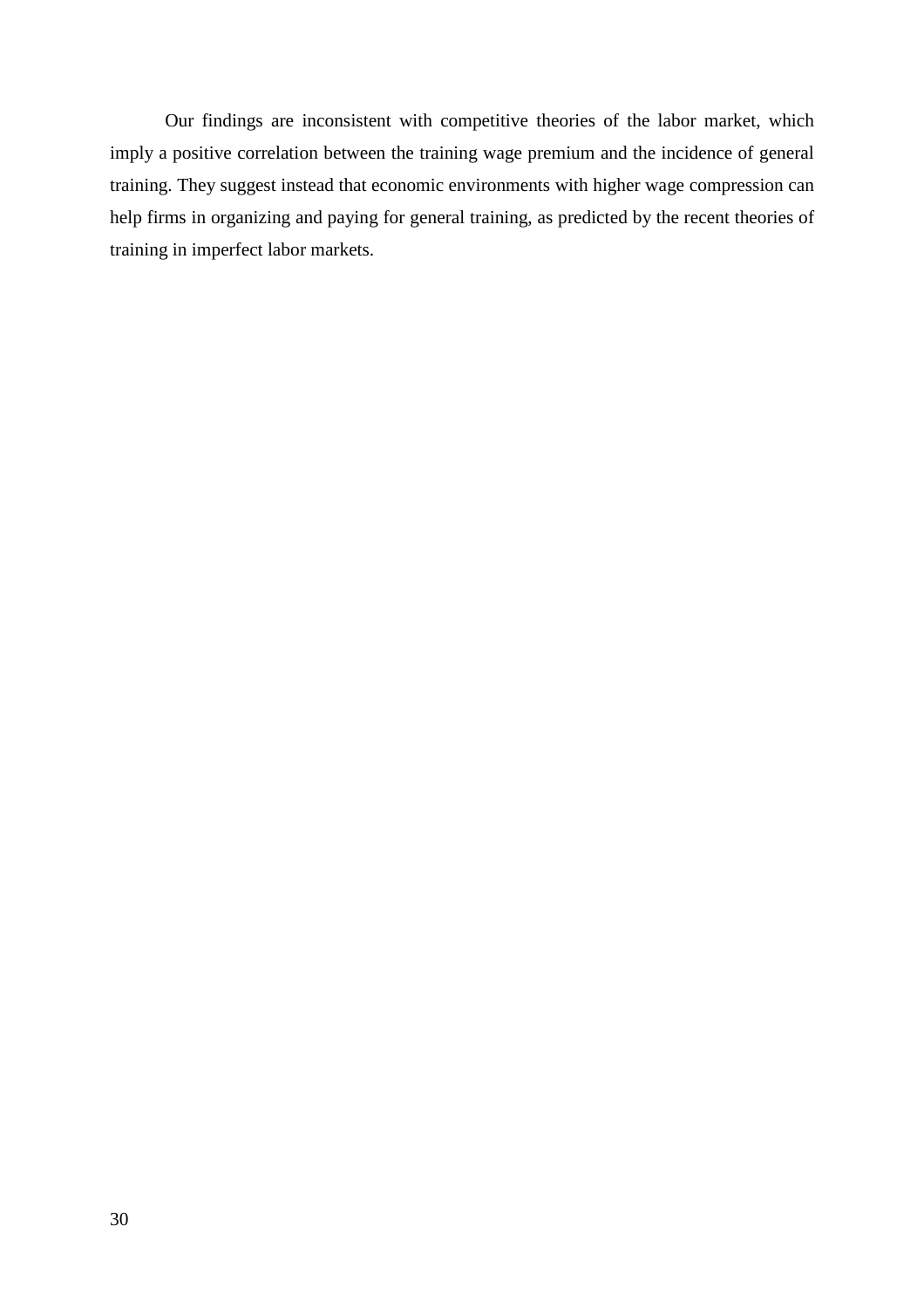## **Appendix A: Data quality, sample selection, variable definition and descriptive statistics**

#### A.1 Definition of co-variates and descriptive statistics

*Wage growth differentials* are defined in terms of gross hourly wages, computed from gross monthly earnings in the main job, by dividing them by 52/12 and by the number of usual weekly hours of work. Overtime pay and hours are included, but individuals that are either still in training in the final year, or working less than 30 hours per week (despite declaring to work full-time) or more than 70 hours per week are excluded.<sup>34</sup> Wage growth differentials (as well as log age differentials) are computed using ECHP personal weights. Although in principle there are 84 clusters, non-missing wage growth information for both individuals receiving training and not receiving training is available in 1996 only in 79 clusters (with an average training rate of  $15.1\%$ ).<sup>35</sup> Furthermore, the thresholds of 30 or observations and 5 training events imply that the sample is reduced to 48 clusters, although, not surprisingly, retained clusters are larger and account for 90% of observations with nonmissing wage growth information (with an average training rate of  $14.9\%$ ).<sup>36</sup>

In the regressions, *age* is measured in years, while all other co-variates (with the exception of wage growth differentials) are categorical, and codified as sets of dummy variables (omitting one dummy per set for identification). We consider three *educational attainment* levels (less than upper secondary, upper secondary, more than upper secondary, corresponding to standard ISCED categories 0-2, 3, and 5-/7), 8 *occupational groups* (corresponding to standard ISCO-88 codes 1 to 9 with the exclusion of skilled agricultural workers, corresponding to ISCO-88 code 6), 13 *sectors* (listed in Table A1), 4 *firm size* classes (1 to 49 employees, 50 to 99 employees, 100 to 499 employees, and 500 employees or

 $34$  Ideally, we would like to exclude also those individuals that were in training at the moment of the interview two years before. However, this information is not available in the 1994 wave.

<sup>&</sup>lt;sup>35</sup> In the case of Austria wage growth is computed for 1997, since there are no data in 1994 (remember that wage growth differential are computed as logarithmic difference between the wage reported in the current wave and the wage reported two waves before).

<sup>&</sup>lt;sup>36</sup> The training rate in the sample used to compute wage growth differentials is smaller than in the sample used for the final regressions because individuals still in training are excluded in the former but obviously not in the latter.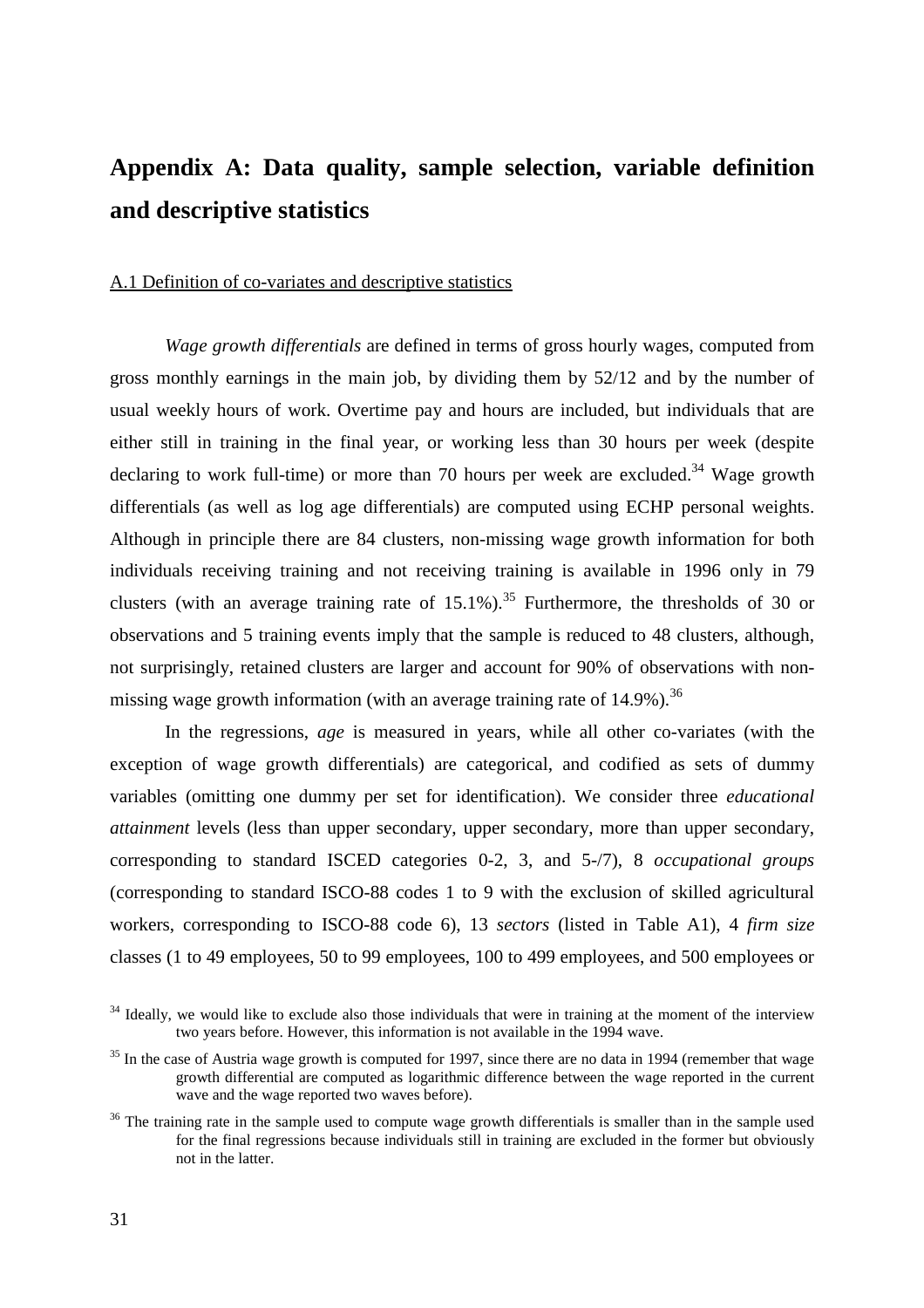more), a dummy for *permanent contract*, a dummy for at least one spell of *unemployment* since 1989, and 5 *tenure* classes (0 to 1 year, 2 to 5 years, 6 to 9 years, 10 to 14 years, and more than 15 years). Tenure is obtained as the difference between the survey year and the calendar year of start of the current job. We grouped the data into 5 classes rather than using a continuous variable for two reasons: *i*) the information is censored at 15 years; and *ii*) computed this way, tenure measures are highly imprecise. For example, an individual who is surveyed in December but was hired in January of the survey year would result having tenure shorter than another individual who started in December of the year before the survey year but was surveyed in January.<sup>37</sup> Means of co-variates are reported in Table A2.<sup>38</sup>

| Table A1. List of sectors |  |  |
|---------------------------|--|--|
|---------------------------|--|--|

| <b>ISIC Rev.3</b><br>Codes | Sector definition                                                          |
|----------------------------|----------------------------------------------------------------------------|
| $C + E$                    | Mining and quarrying + Electricity, gas and water supply                   |
| DA.                        | Manufacture of food products, beverages and tobacco                        |
| $DB+DC$                    | Manufacture of textiles, clothing and leather products                     |
| DD+DE                      | Manufacture off wood and paper products; publishing and printing           |
| DF-DI                      | Manufacture of coke, refined petroleum/chemicals/rubber & plastic products |
| $DJ+DK$                    | Manufacture of metal products, machinery and equipment n.e.c.              |
| DL-DN                      | Other manufacturing                                                        |
| F                          | Construction                                                               |
| G                          | Wholesale and retail trade; repair of motor vehicles, motorcycles and      |
|                            | personal/household goods                                                   |
| н                          | Hotels and restaurants                                                     |
|                            | Transport, storage and communication                                       |
| J                          | Financial intermediation                                                   |
| Κ                          | Real estate, renting and business activities                               |

 $37$  Information on the month of the interview is also available in the ECHP. However, this information is always missing in Germany (for confidentiality reasons) and often missing in a few other countries. For this reason, we opt for not using it.

<sup>&</sup>lt;sup>38</sup> The standard deviation of age, the only continuous variable in the sample beside the wage growth differential, is 8.1 years.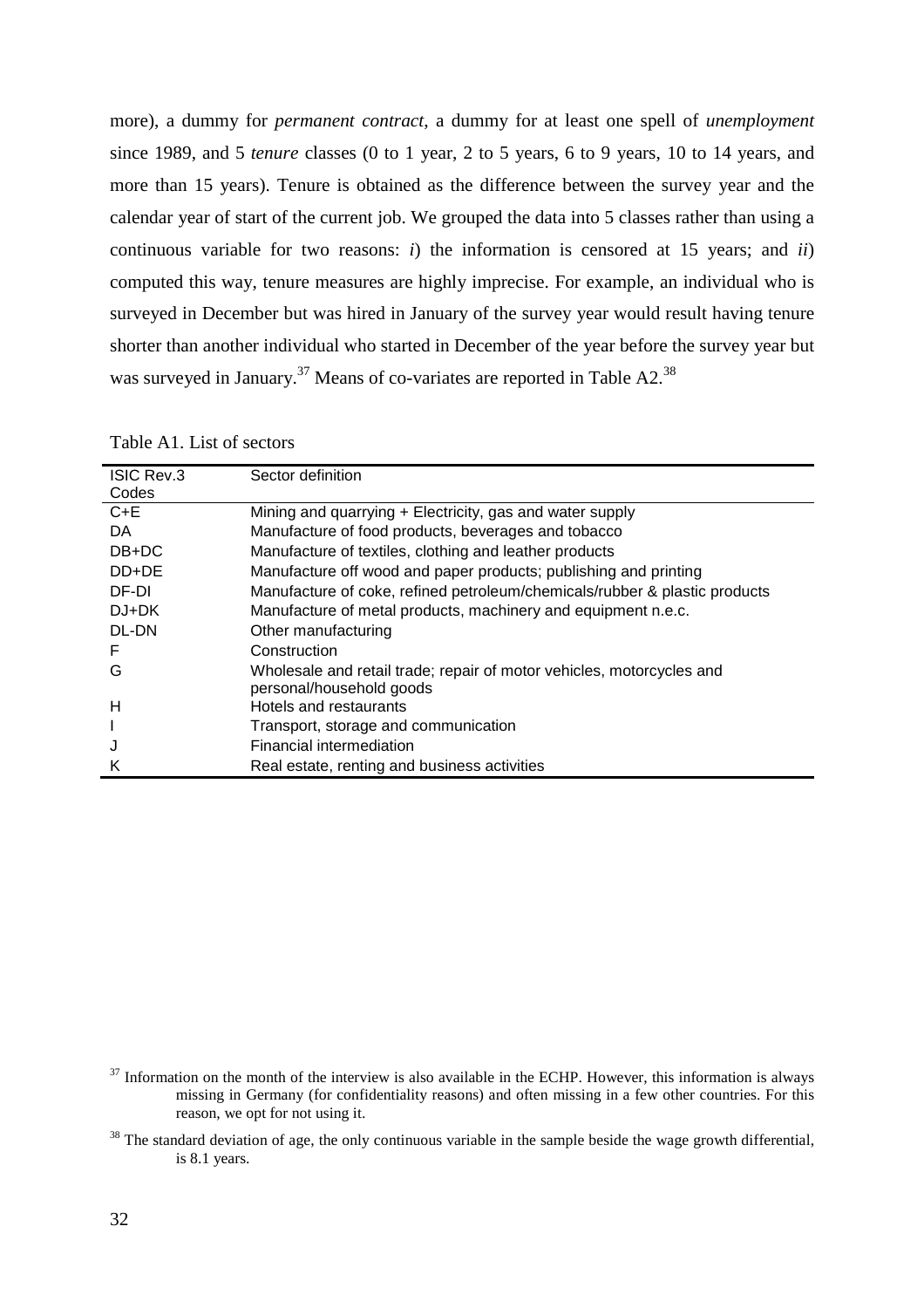| Variable                                     | Mean | Variable             | Mean |
|----------------------------------------------|------|----------------------|------|
| Age (years)                                  | 42.2 | % permanent contract | 89.7 |
| % tenure 1 year or less                      | 12.6 | % ISIC C+E           | 2.8  |
| % tenure 2 to 5 years                        | 16.4 | % ISIC DA            | 4.8  |
| % tenure 6 to 9 years                        | 15.1 | % ISIC DB+DC         | 2.7  |
| % tenure 10 to 14 years                      | 11.5 | % ISIC DD+DE         | 4.7  |
| % tenure 15 years or more                    | 44.4 | % ISIC DF-DI         | 7.9  |
| % firm size less than 50 employees           | 45.1 | % ISIC DJ+DK         | 14.2 |
| % firm size 50-99 employees                  | 10.5 | % ISIC DL-DN         | 11.1 |
| % firm size 100-499 employees                | 18.5 | % ISIC F             | 15.2 |
| % firm size 500 employees or more            | 25.9 | % ISIC G             | 14.2 |
| % tertiary education                         | 19.1 | % ISIC H             | 2.4  |
| % upper secondary education                  | 43.3 | $%$ ISIC I           | 6.6  |
| % less than upper secondary education        | 37.6 | % ISIC J             | 6.5  |
| % Legislators, senior officials and managers | 9.3  | % ISIC K             | 6.9  |
| % Professionals                              | 7.1  | % Austria            | 10.9 |
| % Technicians and associate professionals    | 12.8 | % Belgium            | 8.0  |
| % Clerks                                     | 10.6 | % France             | 18.8 |
| % Service and shop and market sales workers  | 5.5  | % Germany            | 16.2 |
| % Craft and related trades workers           | 31.0 | % Italy              | 17.6 |
| % Plant and machine operators and assemblers | 16.0 | % Spain              | 18.4 |
| % Elementary occupations                     | 7.8  | % United Kingdom     | 10.1 |
| % previous unemployment                      | 29.3 |                      |      |

Table A2: Means of co-variates (baseline sample: age 30 to 60 years, year: 1996).

#### A.2 Data quality and sample selection

Our ECHP release contains longitudinal data for 5 years (1994-1998), although not all countries are available in each wave. The country sample is chosen on the basis of data availability: Sweden has no wage data; Greece, Ireland, Luxembourg and Portugal, have either very small sample or very small training incidence, so that almost no cluster would be retained for these countries after applying the thresholds of 30 observations and 5 training events; and Denmark, the Netherlands and Finland has no information on training type (or that information is almost always missing). Thus, these eight countries are excluded from the sample, leaving us with 7 countries (Austria, Belgium, France, Germany, Italy, Spain, and the United Kingdom), although Germany and the UK are available only until 1996 included.

Unit non-responses and attrition rates in the ECHP are comparable to those of other longitudinal household surveys (Peracchi, 2002). Nevertheless, due to small entry rates, attrition results in a reduction of the sample size that is increasing with time. Focusing only on the countries that are present in two consecutive waves, the loss of observations due to attrition and insufficient replacement amounts to about 7% between the first (1994) and the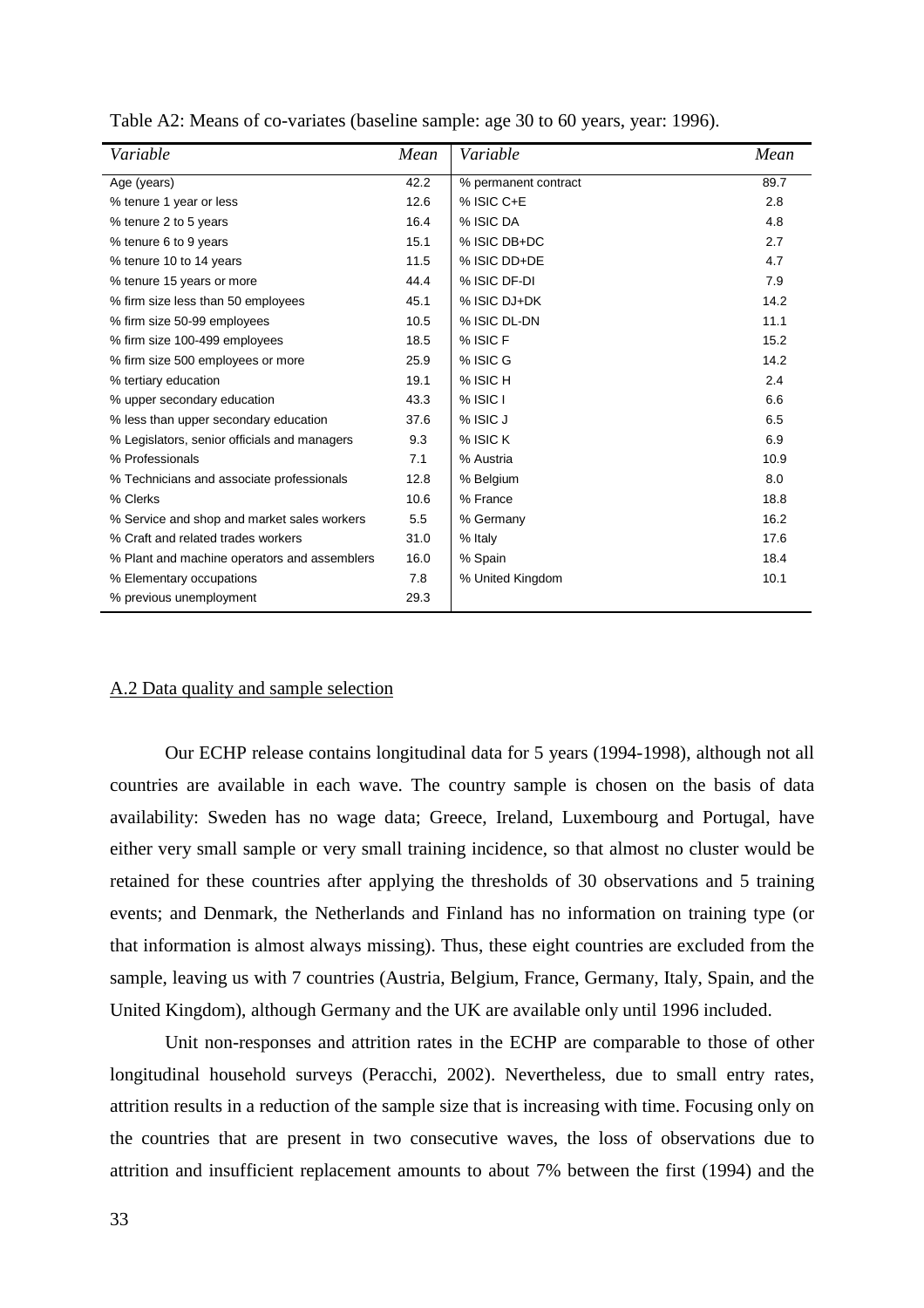second (1995) wave, 4% between the second and the third (1996) wave, and 6% between the third and the fourth (1997) wave as well as between the fourth and the fifth (1998) wave.

Item non-response is a much more serious problem in the ECHP, except for the 1996 wave. In 1996 there are 7,196 male wage and salary employees, aged from 30 to 60 years and working full-time in the non-agricultural market-based sectors. Excluding observations with missing values either in the training variables or other covariates (with the exception of the wage growth differential), this sample drops to 6,447 individuals, corresponding to 90% of the original sample. If we also drop observations for which the wage growth differential is not defined (because of the thresholds of 30 observations and 5 trained individual per cluster), the sample drops further to 5,741 observations (80% of the original sample). In waves other than 1996 the problem is far more serious: male wage and salary employees, aged from 30 to 60 years and working full-time in the non-agricultural market-based sectors are 3,827 and 2,546 in 1997 and 1998, respectively. These figures drop to 2,413 (63% of the original sample) and 1,842 (72%), respectively, when observations with missing values are excluded.<sup>39</sup>

We choose to undertake a cross-sectional analysis of 1996 data only, because this year has much larger country coverage<sup>40</sup>, a higher number of clusters with non-missing wage growth differentials<sup>41</sup> and a bigger sample size. For the same reason, we do not exploit further the longitudinal structure of the ECHP by pooling together more than one wave.

Eurostat's guidelines specify that National Data Collection Units (NDUs) are requested to use country-specific categories of education and training according to the classification used in the national Labour Force Surveys (LFS). In order to facilitate the coding of training questions by the NDUs, Eurostat provides a correspondence between LFS and ECHP categories. In the case of France and the United Kingdom, no national category corresponds to category d (specific vocational training in a working environment, without complementary instruction elsewhere). However, some training is reported to fall under this category in the British and French data. We choose to keep these countries in our sample, but

<sup>&</sup>lt;sup>39</sup> These figures are based on only four and three countries, respectively, taking into account that there are no data for Germany and the United Kingdom in these years and that, due to missing values for certain co-variates, France and Italy must be excluded from the 1997 and 1998 and the 1998 samples, respectively.

<sup>&</sup>lt;sup>40</sup> In 1996 we can cover seven countries in our data. Conversely, taking into account attrition and item nonresponse we can include only four countries (Austria, Belgium, Italy and Spain) in 1997 and only three (Austria, Belgium and Spain) in 1998.

<sup>&</sup>lt;sup>41</sup> After applying our size thresholds, there are 48 clusters in 1996 (44 without Austria), 19 clusters in 1997 and only 14 clusters in 1998.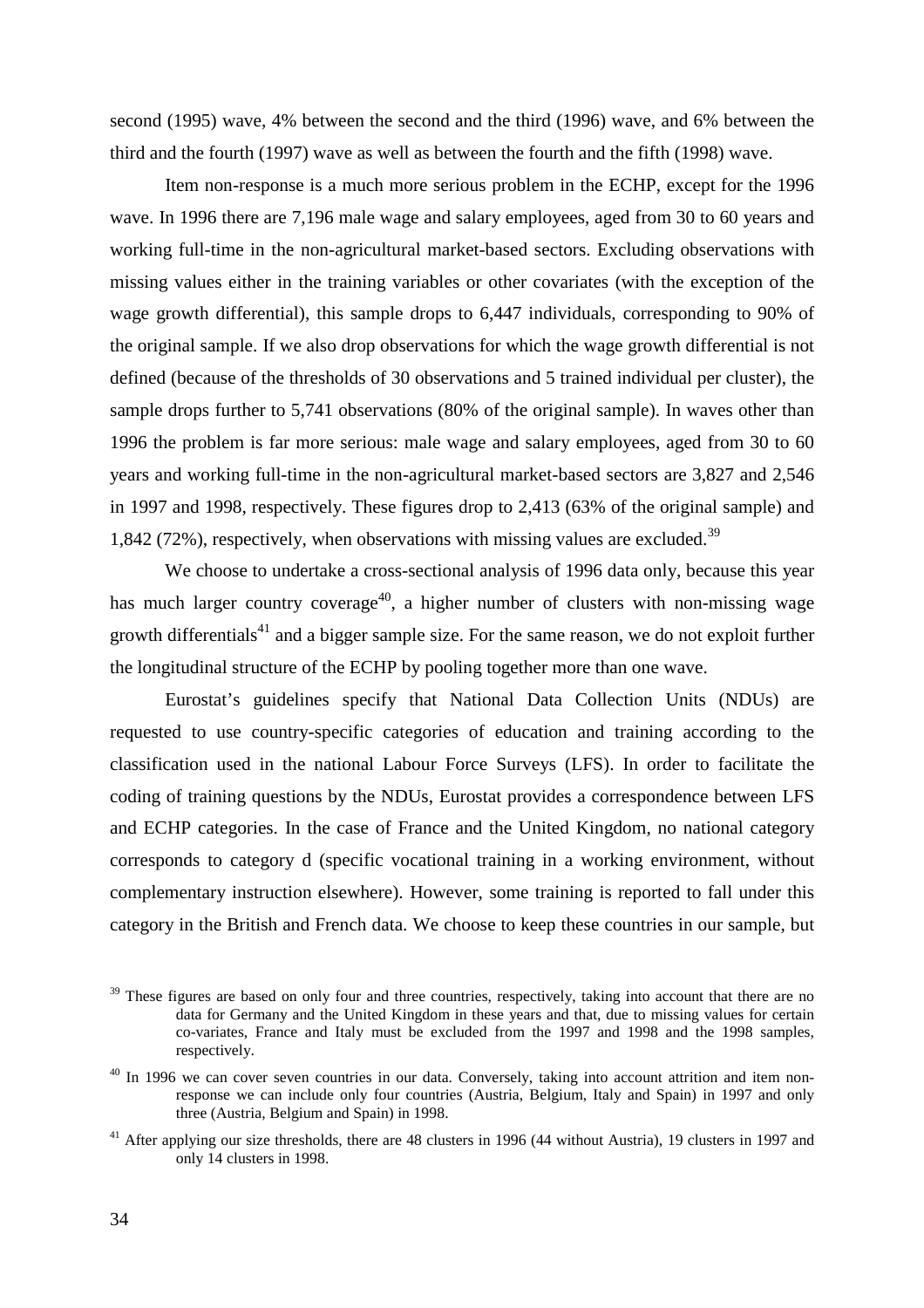we also check whether our findings are driven by misclassification by replicating our regression analysis on a sub-sample of countries which exclude France and the UK. All results that are presented in the paper are robust to the simultaneous elimination of these two countries (detailed results are available from authors).

## **Appendix B: Relationship between the growth rate of average human capital and its stock in the augmented Solow model.**

In this appendix we show that, conditional on the level of the steady state, the transitional dynamics of the augmented Solow model implies that the growth rate of average human capital is a decreasing function of the current average stock of human capital.

Let us start by defining the production function at time *t*:

$$
Y(t) = K(t)^{\alpha} H(t)^{\beta} (A(t)L(t))^{1-\alpha-\beta}
$$

where *Y*, *K* and *H* are output, physical and human capital respectively and  $\alpha$  and  $\beta$  are the partial elasticities of output to physical and human capital, with  $\alpha + \beta < 1$  (*i.e.* decreasing returns to reproducible factors). The time paths of the right-hand side variables can be described by the following system of equations:

$$
\dot{k}(t) = s_k(t)A(t)^{1-\alpha-\beta}k(t)^{\alpha}h(t)^{\beta} - (n(t) + d_k(t))k(t) \n\dot{h}(t) = s_h(t)A(t)^{1-\alpha-\beta}k(t)^{\alpha}h(t)^{\beta} - (n(t) + d_h(t))h(t) \n\dot{A}(t) = g(t)A(t) \n\dot{L}(t) = n(t)L(t)
$$
\n(A1)

where  $k = K/L$  stands for physical capital in intensive terms,  $h = H/L$  for average human capital, *sk* and *sh* for the investment rate in physical and human capital, *n* is the growth rate of labour,  $g$  is the rate of technological change and  $d_k$  and  $d_h$  are depreciation rates for physical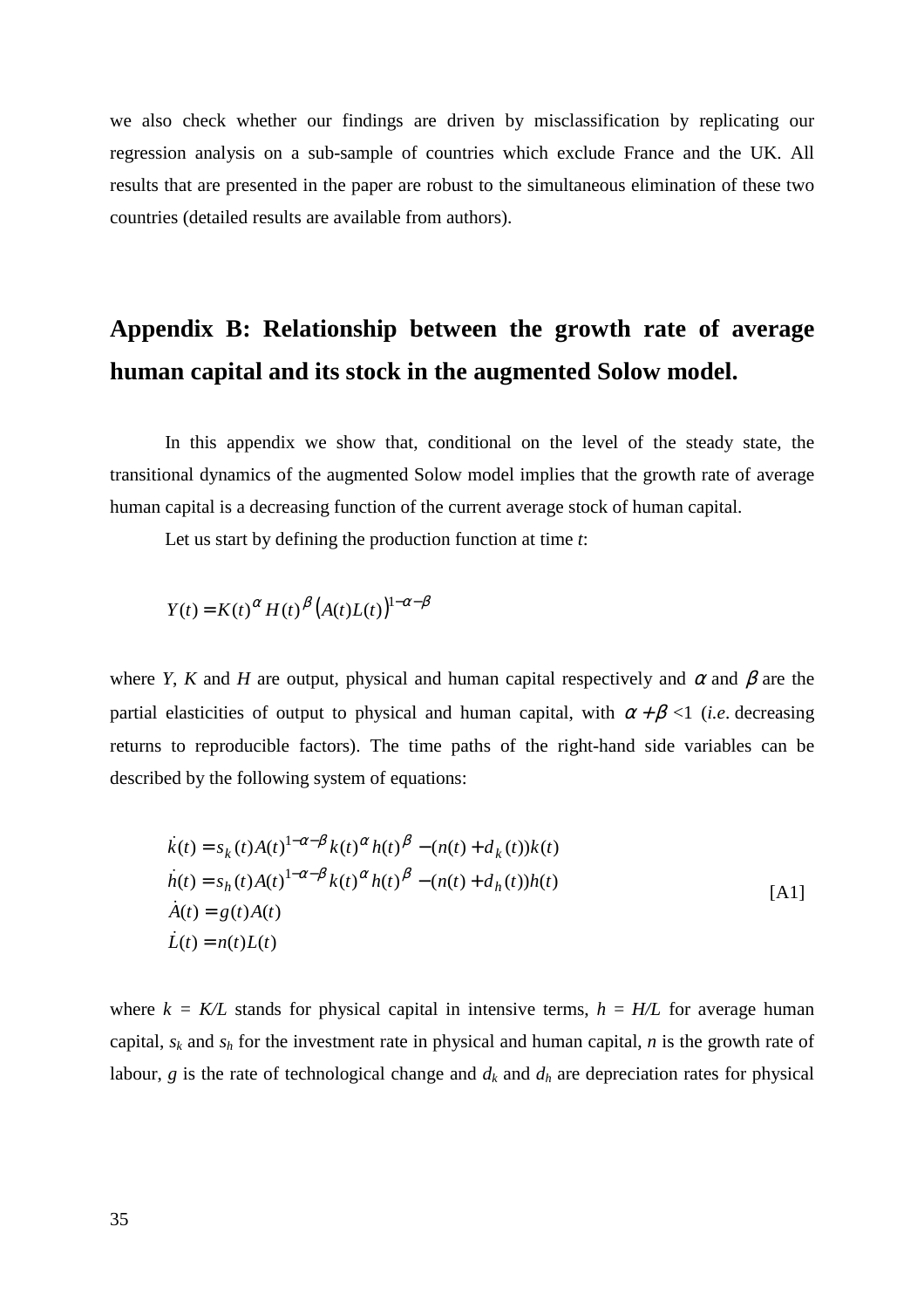and human capital, respectively. To simplify, let us assume that  $d_k = d_h = d$ , and that *g* and *n* are equal to zero.<sup>42</sup> Expressing the first two equations [A1] in growth rates yields:

$$
\frac{d \ln k}{dt} = s_k A^{1-\alpha-\beta} k^{\alpha-1} h^{\beta} - d
$$

$$
\frac{d \ln h}{dt} = s_h A^{1-\alpha-\beta} k^{\alpha} h^{\beta-1} - d
$$

Expressing saving rates as a function of steady state variables (taking into account that growth rates are zero at the steady state) and re-arranging we obtain:

$$
\frac{d \ln k}{dt} = de^{- (1-\alpha)\ln \frac{k}{k^*}} e^{-\beta \ln \frac{h}{h^*}} - d
$$
\n
$$
\frac{d \ln h}{dt} = de^{\alpha \ln \frac{k}{k^*}} e^{-(1-\beta)\ln \frac{h}{h^*}} - d
$$
\n[A2]

where  $k^*$  and  $h^*$  are the steady state values of  $k$  and  $h$ , respectively. Log-linearizing and solving the system [A2] yields the following solution for ln *h*:

$$
\ln h(t) = \psi \ln h^*(t) + (1 - \psi) \ln h(t - 1)
$$
 [A3]

where  $\psi$  is a function of  $\alpha$ ,  $\beta$  and  $d$ , with  $0 < \psi < 1$  se  $\alpha + \beta < 1$ . Re-arranging equation [A3] yields the following expression relating ∆ln*h* to ln*h*, where ∆ stands for the difference between time  $t$  and time  $t-1$ :<sup>43</sup>

$$
\Delta \ln h(t) = \frac{\psi}{1 - \psi} \ln h^*(t) - \frac{\psi}{1 - \psi} \ln h(t)
$$

Thus, conditional to the steady state level, the growth rate of average human capital is a decreasing function of its current stock level.

 $42$  The argument we develop below can be easily generalized.

<sup>43</sup> ∆ln*h* is an approximation of the growth rate of average human capital for a discrete time difference.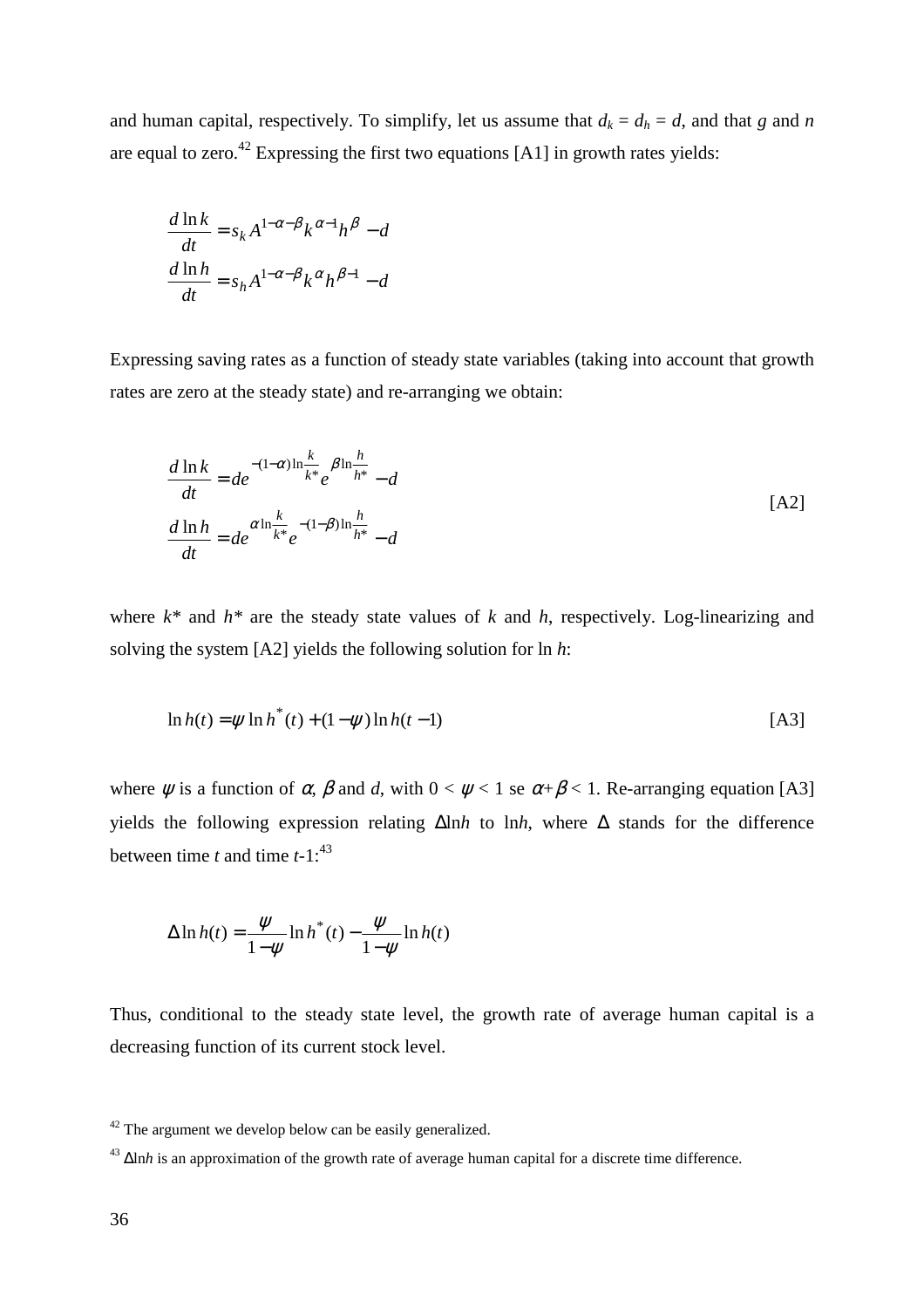### References

Acemoglu, D. and Pischke, J. 1999a, The structure of wages and investment in general training, *Journal of Political Economy*, 107, 539-572

Acemoglu, D. and Pischke, J. 1999b, Beyond Becker: Training in Imperfect Labour Markets, *Economic Journal*, 109, F112-F142

Acemoglu, D. and Pischke, J., 2003, Minimum Wage and On-the-Job Training, *Research in Labor Economics*, 23, forthcoming.

Arulampalam, W., Booth, A. and Bryan, M., 2002, Work Related Training and the New National Minimum Wage in Britain, IZA Discussion Paper No. 595.

Barro, R. and Sala-i-Martin, X., 1995, *Economic Growth*, McGraw Hill, New York.

Barron, J.M., Berger, M.C. and Black, D.A., 1999, Do Workers Pay for On-the-Job Training?, *Journal of Human Resources*, 34, 235-252.

Bartelsman, E., Scarpetta, S. and Schivardi, F., 2003, Comparative Analysis of Firm Demographics and Survival: Micro-level Evidence for the OECD Countries, OECD Economics Department Working Paper No. 348.

Becker, G., 1964, *Human Capital*, NBER, New York.

Bishop, J.H., 1997, What We Know about Employer-Provided Training: A Review of the Literature, *Research in Labor Economics*, 16, 19-87.

Blundell, R., Dearden, L. and Meghir, C., 1999, Work-related training and earnings, IFS working paper, Istitute for Fiscal Studies, London.

Booth, A and Bryan, M., 2002, Who pays for general training? New evidence for British men and women, IZA Discussion Paper 486.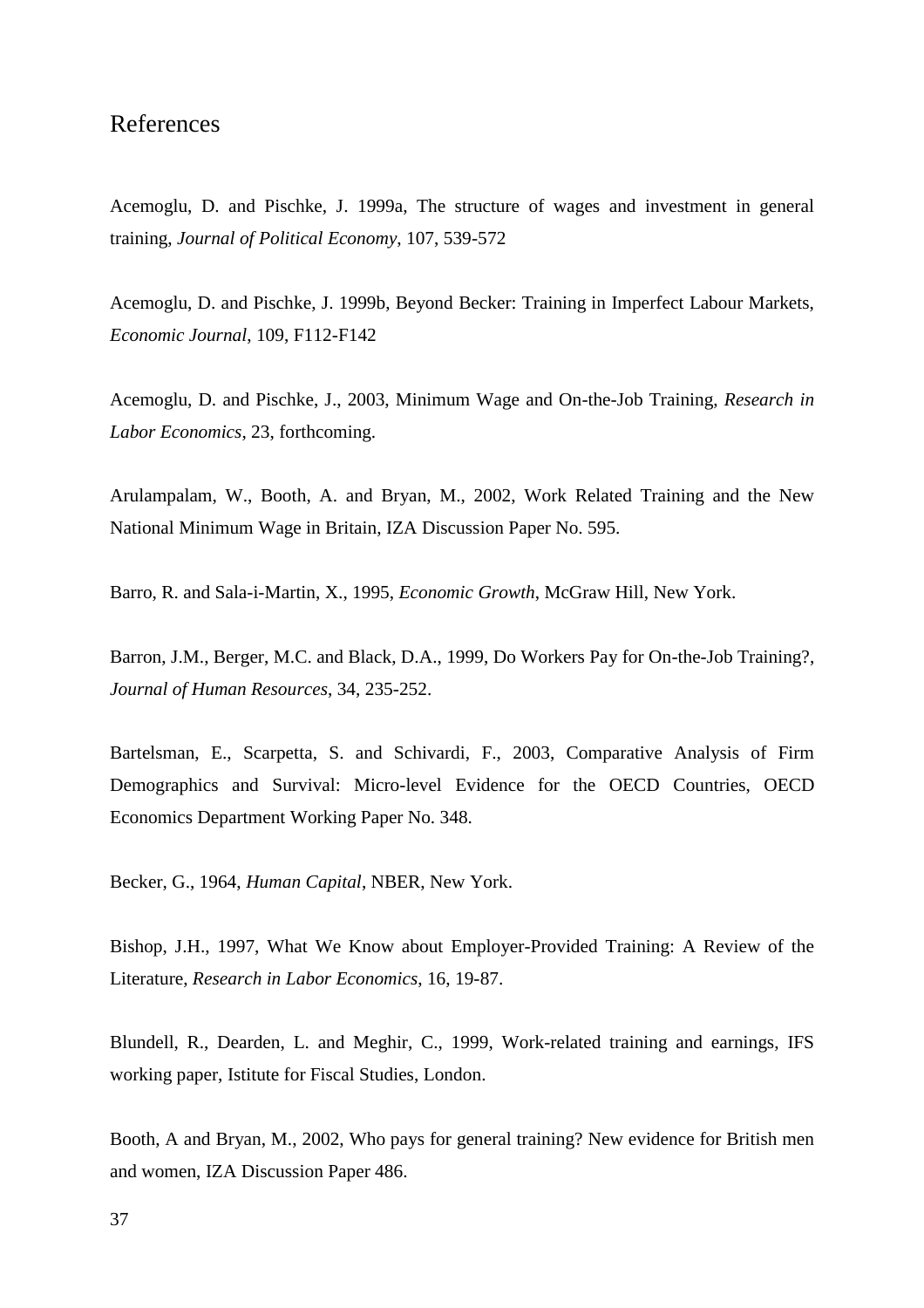Brunello, G., 2001, Labor market institutions and the complementarity between education and training in Europe, forthcoming in Checchi, D. and Lucifora, C., (eds.), Education, training and labor market outcomes in Europe, Palgrave.

Grossberg, A.J. and Sicilian, P., 1999, Minimum Wages, On-the-Job Training, and Wage Growth, *Southern Economic Journal*, 65, 539-556.

Goux, D. and Maurin, E., 2000, Returns to Firm-Provided Training: Evidence from French Worker-Firm Matched Data, *Labour Economics*, 7, 1-19.

Hashimoto, M., 1981, Firm-Specific Human Capital as a Shared Investment, *American Economic Review*, 71, 475-82.

Katz, E. and Ziderman,A, 1990, Investment in general training: the role of information and labor mobility, *The Economic Journal*, 100, 1147-58.

Lengermann, P., 1999, How Long Do the Benefits of Training Last? Evidence from Long Term Effects across Current and Previous Employers, *Research in Labor Economics*, 18, 439- 461.

Loewenstein, M and Spletzer, J., 1998, Dividing the costs and the returns to general training, *Journal of Labor Economics*, 16, 142-171.

Loewenstein, M and Spletzer, J., 1999, General and Specific Training: Evidence and Implications, *Journal of Human Resources*, 34, 710-733.

Moulton, B., 1986, Random Group Effects and the Precision of Regression Estimates, *Journal of Econometrics,* 32, 385-397.

Nestler, K. and Kailis, E., 2002, Disparities in Access to Continuing Vocational Training in Enterprises in Europe, Eurostat Statistics in Focus No. 22/2002.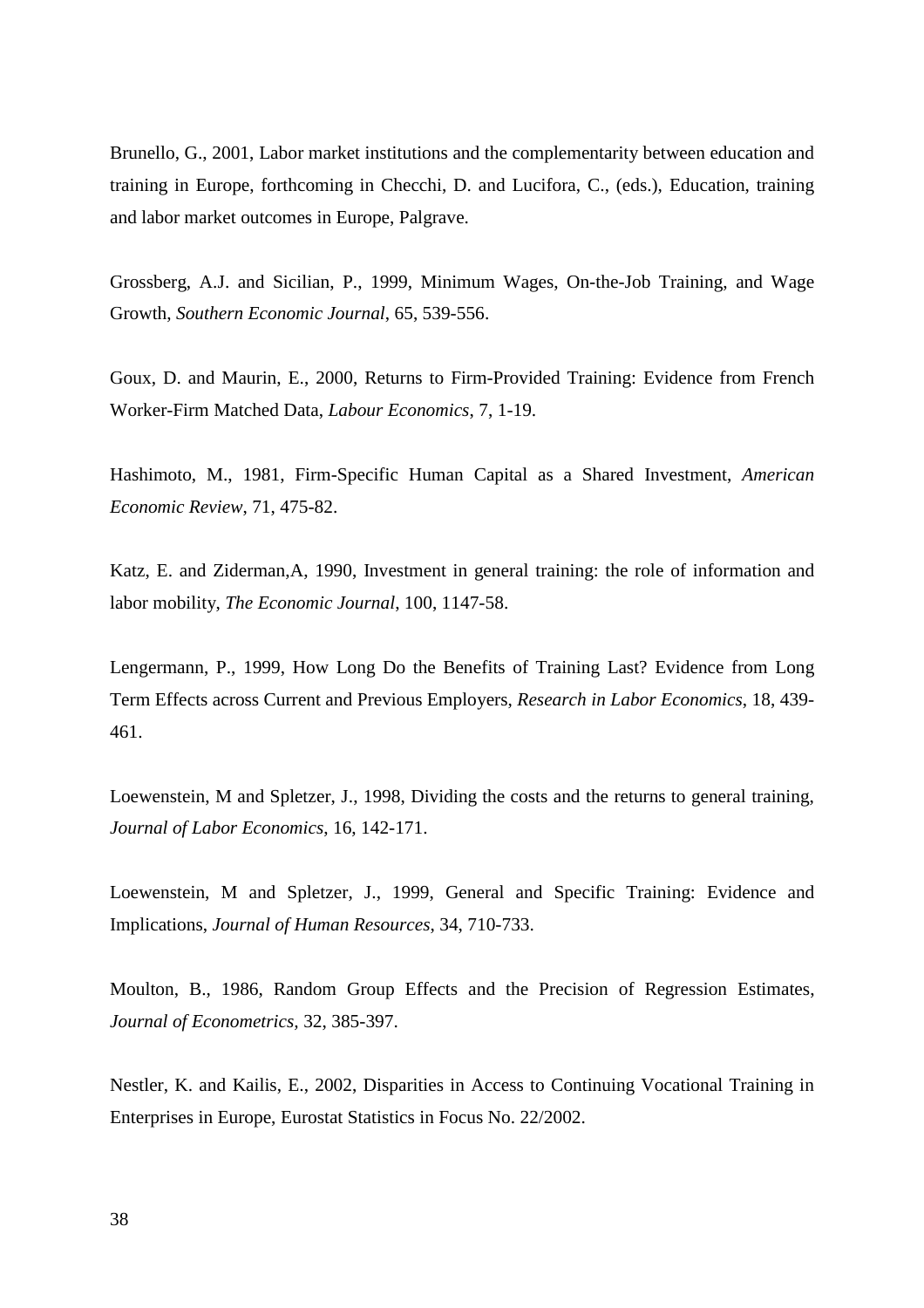Neumark, D. and Wascher, W., 2001, Minimum Wages and Training Revisited, *Journal of Labor Economics*, 19, 563-595

OECD, 1999, Employment Outlook.

OECD, 2003, Employment Outlook, forthcoming.

Peracchi, F., 2002, The European Community Household Panel: A Review, *Empirical Economics*, 27, 63-90.

Pischke, J.-S. 2001, Continuous Training in Germany, *Journal of Population Economics*, 14, 523-48

Smith, R. and Blundell, R., 1986, An exogeneity test for a simultaneous equation tobit model with an application to labor supply, *Econometrica*, 54, 679-85

Sicilian, P., 2001, On-the-Job Training and Starting Wages, *Journal of labor Research*, 22, 809-16.

Stevens, M., 1994, A theoretical model of on-the-job training with imperfect competition, *Oxford Economic Papers*, 46, 537-62